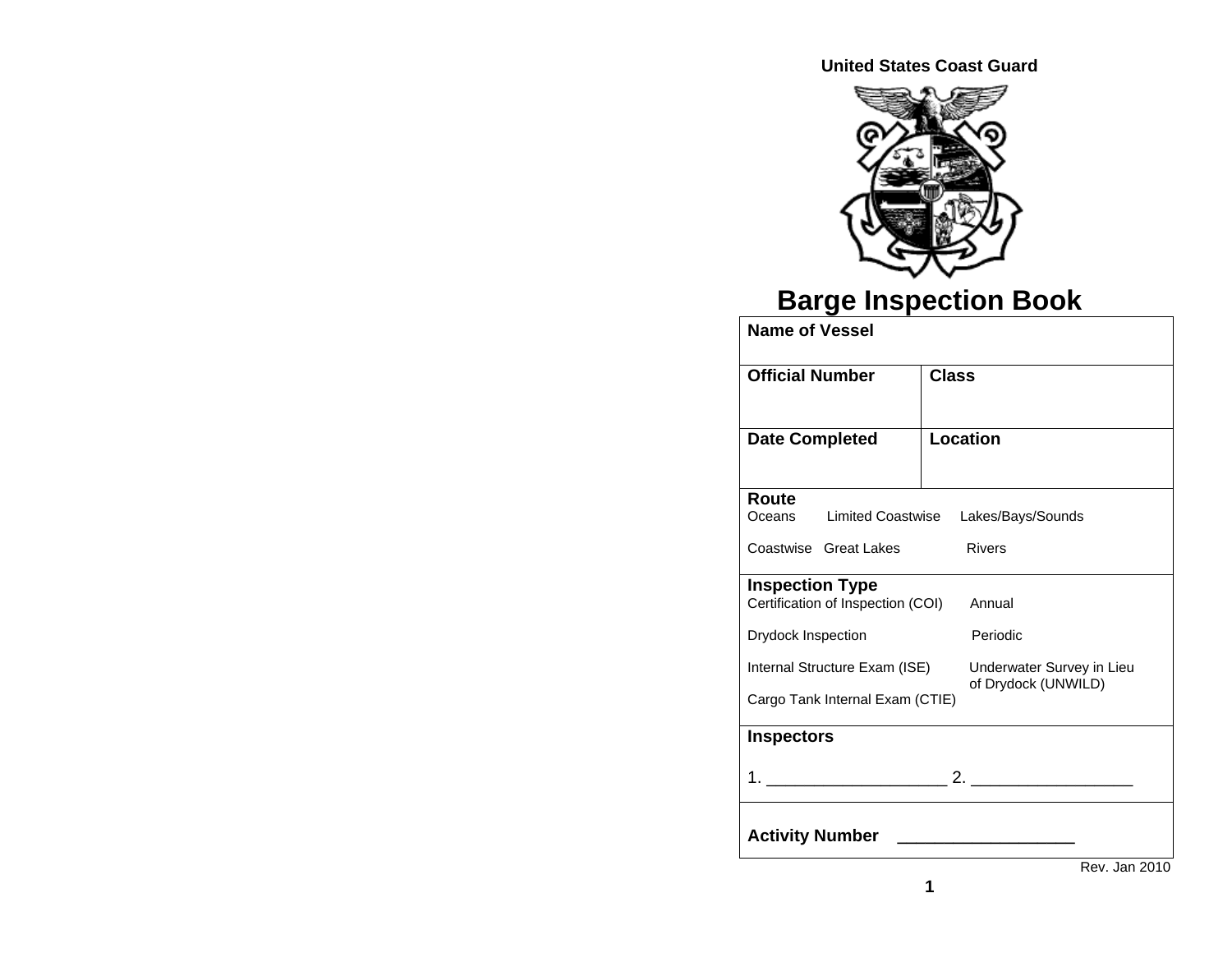# *Total Time Spent Per Activity*

| <b>Regular Personnel (Active Duty)</b> |  |                            |           |  |
|----------------------------------------|--|----------------------------|-----------|--|
| <b>Activity</b><br><b>Type</b>         |  | <b>Activity   Training</b> | (PERS) MI |  |
|                                        |  |                            |           |  |
|                                        |  |                            |           |  |
|                                        |  |                            |           |  |

| <b>Total ADMIN Hours</b> | <b>Total Travel Hours</b> |
|--------------------------|---------------------------|
|                          |                           |

| <b>Reserve Personnel</b>       |                 |                 |           |  |
|--------------------------------|-----------------|-----------------|-----------|--|
| <b>Activity</b><br><b>Type</b> | <b>Activity</b> | <b>Training</b> | (PERS) MI |  |
|                                |                 |                 |           |  |
|                                |                 |                 |           |  |
|                                |                 |                 |           |  |

| <b>Total ADMIN Hours</b> | <b>Total Travel Hours</b> |
|--------------------------|---------------------------|
|--------------------------|---------------------------|

| <b>Auxiliary Resources</b> |                             |  |  |
|----------------------------|-----------------------------|--|--|
| <b>Total Boat Hours</b>    | <b>Total Aircraft Hours</b> |  |  |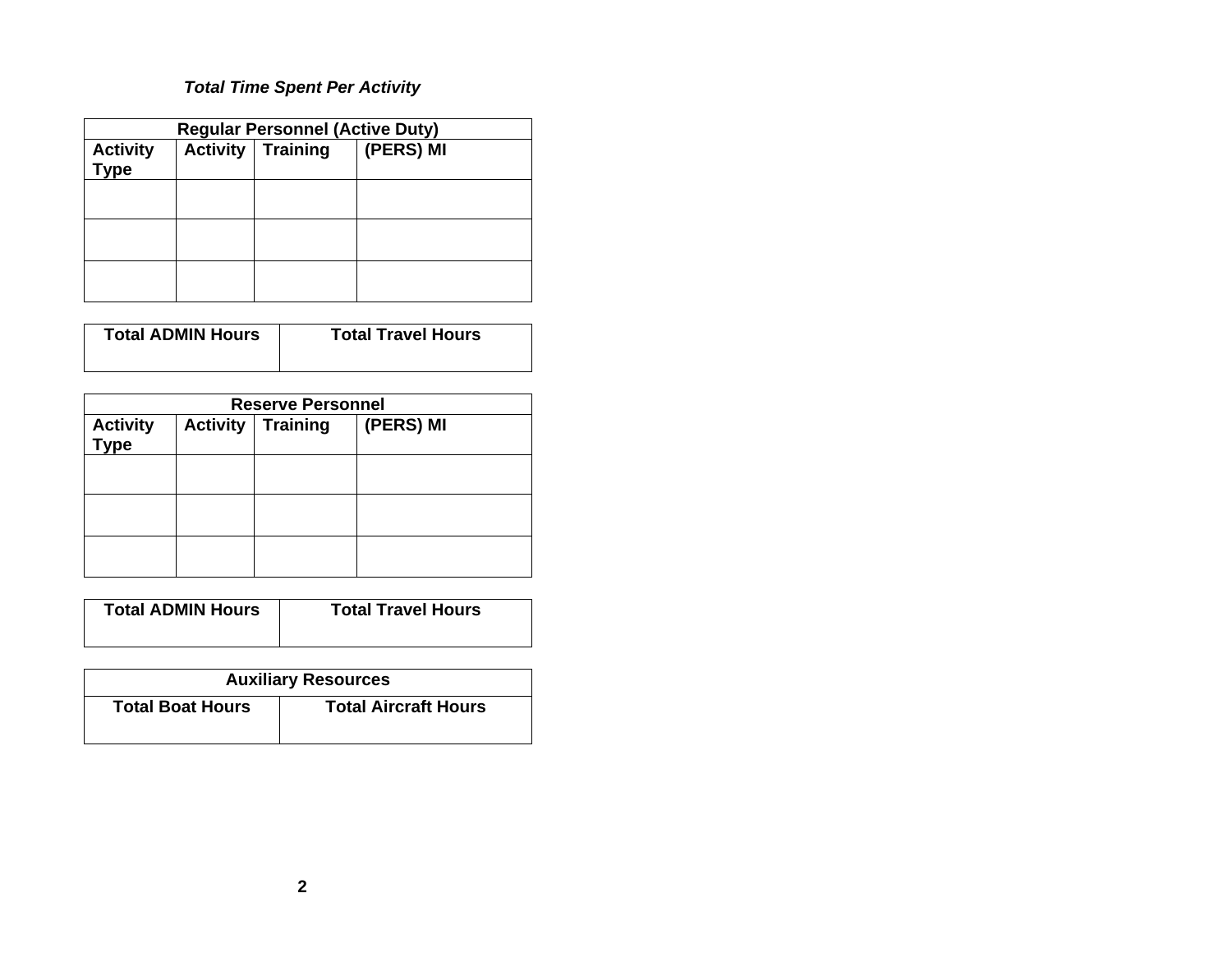#### *Use of Barge Inspection Book:*

This inspection book is intended to be used as a job aid by Coast Guard marine inspectors during inspections of U.S. flagged barges. The lists contained within this book are not intended to limit the inspection. Each marine inspector should determine the depth of inspection necessary. A checked box should be a running record of what has been inspected. It does not imply that the entire system has been inspected or that all or any items are in full compliance. This job aid does not constitute part of the official inspection record.

This document does not establish or change Federal laws or regulations. References given are only general guides. Refer to IMO publications, CFRs, NVICs or any locally produced cite guides for specific regulatory references. Not all items in this book are applicable to all vessels.

*Note: Guidance on how to conduct inspections of U.S. flagged barges can be found in the Marine Safety Manual (MSM) Volume II, Chapter B1: Inspection of Vessels for Certification. All MSM cites listed in this book refer to MSM Volume II unless otherwise indicated.*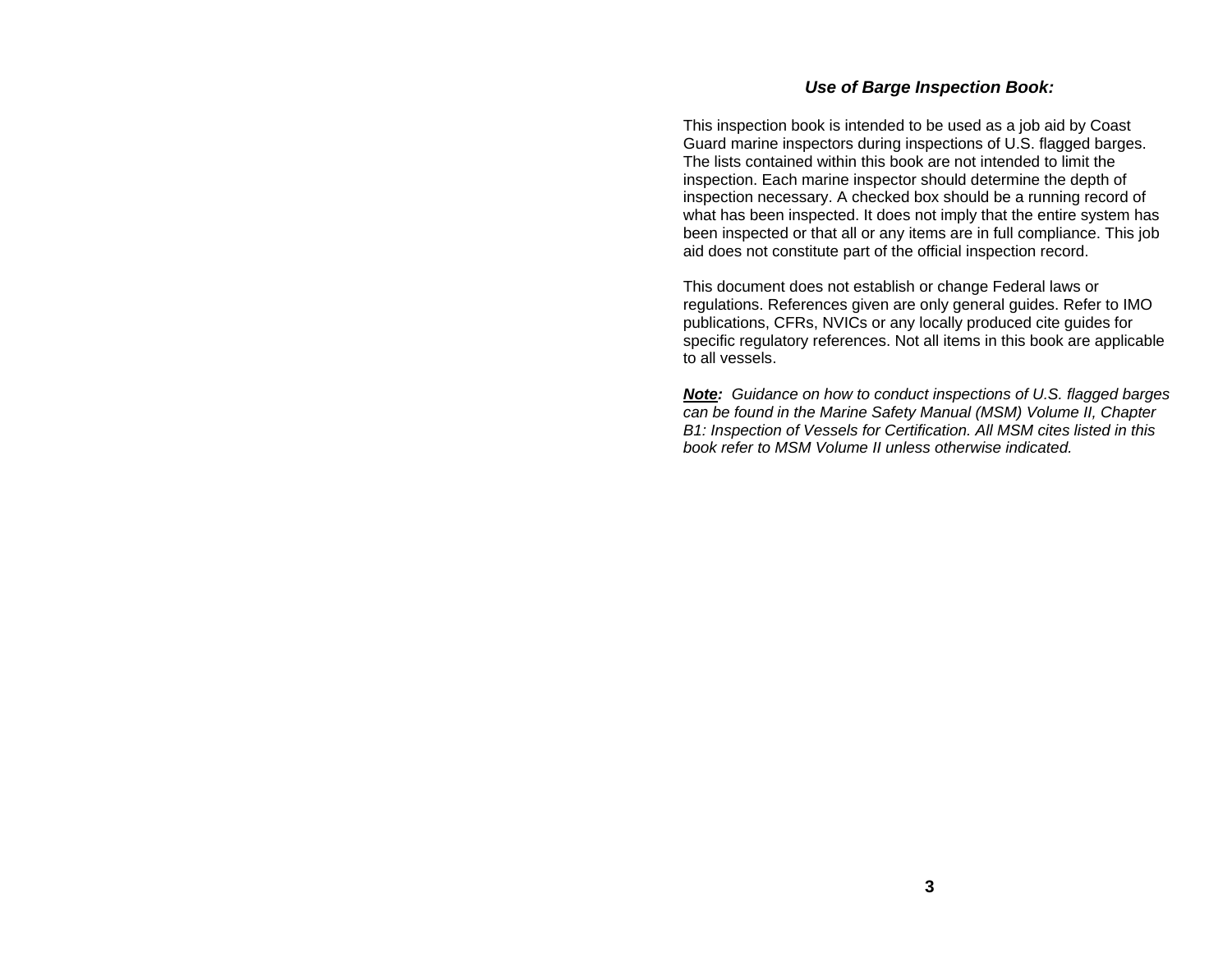#### *Table of Contents:*

| <b>Section 1: Pre-Administrative Items</b><br><b>IMO Applicability Dates</b><br>Involved Parties and General Information<br><b>Vessel Information</b> | 6<br>7<br>8 |
|-------------------------------------------------------------------------------------------------------------------------------------------------------|-------------|
| Vessel Description and Hull type<br><b>Certificates and Documents</b>                                                                                 | 8<br>9      |
| <b>Section 2: Pre-Inspection Screening</b><br>Pre-Inspection Items                                                                                    | 11          |
| <b>Certificates and Documents</b>                                                                                                                     | 12          |
| <b>Pollution Prevention Plans/Certificates/Records</b><br>Logs and Manuals                                                                            | 13<br>14    |
| <b>Section 3: Drydock Inspection</b><br><b>External Structural Examination</b>                                                                        |             |
|                                                                                                                                                       | 17          |
| Section 4: Internal Structural Examination (ISE)                                                                                                      |             |
| Internal Structural Exam                                                                                                                              | 20          |
| <b>Section 5: Cargo Tank Internal Inspection</b>                                                                                                      |             |
| Cargo Tank Internals                                                                                                                                  | 22          |
| Section 6: COI/ Periodic/Annual Inspection                                                                                                            |             |
| General Health and Safety Systems                                                                                                                     | 24          |
| Lifesaving Equipment (Manned Barges Only)                                                                                                             | 27          |
| Navigation Equipment                                                                                                                                  | 29          |
| <b>Fire Protection Equipment</b><br><b>Ground Tackle</b>                                                                                              | 29<br>32    |
| Auxiliary Machinery and Machinery Spaces                                                                                                              | 33          |
| <b>Electrical Equipment</b>                                                                                                                           | 35          |
| <b>Pollution Prevention Systems</b>                                                                                                                   | 37          |
| Observe Drills (Manned Barges Only)                                                                                                                   | 39          |
| <b>Tank Barge Cargo Operations</b>                                                                                                                    | 39          |
| <b>Thermal Fluid Heaters</b>                                                                                                                          | 43          |
| Cargo Tank Internals                                                                                                                                  | 44          |
| New Construction and Modified Vessels                                                                                                                 | 45          |
| <b>Chemical Gas Cargo Operations</b>                                                                                                                  | 46<br>48    |
| <b>Bulk Liquefied Flammable Gases Cargo Operations</b><br>Vapor Control Systems                                                                       | 49          |
| <b>MTSA Compliance</b>                                                                                                                                | 51          |
|                                                                                                                                                       |             |
| <b>Section 7: Post Inspection</b><br>Post-Inspection Items                                                                                            | 60          |
|                                                                                                                                                       |             |
| <b>Section 8: Appendices</b>                                                                                                                          |             |
| Recommended Deficiency Procedures                                                                                                                     | 61          |
| Deficiency Summary Worksheet<br><b>Notes</b>                                                                                                          | 62<br>64    |
| Conversions                                                                                                                                           | 65          |
|                                                                                                                                                       |             |

#### *Conversions:*

|                                                                                   |     | <b>Distance and Energy:</b>            |                                             |     |           |                          |           |             |     |                 |           |
|-----------------------------------------------------------------------------------|-----|----------------------------------------|---------------------------------------------|-----|-----------|--------------------------|-----------|-------------|-----|-----------------|-----------|
| Kilowatts (kW)                                                                    |     | X                                      |                                             |     | 1,341     |                          | $=$       |             |     | Horsepower (hp) |           |
| Feet (ft)                                                                         |     | X                                      |                                             |     | 3.281     |                          | $=$       | Meters (m)  |     |                 |           |
| Long Ton (LT)                                                                     |     | X                                      |                                             |     | .98421    |                          | $=$       |             |     | Metric Ton (t)  |           |
|                                                                                   |     | Liquid: (NOTE: Values are approximate) |                                             |     |           |                          |           |             |     |                 |           |
| Liquid                                                                            |     | bbl/LT                                 |                                             |     | $m^3/t$   |                          | $bbl/m^3$ |             |     | bbl/t           |           |
| Freshwater                                                                        |     | 6.40                                   |                                             |     | 1.00      |                          | 6.29      |             |     | 6.29            |           |
| Saltwater                                                                         |     | 6.24                                   |                                             |     | .975      |                          | 6.13      |             |     | 5.98            |           |
| Heave Oil                                                                         |     | 6.77                                   |                                             |     | 1.06      |                          | 6.66      |             |     | 7.06            |           |
| <b>DFM</b>                                                                        |     | 6.60                                   |                                             |     | 1.19      |                          | 7.48      |             |     | 8.91            |           |
| Lube Oil                                                                          |     | 7.66                                   |                                             |     | 1.20      |                          | 7.54      |             |     | 9.05            |           |
| Weight:                                                                           |     |                                        |                                             |     |           |                          |           |             |     |                 |           |
| 1 Long Ton                                                                        |     | $= 2240$ lb                            |                                             |     |           | 1 Metric Ton             |           | $= 2204 lb$ |     |                 |           |
| 1 Short Ton                                                                       |     |                                        | $= 2000 lb$<br>1 Cubic Foot<br>$= 7.48$ gal |     |           |                          |           |             |     |                 |           |
| 1 Barrel (oil)                                                                    |     |                                        | $= 5.61$ ft $= 42$ gal                      |     |           | $=.06895$ Bar =<br>1 psi |           |             |     |                 |           |
| 2.3106 ft of water<br>$= 6.29$                                                    |     |                                        |                                             |     |           |                          |           |             |     |                 |           |
| <b>Temperature:</b> Fahrenheit = Celsius ( $F = 9/5$ C+32 and C=5/9 ( $F = 32$ )) |     |                                        |                                             |     |           |                          |           |             |     |                 |           |
| 0                                                                                 | $=$ | $-17.8$                                | 80                                          |     | $=$       | 26.7                     |           | 200         |     | $=$             | 93.3      |
| 32                                                                                | $=$ | 0                                      | 90                                          |     | $=$       | 32.2                     |           | 250         |     | $=$             | 121.1     |
| 40                                                                                | $=$ | 4.4                                    | 100                                         |     | $=$       | 37.8                     |           | 300         |     | $=$             | 148.9     |
| 50                                                                                | $=$ | 10.0                                   | 110                                         |     | $=$       | 43.3                     |           | 400         |     | $=$             | 204.4     |
| 60                                                                                | $=$ | 15.6                                   | 120                                         |     | $=$       | 48.9                     |           | 500         |     | $=$             | 260       |
| 70                                                                                | $=$ | 21.1                                   | 150                                         |     | $=$       | 65.6                     |           | 1000        |     | $=$             | 537.8     |
| Pressure:                                                                         |     |                                        |                                             |     |           |                          |           |             |     |                 |           |
| 1 Bar                                                                             |     | $= 14.5$ psi                           | 5 Bars                                      |     | $= 72.5$  | psi                      | 9 Bars    |             | $=$ |                 | 130.5 psi |
| 2 Bars                                                                            | $=$ | 29.0 psi                               | 6 Bars                                      |     | $= 87.0$  | psi                      |           | 10 Bars     | $=$ |                 | 145.0 psi |
| 3 Bars                                                                            |     | $= 43.5$ psi                           | 7 Bars                                      | $=$ | 101.5 psi |                          |           |             |     |                 |           |
| 4 Bars                                                                            | $=$ | 58.0 psi                               | 8 Bars                                      | $=$ | 116.0 psi |                          |           |             |     |                 |           |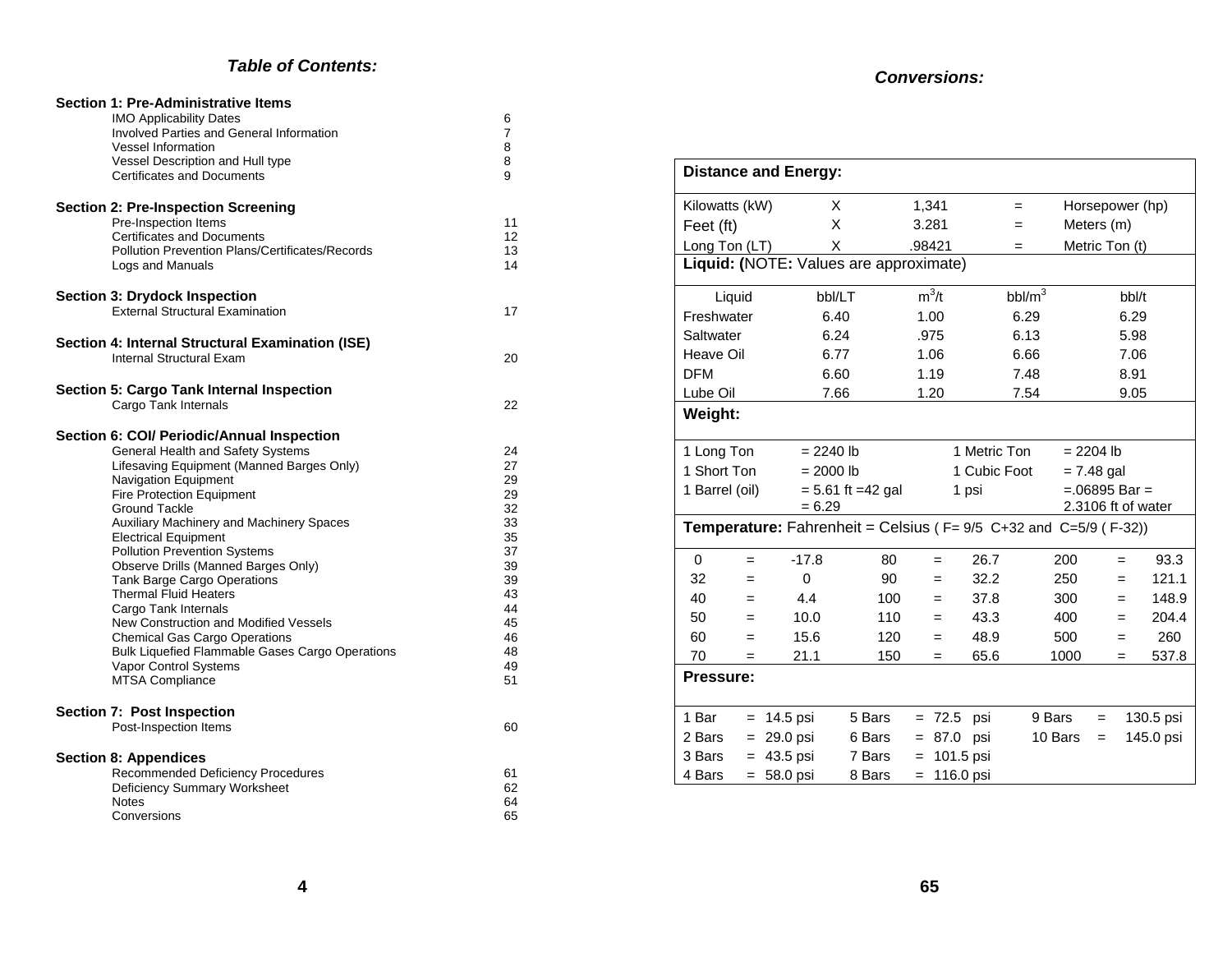Use the following table to determine which sections of the Barge Inspection Book to complete.

| If you are<br>performing a: | Then<br><b>Complete</b><br><b>Sections:</b> | Page |
|-----------------------------|---------------------------------------------|------|
| <b>Drydock Inspection</b>   | Section 1                                   | 6    |
|                             | Section 2                                   | 11   |
|                             | Section 3                                   | 17   |
|                             | Section 7                                   | 60   |
| Internal Structural         | Section 1                                   | 6    |
| Exam                        | Section 2                                   | 11   |
|                             | Section 4                                   | 20   |
|                             | Section 7                                   | 60   |
| Cargo Tank Inspection       | Section 1                                   | 6    |
|                             | Section 2                                   | 11   |
|                             | Section 5                                   | 22   |
|                             | Section 7                                   | 70   |
| Topside-COI/                | Section 1                                   | 6    |
| Periodic/Annual             | Section 2                                   | 10   |
|                             | Section 6                                   | 23   |
|                             | Section 7                                   | 60   |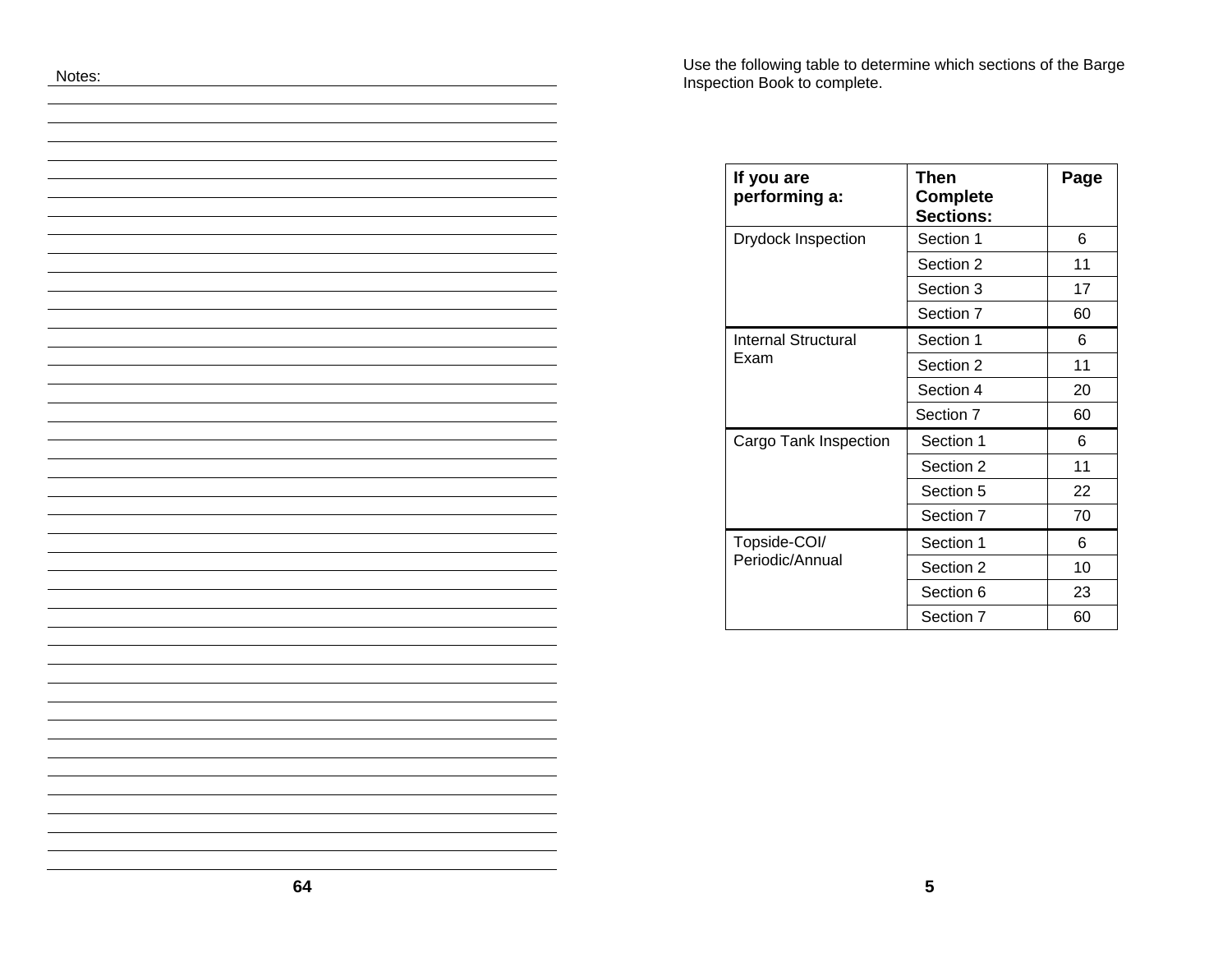# *Task 1: IMO Applicability Dates*

| Reference                                   | Date               |
|---------------------------------------------|--------------------|
| MARPOL 73/38 Annex I                        | 02 OCT 83          |
| MARPOL 73/38 Annex II                       | 06 APR 87          |
| MARPOL 73/38 Annex III                      | 01 JUL 92          |
| MARPOL 73/38 Annex V                        | 31 DEC 88          |
| MARPOL 73/38 Annex VI                       | 08 JAN 09          |
| <b>IBC Code</b>                             | After 01 JUL 86    |
| <b>BCH Code</b>                             | Prior to 01 JUL 86 |
| COLREGS 1972                                | 15 JUL 77          |
| Various additional<br>amendments to COLREGS |                    |
| Load Line 1966                              | <b>21 JUL 68</b>   |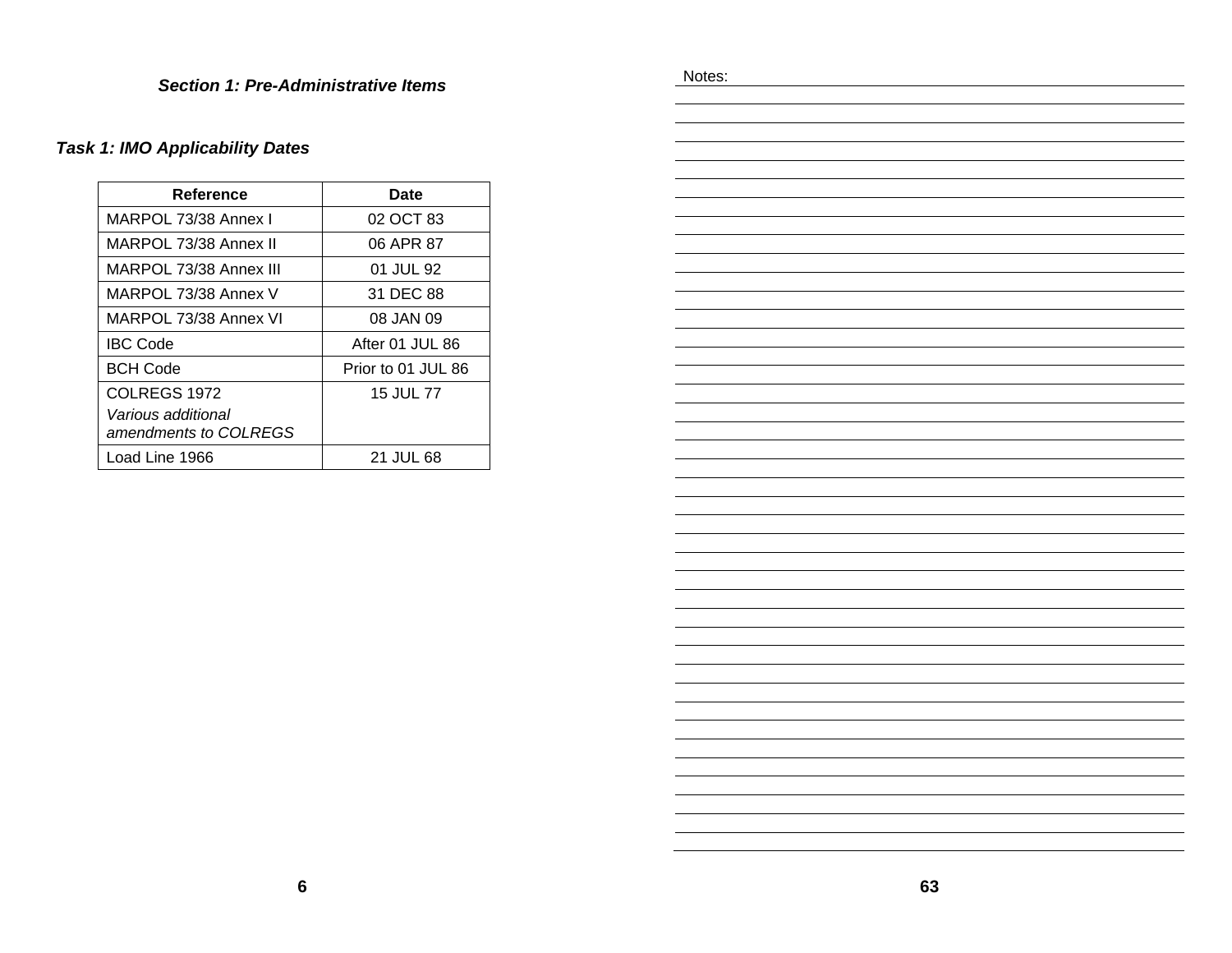### *Deficiency Summary Worksheet*

| <b>Name of Vessel</b> | <b>VIN</b> |                                |
|-----------------------|------------|--------------------------------|
| Deficiency            |            | Req't Issued/Date<br>Completed |
|                       |            |                                |
|                       |            |                                |
|                       |            |                                |
|                       |            |                                |
|                       |            |                                |
|                       |            |                                |
|                       |            |                                |
|                       |            |                                |
|                       |            |                                |
|                       |            |                                |
|                       |            |                                |
|                       |            |                                |
|                       |            |                                |
|                       |            |                                |
|                       |            |                                |
|                       |            |                                |

*Task 2: Involved Parties and General Information* 

**Vessel's Representatives:**   $\overline{\phantom{a}}$  , and the contribution of the contribution of the contribution of the contribution of the contribution of the contribution of the contribution of the contribution of the contribution of the contribution of the \_\_\_\_\_\_\_\_\_\_\_\_\_\_\_\_\_\_\_\_\_\_\_\_\_\_\_\_\_\_\_\_\_\_\_\_\_\_ **Phone Numbers:** 

**Owner-Listed on DOC (if applicable), or COFR:** 

**No Change** 

**Operator:** 

**No Change**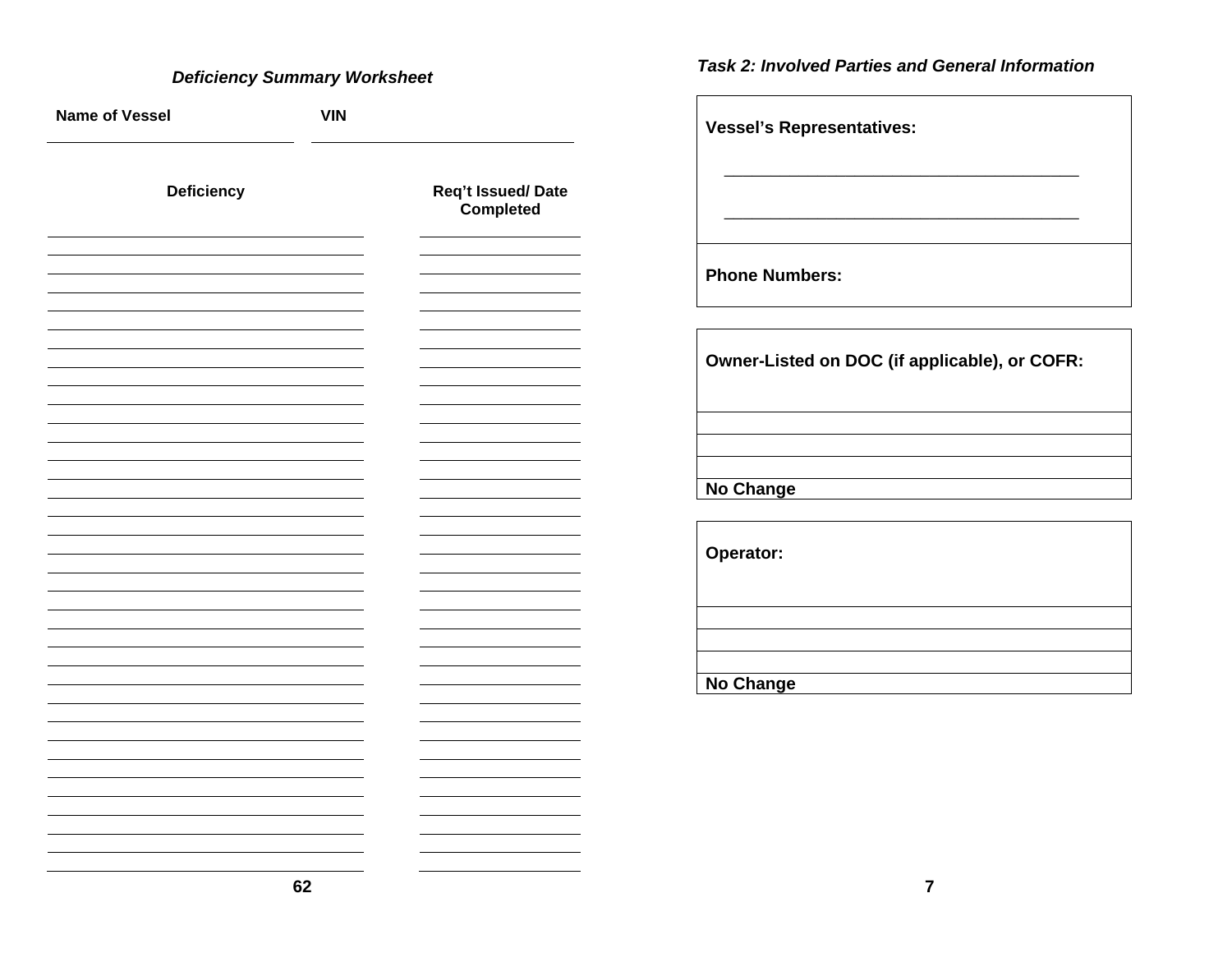### *Task 3: Vessel Information*

| <b>Classification Society:</b>                                                                                           |
|--------------------------------------------------------------------------------------------------------------------------|
| Last Drydock Date:<br><b>Next Drydock Date:</b>                                                                          |
| <b>Location of Last Drydocking:</b>                                                                                      |
| <b>Gross Tons:</b>                                                                                                       |
| <b>Net Tons:</b>                                                                                                         |
| <b>Built Date: (use delivery date)</b>                                                                                   |
| <b>Overall length: (in feet)</b>                                                                                         |
| Does vessel meet double-hull requirements?                                                                               |
| YES NO<br>If not, vessel must meet requirements<br>by: ________ (date) in accordance with<br>33 CFR Part 157 Appendix G. |
| <b>Required Crew:</b>                                                                                                    |
| Number of Tankermen Number of Lifeboatmen                                                                                |
| <b>Cargo Carried (inspected and approved)</b>                                                                            |
| Type of Cargo ___________ Amount of Cargo                                                                                |
| <b>Date Cargo Tanks Entered:</b>                                                                                         |

**Vessel Description Full Type Hull Type**<br>hapter D cargoes only Fype I Subchapter D cargoes only Type I<br>Subchapter I cargoes only Type II Subchapter I cargoes only Type II<br>Subchapter D & O cargoes Type III Subchapter D & O cargoes Subchapter I & O cargoes

**Step Action** 1. Identify deficiency.

- 2. Inform vessel representative.
- 3. Record on the *Deficiency Summary Worksheet* (next page).
- 4. If deficiency is corrected prior to end of inspection, go to step 6.

*Recommended U.S. Vessel Deficiency Procedures:*

Use the following table to complete deficiency issues.

5. If deficiency is unable to be corrected prior to end of inspection, issue CG-835 in accordance with table below.

| If deficiency                                                                                                                                                                                           | <b>THEN issue CG-835</b>                                                                                                           |
|---------------------------------------------------------------------------------------------------------------------------------------------------------------------------------------------------------|------------------------------------------------------------------------------------------------------------------------------------|
| Does not immediately impact<br>crew/passenger safety, hull<br>seaworthiness, or the<br>environment, e.g., missing<br>placards.                                                                          | That provides a specific time<br>for correcting deficiency,<br>e.g., "x" number of days.                                           |
| Allows vessel operations to<br>be MODIFIED to meet less<br>stringent requirements, e.g.<br>P/V valves fail to seal<br>properly.                                                                         | That restricts operation of<br>vessel to meet current vessel<br>conditions, e.g., reduce<br>cargo grade                            |
| DOES immediately impact<br>crew/passenger safety, hull<br>seaworthiness, or the<br>environment, and cannot be<br>modified to meet less<br>stringent requirements, e.g.,<br>structural defect or damage. | That requires the deficiency<br>to be corrected prior to<br>operating vessel ("NO SAIL"<br>item), e.g., prior to carrying<br>cargo |

6. Enter information into MISLE.

7. Initiate Report of Violation (ROV) if necessary.

### **8**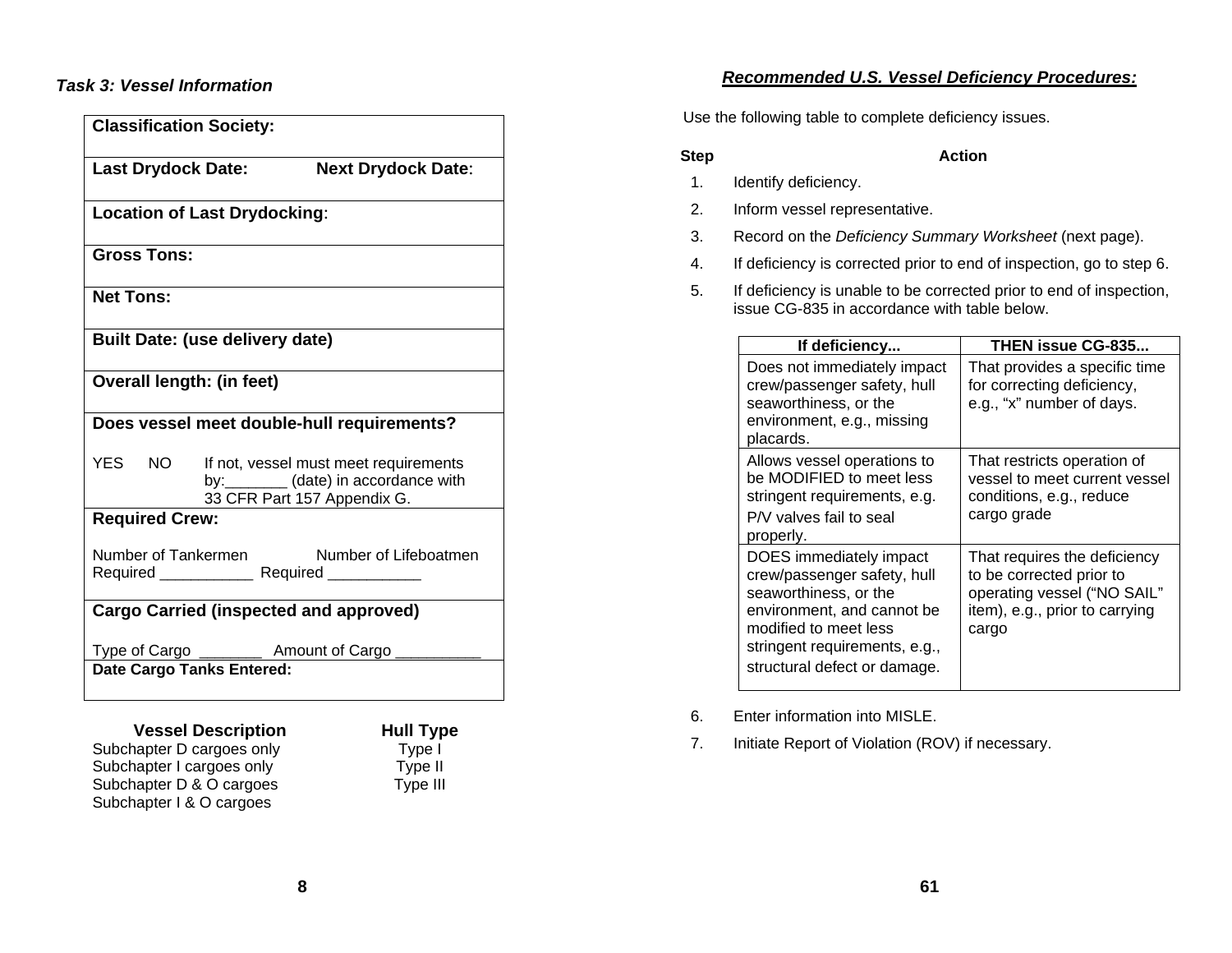### *Section 7: Post Inspection*

| <b>Step</b> | <b>Action</b>                                                                                                                                                  | Ref                                                                        |
|-------------|----------------------------------------------------------------------------------------------------------------------------------------------------------------|----------------------------------------------------------------------------|
| 1.1         | Issue or endorse letters, certificates,<br>П.<br>waivers, exemptions, and extensions.<br>(if necessary)<br>Permit to proceed<br><b>Temporary COI</b><br>CG 835 | MSM II Sec (A) Ch. 3<br>46 CFR 31.10-35<br>46 CFR 91.05<br>46 CFR 91.01-15 |
| 1.2         | Complete MISLE entries.<br>$\Box$                                                                                                                              |                                                                            |
| 1.3         | Initiate Report of Violation (if necessary).<br>□                                                                                                              | MSM II Sec (A) Ch. 3                                                       |
| Notes:      |                                                                                                                                                                |                                                                            |
|             |                                                                                                                                                                |                                                                            |
|             |                                                                                                                                                                |                                                                            |
|             |                                                                                                                                                                |                                                                            |
|             |                                                                                                                                                                |                                                                            |
|             |                                                                                                                                                                |                                                                            |
|             |                                                                                                                                                                |                                                                            |
|             |                                                                                                                                                                |                                                                            |
|             |                                                                                                                                                                |                                                                            |
|             |                                                                                                                                                                |                                                                            |
|             |                                                                                                                                                                |                                                                            |
|             |                                                                                                                                                                |                                                                            |
|             |                                                                                                                                                                |                                                                            |

#### *Task 4: Pre-Administrative Certificates and Documents*

| Name of Certificate                                           | Agency<br>Issuing | ≛ | Issued<br>Port | Issued<br>Date | Date<br>Exp. | Endors.<br>Date |
|---------------------------------------------------------------|-------------------|---|----------------|----------------|--------------|-----------------|
| Documentation<br>Certificate of<br>No Change                  |                   |   |                |                |              |                 |
| <b>Classification Document</b><br>No Change                   |                   |   |                |                |              |                 |
| Certificate of Financial<br>Responsibility (COFR)             |                   |   |                |                |              |                 |
| International Load Line<br>No Change<br>(TTI)                 |                   |   |                |                |              |                 |
| International Oil Pollution<br>Prevention (IOPP)<br>No Change |                   |   |                |                |              |                 |
| Certificate of Fitness (COF)<br>No Change                     |                   |   |                |                |              |                 |
| International Tonnage (ITC)<br>No Change                      |                   |   |                |                |              |                 |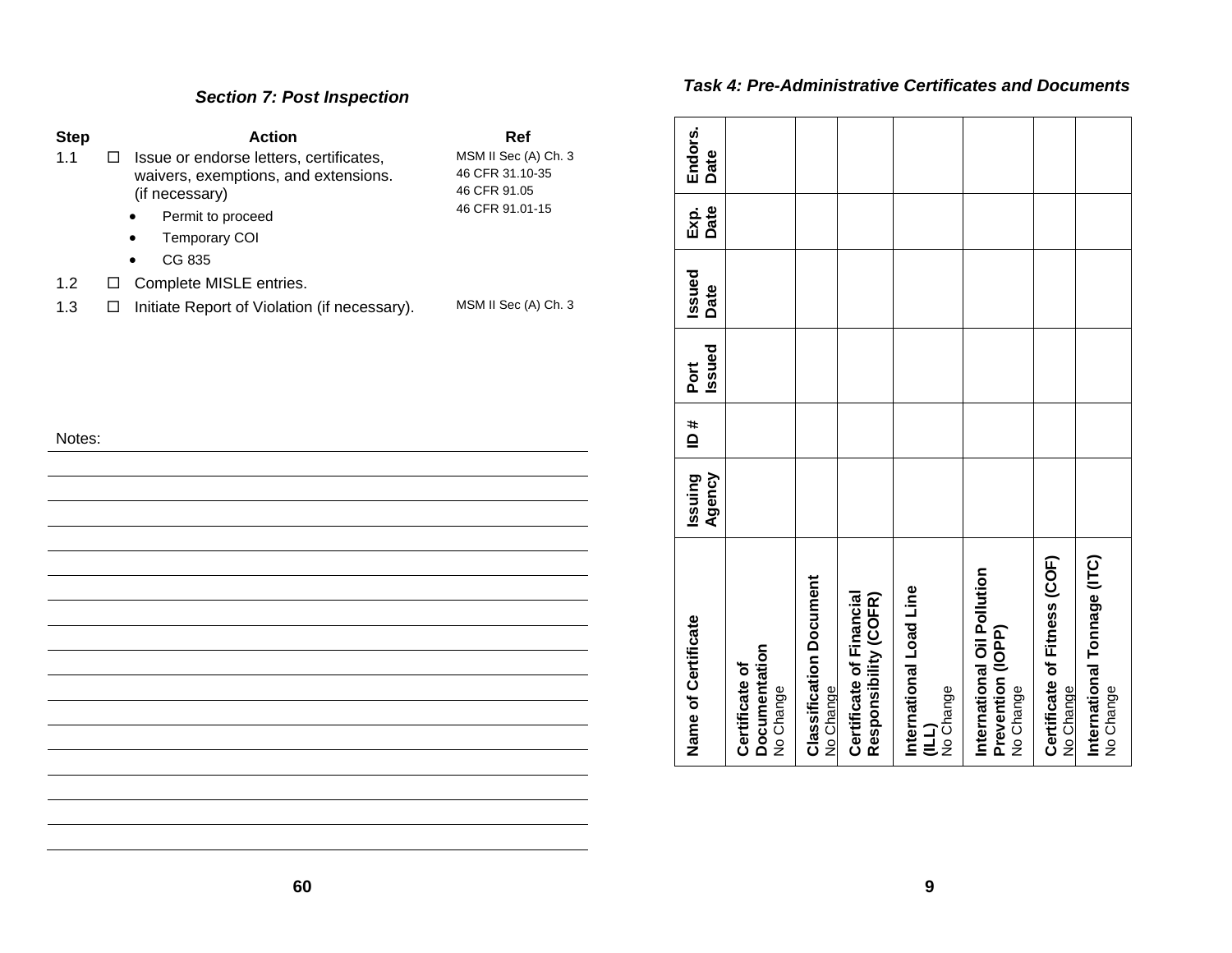| Name of Certificate                                                                           | Issuing<br>Agency | # al | Issued<br>Port<br>Port | Issued<br>Date | Exp.<br>Date | Endors.<br>Date |
|-----------------------------------------------------------------------------------------------|-------------------|------|------------------------|----------------|--------------|-----------------|
| International Air Pollution<br>Prevention Certificate<br>(IAPP)<br>I No Change                |                   |      |                        |                |              |                 |
| Engine International Air<br><b>Pollution Prevention</b><br>Certificate (EIAPP)<br>O No Change |                   |      |                        |                |              |                 |

| <b>Step</b> |    | <b>Action</b>                                                                                                                        | Ref            |
|-------------|----|--------------------------------------------------------------------------------------------------------------------------------------|----------------|
| 17.18       | ப  | Security measures for monitoring                                                                                                     | 33 CFR 104.285 |
|             |    | <b>IAW ASP</b><br>$\bullet$<br>Lighting                                                                                              |                |
|             |    | Test intrusion alarms<br>$\bullet$                                                                                                   |                |
|             |    | Emergency search procedures<br>٠                                                                                                     |                |
| 17.19       | ⊔  | Security Incident Procedures                                                                                                         | 33 CFR 104.290 |
|             |    | • Witness during drill                                                                                                               |                |
| 17.20       | П. | Amendment and audit                                                                                                                  | 33 CFR 104.415 |
|             |    | CSO / VSO audit letter attached to ASP<br>$\bullet$<br>Audits conducted as required (annually or<br>٠<br>after vessel modifications) |                |
|             |    | Should an enforcement inspection reveal that an owner/operator has                                                                   |                |

Should an enforcement inspection reveal that an owner/operator has correctly implemented an approved ASP in its entirety but security vulnerabilities exist in the vessel operation, the COTP shall be advised. Under 33 CFR 104.415 (a) (ii) for vessels or 33 CFR 105.415 (a) (ii) (f), the Coast Guard can determine that an amendment is necessary and advise the organization that submitted the ASP for approval accordingly. Following such notification, it will be necessary for the original submitting organization to provide their proposed amendment to the Commandant (CG-543) for review and approval. If the submitting organization does not wish to amend the ASP, the vessel owner must submit a VSP for the vessel to the MSC.

 \_\_\_\_\_\_\_\_\_\_\_\_\_\_\_\_\_\_\_\_\_\_\_\_\_\_\_\_\_\_\_\_\_\_\_\_\_\_\_\_\_\_\_\_\_\_\_\_\_\_\_\_\_\_\_\_\_  $\mathcal{L}_\text{max} = \mathcal{L}_\text{max} = \mathcal{L}_\text{max} = \mathcal{L}_\text{max} = \mathcal{L}_\text{max} = \mathcal{L}_\text{max} = \mathcal{L}_\text{max} = \mathcal{L}_\text{max} = \mathcal{L}_\text{max} = \mathcal{L}_\text{max} = \mathcal{L}_\text{max} = \mathcal{L}_\text{max} = \mathcal{L}_\text{max} = \mathcal{L}_\text{max} = \mathcal{L}_\text{max} = \mathcal{L}_\text{max} = \mathcal{L}_\text{max} = \mathcal{L}_\text{max} = \mathcal{$ 

 \_\_\_\_\_\_\_\_\_\_\_\_\_\_\_\_\_\_\_\_\_\_\_\_\_\_\_\_\_\_\_\_\_\_\_\_\_\_\_\_\_\_\_\_\_\_\_\_\_\_\_\_\_\_\_\_\_  $\mathcal{L}_\text{max} = \mathcal{L}_\text{max} = \mathcal{L}_\text{max} = \mathcal{L}_\text{max} = \mathcal{L}_\text{max} = \mathcal{L}_\text{max} = \mathcal{L}_\text{max} = \mathcal{L}_\text{max} = \mathcal{L}_\text{max} = \mathcal{L}_\text{max} = \mathcal{L}_\text{max} = \mathcal{L}_\text{max} = \mathcal{L}_\text{max} = \mathcal{L}_\text{max} = \mathcal{L}_\text{max} = \mathcal{L}_\text{max} = \mathcal{L}_\text{max} = \mathcal{L}_\text{max} = \mathcal{$ 

 \_\_\_\_\_\_\_\_\_\_\_\_\_\_\_\_\_\_\_\_\_\_\_\_\_\_\_\_\_\_\_\_\_\_\_\_\_\_\_\_\_\_\_\_\_\_\_\_\_\_\_\_\_\_\_\_\_  $\mathcal{L}_\text{max} = \mathcal{L}_\text{max} = \mathcal{L}_\text{max} = \mathcal{L}_\text{max} = \mathcal{L}_\text{max} = \mathcal{L}_\text{max} = \mathcal{L}_\text{max} = \mathcal{L}_\text{max} = \mathcal{L}_\text{max} = \mathcal{L}_\text{max} = \mathcal{L}_\text{max} = \mathcal{L}_\text{max} = \mathcal{L}_\text{max} = \mathcal{L}_\text{max} = \mathcal{L}_\text{max} = \mathcal{L}_\text{max} = \mathcal{L}_\text{max} = \mathcal{L}_\text{max} = \mathcal{$ 

Notes: \_\_\_\_\_\_\_\_\_\_\_\_\_\_\_\_\_\_\_\_\_\_\_\_\_\_\_\_\_\_\_\_\_\_\_\_\_\_\_\_\_\_\_\_\_\_\_\_\_\_\_\_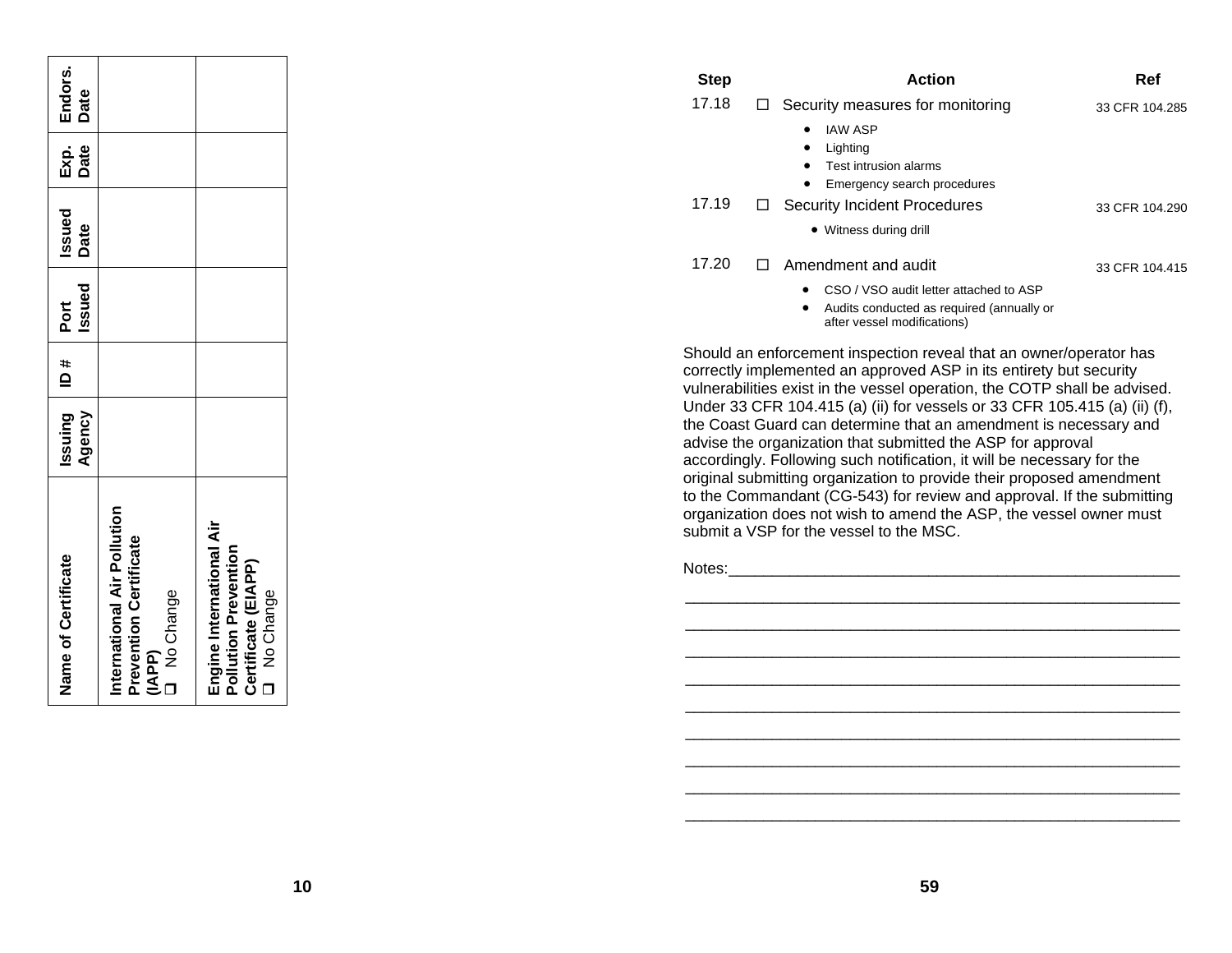| <b>Step</b> |   | Action                                                                                                                                                                                                                                  | Ref            |
|-------------|---|-----------------------------------------------------------------------------------------------------------------------------------------------------------------------------------------------------------------------------------------|----------------|
| 17.13       | □ | Security measures for access control                                                                                                                                                                                                    | 33 CFR 104.265 |
|             |   | Access points examined – signs posted in<br>conspicuous locations.<br>Control areas for authorized dangerous<br>substances / devices<br>Means of identifying unauthorized<br>personnel<br>TWIC for unescorted access to secure<br>areas |                |
| 17.14       | П | Security measures for newly hired<br>employees (Pending receipt of TWIC)                                                                                                                                                                | 33CFR 104.267  |
|             |   | Access permitted for up to 30 days if:<br>$\bullet$<br>Has applied for TWIC<br>Accompanied by TWIC holder in secure<br>$\bullet$<br>areas                                                                                               |                |
|             |   | Operator enters new hire personal info in<br>$\bullet$<br><b>HOMEPORT</b>                                                                                                                                                               |                |
|             |   | Notified via HOMEPORT that new hire has<br>passed initial name check.                                                                                                                                                                   |                |
|             |   | Provision does not apply to CSO, VSO or<br>$\bullet$<br>individual hired to perform security duties                                                                                                                                     |                |
| 17.15       | □ | Security measures for restricted areas                                                                                                                                                                                                  | 33 CFR 104.270 |
|             |   | Secure areas protected                                                                                                                                                                                                                  |                |
|             |   | Properly marked<br>Control measures adequate                                                                                                                                                                                            |                |
|             |   | Do not conflict with safety measures<br>$\bullet$                                                                                                                                                                                       |                |
| 17.16       | □ | Security measures for handling cargo                                                                                                                                                                                                    | 33 CFR 104.275 |
|             |   | Identifying cargo tamper<br>٠<br>Identifying approved cargo<br>٠<br>Access point - inventory control<br>٠<br>Checking cargo for dangerous substances                                                                                    |                |
| 17.17       | □ | Security measures for delivery of vessel<br>stores and bunker                                                                                                                                                                           | 33 CFR 104.280 |
|             |   | Security procedures followed<br>Standing agreements valid<br>٠                                                                                                                                                                          |                |

### *Section 2: Complete Pre-Inspection Screening:*

# *Task 1: Pre-Inspection Items*

| Step |   | <b>Action</b>                                                                                                                    | Ref                   |
|------|---|----------------------------------------------------------------------------------------------------------------------------------|-----------------------|
| 1.1  |   | Receive the inspection request.                                                                                                  | 46 CFR 31.01-15       |
|      |   | Subchapter "D" and "I"                                                                                                           | 46 CFR 91.25-5        |
|      |   | • Written COI application 30 days before                                                                                         | 46 CFR 31.10-17       |
|      |   | the desired inspection date                                                                                                      | 46 CFR 31.10-21       |
|      |   | • Verbal Inspection Annual/Periodic 3                                                                                            | 46 CFR 91.25-5        |
|      |   | months before the desired inspection date<br>or after COI issue date                                                             | 46 CFR 91.27-1        |
| 1.2  | ⊔ | Review MISLE's appropriate critical<br>profile records, vessel history, and<br>outstanding discrepancies, user fee and<br>notes. |                       |
| 1.3  |   | Determine examination types needed.                                                                                              | 46 CFR 31.10          |
|      |   |                                                                                                                                  | 46 CFR 151-05         |
|      |   |                                                                                                                                  | 46 CFR 91.15          |
|      |   |                                                                                                                                  | 46 CFR 151.04         |
| 1.4  | П | <b>Review Code of Federal Regulations</b>                                                                                        | 46 CFR Table 31.10-21 |
|      |   | (CFR) for applicable subchapter and<br>dates.                                                                                    | 46 CFR Table 151-05   |
| 1.5  | ⊔ | Print applicable documents and                                                                                                   | 46 CFR 31.05          |
|      |   | certificates from MISLE and local districts.                                                                                     | MSM II B Ch.1.C       |
|      |   | • Temp COI                                                                                                                       | MSM II A Ch.6.B       |
|      |   | $\bullet$ IOPP                                                                                                                   | MSM II A. Ch. 3.H     |
|      |   | $\bullet$ PTP                                                                                                                    | MSM II A Ch.3.I       |
|      |   | • Cargo Authorization Attachment                                                                                                 | MSM II A.Ch.3.J       |
|      |   |                                                                                                                                  | MSM II A.Ch.3.L       |

1.6  $\Box$  Obtain required safety equipment.

#### Notes:

**58**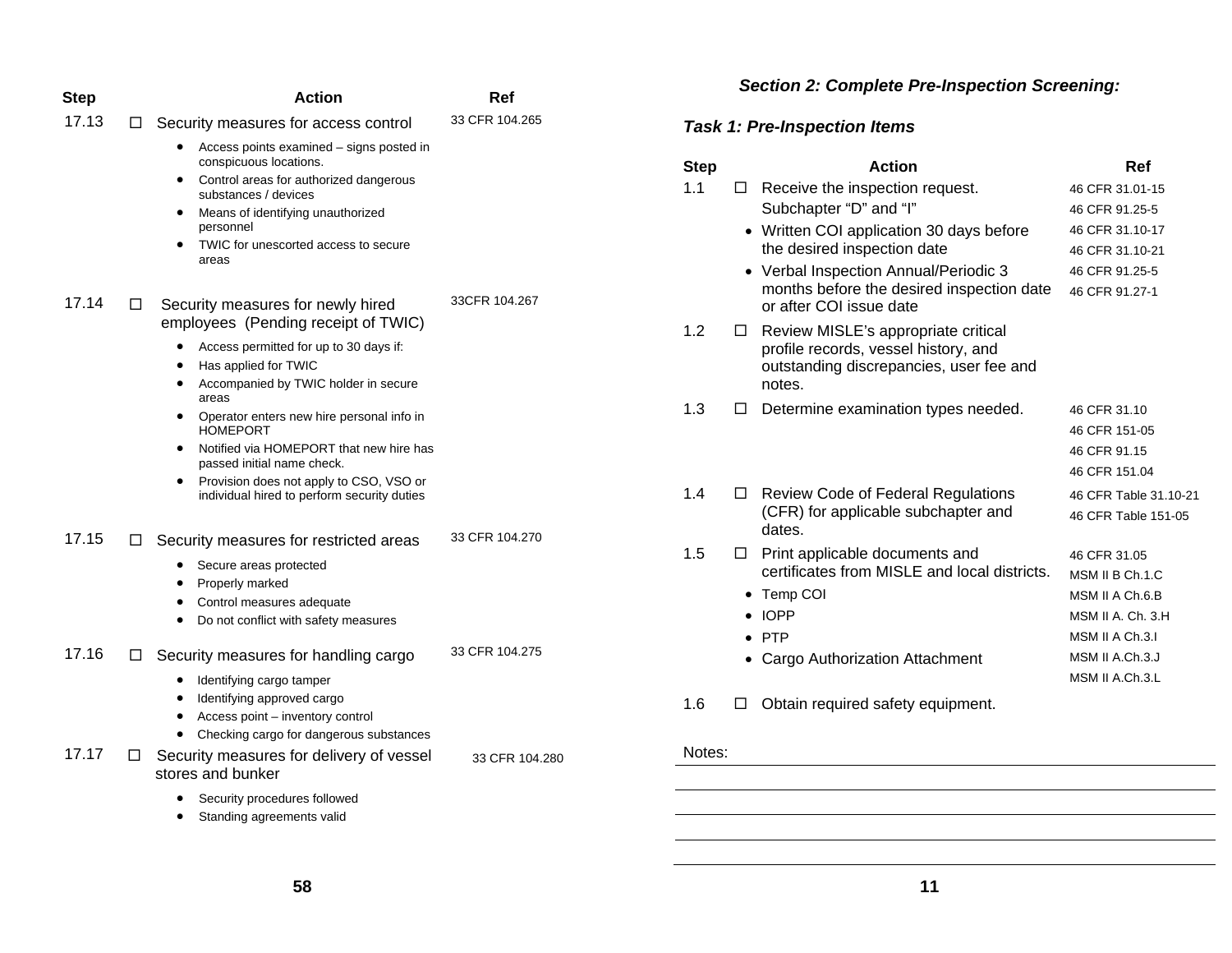#### *Task 2: Certificates and Documents*

|             | unoatoo ana Bo                                                                                                                                                                   |                                                                                                       | <b>Step</b> |        | <b>Action</b>                                                                                                                                                   | Ref                                 |
|-------------|----------------------------------------------------------------------------------------------------------------------------------------------------------------------------------|-------------------------------------------------------------------------------------------------------|-------------|--------|-----------------------------------------------------------------------------------------------------------------------------------------------------------------|-------------------------------------|
| <b>Step</b> | Action                                                                                                                                                                           | Ref                                                                                                   | 17.8        | $\Box$ | Vessel Record Keeping Requirements                                                                                                                              | 33 CFR 104.235                      |
| 2.1         | Verify that the COI is posted.<br>$\Box$                                                                                                                                         | 46 CFR 31.05-5<br>46 CFR 91.01-5                                                                      |             |        | Training<br>$\bullet$                                                                                                                                           | <b>IAW ASP</b>                      |
| 2.2         | $\Box$<br>Verify that the stability letter is posted.                                                                                                                            | 46 CFR 35.08-1<br>46 CFR 91.40.3                                                                      |             |        | Drills and exercises<br>Breaches of security<br>Change in MARSEC levels                                                                                         |                                     |
| 2.3         | Verify that the station bill/muster list is<br>$\Box$<br>posted in accordance with subchapter "W".<br><b>Manned barges only</b>                                                  | 46 CFR 35.10-5<br>46 CFR 97.13-7<br>46 CFR 199.80                                                     |             |        | Maintenance, calibration, and testing of<br>security equipment.<br>Security threats                                                                             |                                     |
| 2.4         | Examine the waste management plan.<br>$\Box$<br>Oceangoing manned barges >40 feet                                                                                                | 33 CFR 151.57<br>33 CFR 151.63                                                                        |             |        | Annual audit of the VSP<br>Declaration of Security (DoS)<br>Retained for Two years                                                                              |                                     |
| 2.5         | Verify annual drug testing program.<br>$\Box$<br><b>Manned barges only</b>                                                                                                       | 46 CFR 16.260                                                                                         | 17.9        | □      | MARSEC level coordination and                                                                                                                                   | 33 CFR 104.240                      |
| 2.6         | Examine annual life raft servicing<br>□<br>certificates.                                                                                                                         | 46 CFR 160.051                                                                                        |             |        | implementation<br>Proper MARSEC level                                                                                                                           | <b>IAW ASP</b>                      |
|             | <b>Manned barges only</b>                                                                                                                                                        |                                                                                                       |             |        | MARSEC level at least at current port<br>level                                                                                                                  |                                     |
| 2.7         | Verify that required international safety and<br>□<br>pollution prevention convention certificates                                                                               | 46 CFR 91.60-35<br>33 CFR 151.19                                                                      | 17.10       | П      | Communications                                                                                                                                                  | 33 CFR 104.245                      |
|             | are posted valid and accurate.<br>Barges on international route only                                                                                                             | 33 CFR 151.27                                                                                         |             |        | Vessel security personnel<br>Facility                                                                                                                           | <b>IAW ASP</b>                      |
| 2.8         | Examine cargo gear certificate.<br>$\Box$                                                                                                                                        | 46 CFR 31.10-16                                                                                       |             |        | National and local authorities<br>Demonstrate communications operations                                                                                         |                                     |
| 2.9         | Examine cargo and ballast instruction<br>$\Box$<br>manual.                                                                                                                       | 46 CFR 31.10-32(b)<br>46 CFR 42.15-1(a)                                                               | 17.11       |        | consistent with the ASP                                                                                                                                         |                                     |
| 2.10        | Examine general arrangement/fire control<br>$\Box$<br>plan.                                                                                                                      | 46 CFR 35-10-3(a)<br>46 CFR 91.55-5(d)                                                                |             | □      | Declaration of Security (DoS)<br>Required for cruise ships or manned CDC<br>bulk vessels and any vessel or facilities                                           | 33 CFR 104.255<br>ISPS, Part A, 5.1 |
|             | <b>Manned barges only</b>                                                                                                                                                        |                                                                                                       |             |        | with which it interfaces.                                                                                                                                       |                                     |
| 2.11        | Examine equipment test records.<br>$\Box$<br>Piping Hydrostatic/ tightness test<br>Cargo Hose hydrostatic 1-1/2 MWAP test<br>$\bullet$<br>Vapor hose hydrostatic 1-1/2 MWAP test | 46 CFR 31.10-16<br>46 CFR 35.07-10(c)<br>46 CFR 35.35-70<br>33 CFR 156.170(a)<br>33 CFR 156.170(f)(3) |             |        | Valid (for MARSEC level and effective<br>time period)<br>Must have last 10 or continuous DoS<br>reviewed at interval consistent with<br>MARSEC level.<br>Signed |                                     |
|             | Relief valves<br>Gauges                                                                                                                                                          | 46 CFR 35.35-70(b)<br>33 CFR 156.170(c((2)                                                            | 17.12       | $\Box$ | Security systems and equipment<br>maintenance                                                                                                                   | 33 CFR 104.260                      |
| Notes:      |                                                                                                                                                                                  |                                                                                                       |             |        | Testing completed IAW manufacturer's<br>٠<br>recommendations                                                                                                    |                                     |
|             |                                                                                                                                                                                  |                                                                                                       |             |        | Working properly, effectively functions<br>IAW ASP.                                                                                                             |                                     |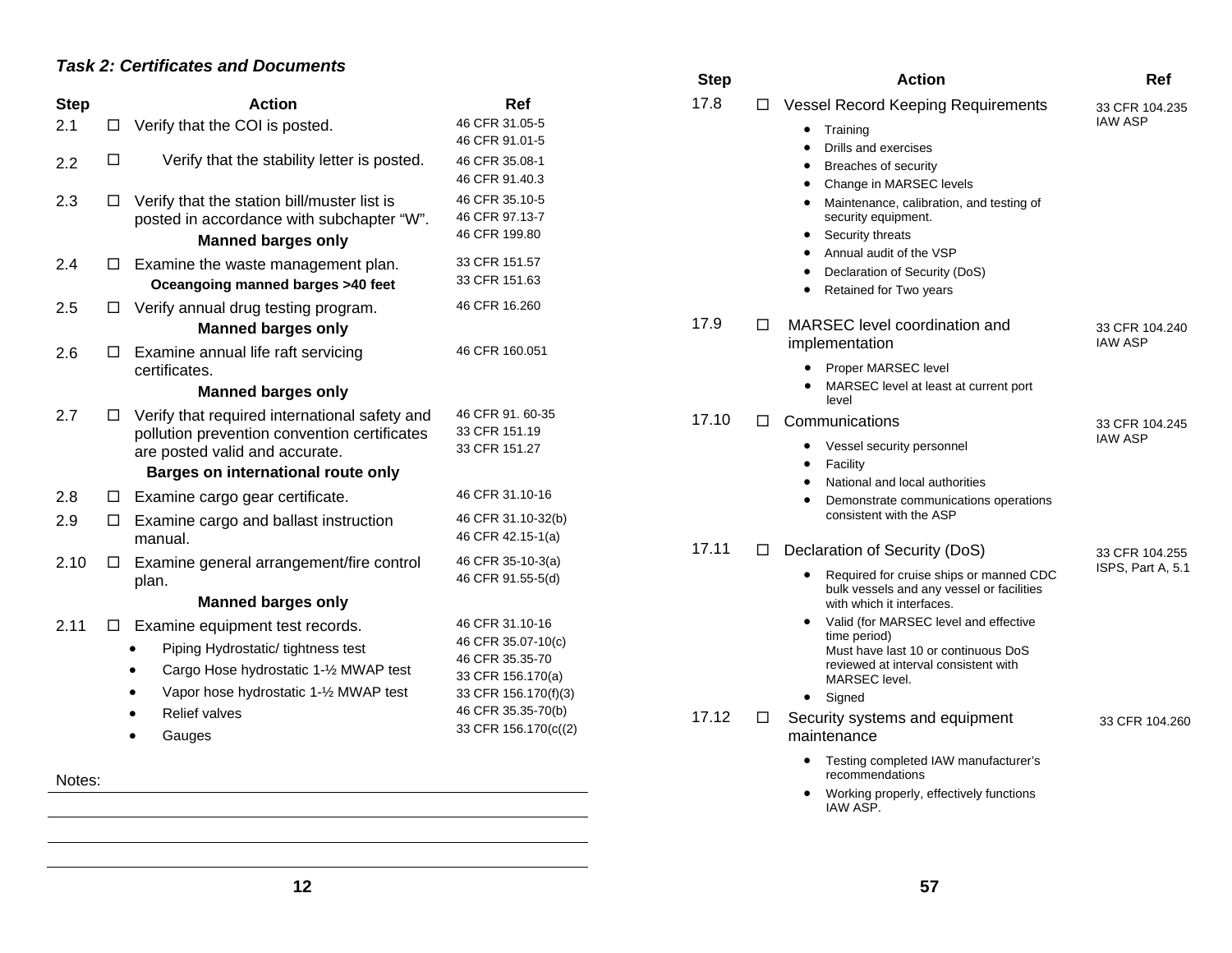| <b>Step</b> |    | <b>Action</b>                                                                                    | Ref                              |
|-------------|----|--------------------------------------------------------------------------------------------------|----------------------------------|
| 17.1        | LI | Name of approved ASP                                                                             | 33 CFR 104.140                   |
|             |    |                                                                                                  |                                  |
| 17.2        | LI | <b>Compliance Documentation</b>                                                                  | 33 CFR 104.120                   |
|             |    | Copy of ASP aboard vessel<br>Vessel Specific Security Assessment (VSA)<br>$\bullet$<br>completed |                                  |
|             |    | Letter to MSC stating use of approved ASP<br>and that it has been fully implemented              |                                  |
| 17.3        | □  | Maritime Security (MARSEC) directive                                                             | 33 CFR 104.145                   |
|             |    | Proper safeguards<br>Incorporated into VSP                                                       |                                  |
| 17.4        | ⊔  | Company Security Officer (CSO)                                                                   | 33 CFR 104.210                   |
|             |    | Training / experience<br>Valid TWIC                                                              | IAW ASP                          |
|             |    | See list of example questions                                                                    |                                  |
| 17.5        | LI | <b>Vessel Security Officer (VSO)</b>                                                             | 33 CFR 104.215<br><b>IAW ASP</b> |
|             |    | Training / experience<br>Valid TWIC                                                              |                                  |
|             |    | See list of example questions                                                                    |                                  |
| 17.6        | □  | Company or vessel personnel with<br>security duties                                              | 33 CFR 104.220<br><b>IAW ASP</b> |
|             |    | Training / experience<br>Valid TWIC<br>٠                                                         |                                  |
|             |    | See list of example questions                                                                    |                                  |
| 17.7        | □  | Security Training for all other vessel<br>personnel (manned barges only)                         | 33CFR 104.225<br><b>IAW ASP</b>  |

| <b>Step</b> | <b>Action</b>                                                                                                                                              | Ref                                                                   |
|-------------|------------------------------------------------------------------------------------------------------------------------------------------------------------|-----------------------------------------------------------------------|
| 2.12        | $\Box$ Examine fixed fire extinguisher servicing<br>certificate.                                                                                           | 46 CFR 31.10-18                                                       |
| 2.13        | $\Box$ Verify packaged hazardous materials for<br>appropriate cargo documents/records.                                                                     | 46 CFR 151.45-7<br>46 CFR 35.01-10                                    |
| 2.14        | $\Box$ Verify information is available to master (as<br>required)/person-in-charge.<br>Loading manual<br>$\bullet$<br>Trim and stability book<br>$\bullet$ | 46 CFR 31.10-22<br>46 CFR 97.12-1<br>46 CFR 170.110<br>46 CFR 35.20-7 |

#### *Task 3: Pollution Prevention Plans/Certificates/Records*

| <b>Step</b> |        | <b>Action</b>                                           | Ref                                                               |
|-------------|--------|---------------------------------------------------------|-------------------------------------------------------------------|
| 3.1         |        | Examine the Certificate of Financial<br>Responsibility. | 33 CFR 138.65<br>33 CFR 138                                       |
| 3.2         |        | Examine the NLS Certificate.                            | 46 CFR 153.15<br>46 CFR 153.901(d)(5)<br>MARPOL 73/78<br>Annex II |
| 3.3         | $\Box$ | Examine the Shipboard Oil Pollution<br>Emergency Plan.  | <b>MARPOL Ax. 1/26.1</b><br>33 CFR 151.26                         |
|             |        | • Approved by the Coast Guard/class society             |                                                                   |
|             |        | Contact numbers correct                                 |                                                                   |
|             |        | Immediate actions list                                  |                                                                   |
| 3.4         |        | Examine Vapor Collection System Approval<br>Letter.     | 46 CFR 39.10-13                                                   |
| 3.5         | Ħ      | Examine the Benzene Monitoring<br>Program.              | 46 CFR 151.50-60<br>46 CFR 30-25<br>46 CFR 197.501                |
| 3.6         |        | Examine the Stability Letter.                           | 46 CFR 31.10-30                                                   |
|             |        |                                                         |                                                                   |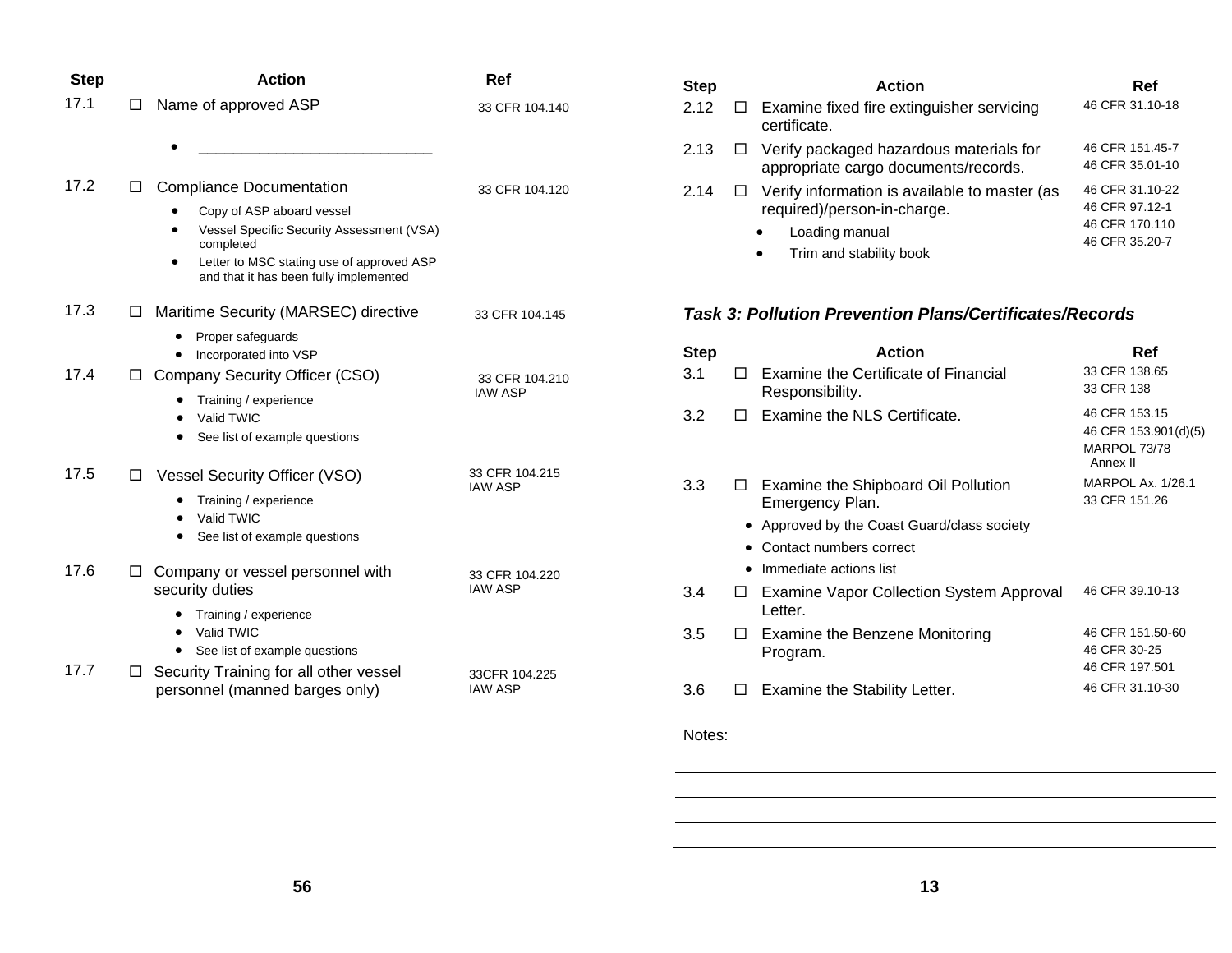| <b>Step</b> |           | Action                                                                 | Ref             |
|-------------|-----------|------------------------------------------------------------------------|-----------------|
| 3.7         |           | Examine International Air Pollution<br><b>Prevention Certificate.</b>  |                 |
|             |           | <b>Barges on international routes only</b>                             |                 |
| 3.8         |           | $\Box$ Examine the Oil Record Book.                                    | MARPOL Ax. 1/20 |
|             |           | • Each operation signed by person-in-charge                            | 33 CFR 151.25   |
|             |           | • Book maintained for three years                                      |                 |
|             |           | Only barges equipped to discharge any oil<br>or oily mixture overboard |                 |
| 3.9         | ப         | Examine the Vessel Response Plan.                                      | 33 CFR 155.1030 |
|             | $\bullet$ | Manned                                                                 | 33 CFR 155.1035 |
|             | $\bullet$ | Unmanned                                                               | 33 CFR 155.1040 |
|             |           | Vessels carrying oil as primary cargo                                  | 46 CFR 91.25-38 |
| 3.10        | ⊔         | Examine Response Plan.                                                 | 33 CFR 155.1045 |
|             |           | Vessels carrying oil as secondary cargo                                | 46 CFR 91.25-38 |

#### *Alternative Security Program (ASP):*

Vessels operating under the auspices of an approved ASP are required to address the relevant areas cited in 33 CFR parts 104. However, the ASP provision of the rule has provided a mechanism by which segments of the maritime industry, through application by the industry associations or other representative groups, are able to tailor their program to the unique functions inherent of their specific operations. The result is a set of relevant, performance-based security measures for the industry groups choosing to utilize an approved ASP. For this reason, the inspector of a vessel using an approved ASP may find that certain language or security measures contained in some parts of the rule will differ from the language or security measures listed in the ASP.

In those cases where both the vessels and the facilities serving those vessels are owned and/or operated by the same entity, an alternative plan may recognize that the same party is responsible for security in both areas and approve an approach that addresses vulnerabilities and mitigation strategies for the vessels and the facility under one ASP. Therefore, the inspector will not be using separate plans for the vessels and the facility to determine compliance and, likewise, will not see some citations addressed in the plan if they are redundant between 33 CFR 104 and 33 CFR 105.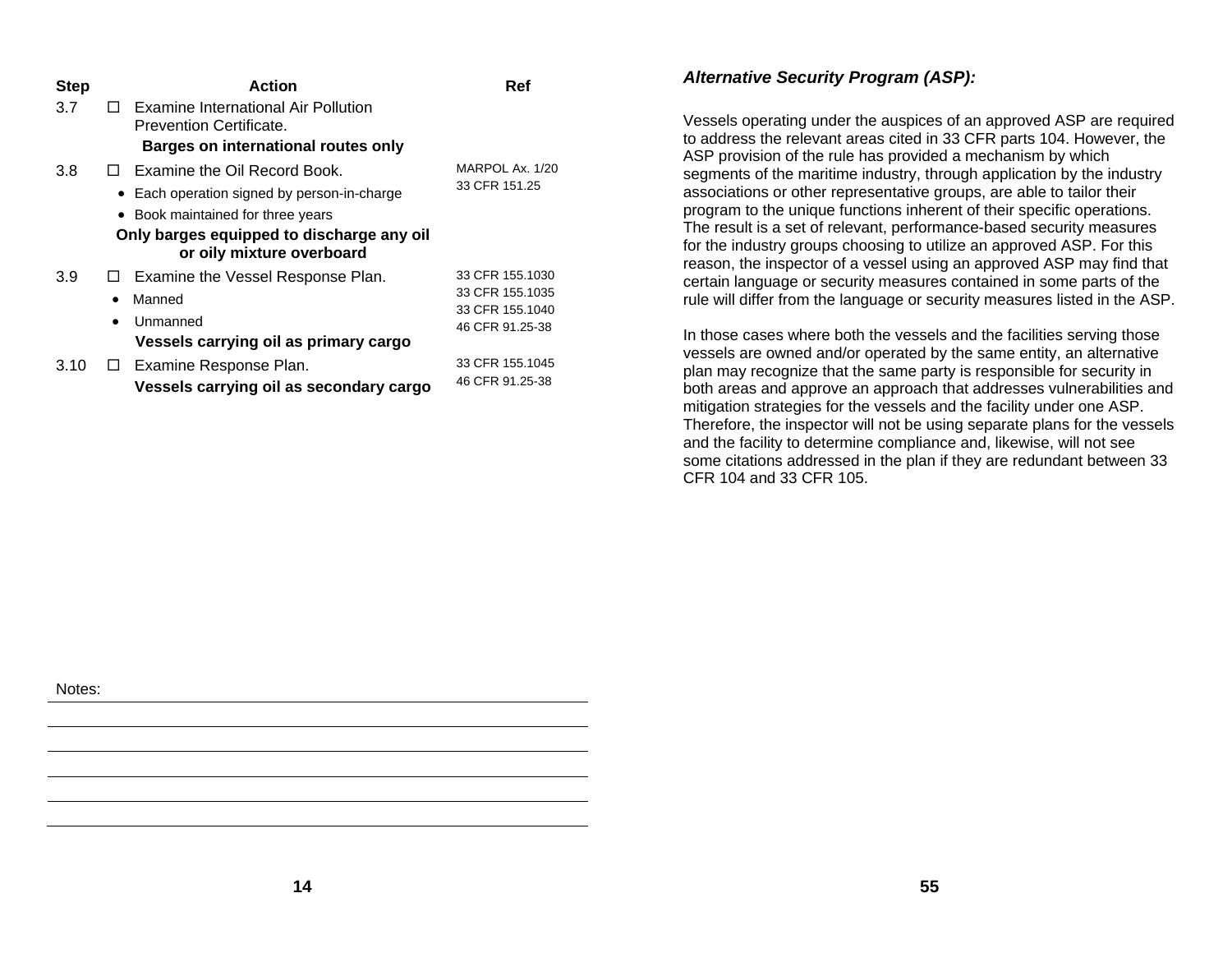| <b>Step</b> | <b>Action</b>                                                                                                                                                              | Ref            | <b>Step</b> |        | <b>Action</b>                                                                                                                                                                               | Ref                              |
|-------------|----------------------------------------------------------------------------------------------------------------------------------------------------------------------------|----------------|-------------|--------|---------------------------------------------------------------------------------------------------------------------------------------------------------------------------------------------|----------------------------------|
| 17.19       | $\Box$ Security measures for monitoring<br>• IAW VSP<br>Lighting<br>$\bullet$<br>• Test intrusion alarms<br>Emergency search procedures<br>$\bullet$                       | 33 CFR 104.285 | 3.11        | $\Box$ | Examine the transfer procedures.<br>Posted Procedures must contain in order or by<br>cross reference the following:<br>List of products carried by vessel<br>Description of transfer system | 33 CFR 155.720<br>33 CFR 155.740 |
| 17.20       | □ Security Incident Procedures<br>• Witness during drill                                                                                                                   | 33 CFR 104.290 |             |        | Includes a line diagram of piping<br>Number of persons required on duty<br>Duties by title of each person<br>Means of communication                                                         |                                  |
| Notes:      | $\Box$ Amendment and audit<br>CSO / VSO audit letter attached to ASP<br>$\bullet$<br>Audits conducted as required (annually or<br>$\bullet$<br>after vessel modifications) | 33 CFR 104.415 |             |        | Procedures to top off tanks<br>Procedures to report oil discharges<br>VCS information<br>Amendments authorized<br>Transfer flag and light<br>Load Line                                      | 33 FR 155.750                    |
|             |                                                                                                                                                                            |                |             |        | Include the following documents if<br>inspecting an international barge:                                                                                                                    | 33 CFR 151.19                    |
|             |                                                                                                                                                                            |                |             |        | <b>IOPP</b><br>Load Line convention                                                                                                                                                         | 46 CFR 31.25-1<br>33 CFR 151.27  |
|             |                                                                                                                                                                            |                | Notes:      |        |                                                                                                                                                                                             |                                  |
|             |                                                                                                                                                                            |                |             |        |                                                                                                                                                                                             |                                  |
|             |                                                                                                                                                                            |                |             |        |                                                                                                                                                                                             |                                  |
|             |                                                                                                                                                                            |                |             |        |                                                                                                                                                                                             |                                  |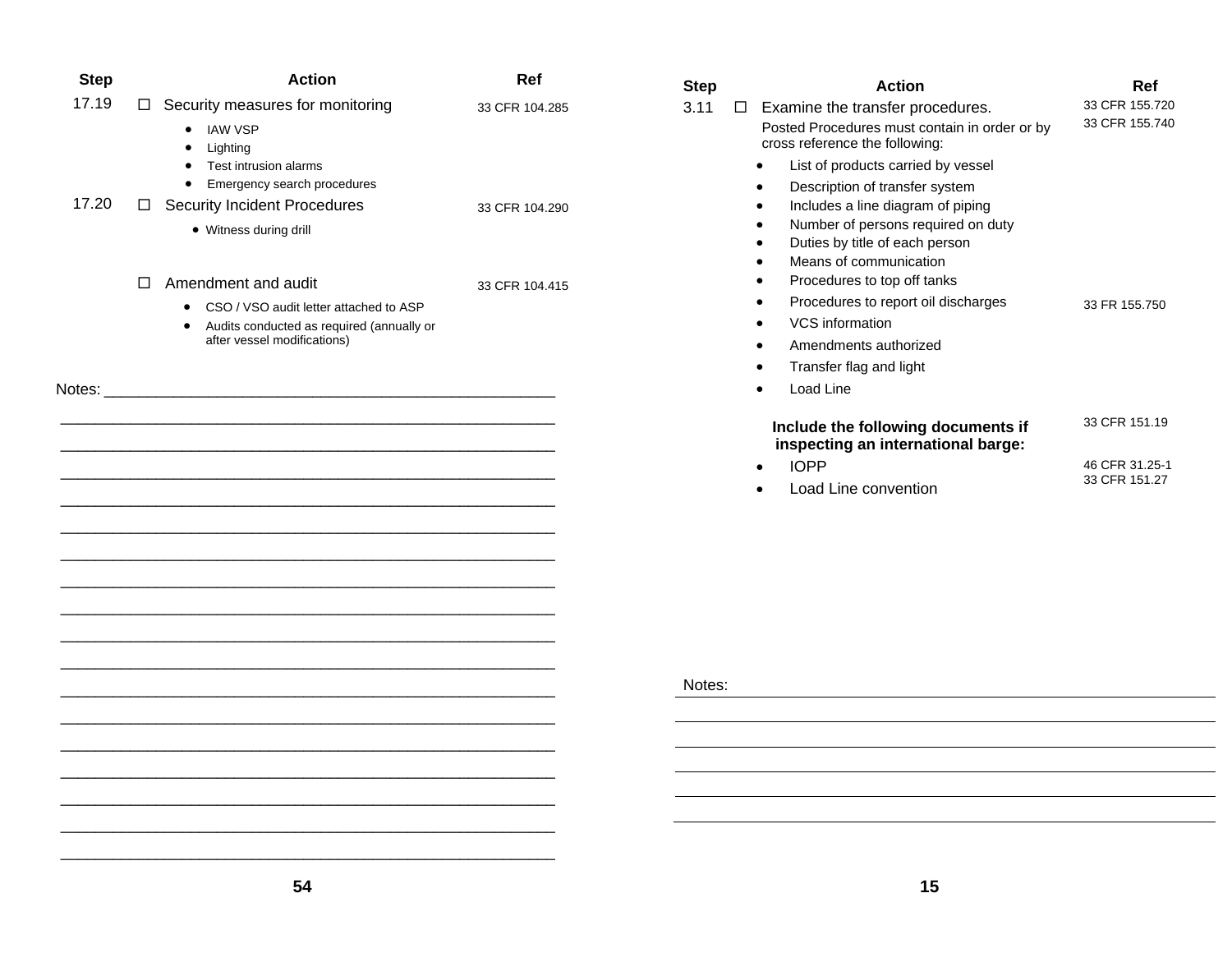| <b>Step</b> |        | <b>Action</b>                                                                                                                 | Ref                                | <b>Step</b>     | <b>Action</b>                                                                                       | <b>Ref</b>     |
|-------------|--------|-------------------------------------------------------------------------------------------------------------------------------|------------------------------------|-----------------|-----------------------------------------------------------------------------------------------------|----------------|
| 3.12        | $\Box$ | Verify waiver letters are carried.                                                                                            | 46 CFR 153.10                      | 17.14           |                                                                                                     | 33 CFR 104.265 |
| 3.13        | $\Box$ | Verify packaged hazardous materials for<br>appropriate cargo documents/records.                                               |                                    | □               | Security measures for access control<br>• Access points examined – signs posted in                  |                |
| 3.14        | $\Box$ | Review security plan.                                                                                                         | NVIC 04-03 Ch. 1                   |                 | conspicuous locations.<br>Control areas for authorized dangerous<br>٠                               |                |
|             |        | • Approval letter issued by MSC                                                                                               | 33 CFR 104.140                     |                 | substances / devices                                                                                |                |
|             |        | • Vessels using vessel-specific approved plan<br>or, if manned, verify using "Domestic Vessel                                 | 33 CFR 104.120                     |                 | Means of identifying unauthorized<br>٠<br>personnel                                                 |                |
|             |        | Security Plan Verification Guide for<br>MTSA/ISPS Code"                                                                       |                                    |                 | TWIC for unescorted access to secure<br>areas                                                       |                |
|             |        | • Vessel using ASP and unmanned must<br>have letter signed by owner or operator<br>stating which ASP is used and vessel is in |                                    | 17.15<br>□      | Security measures for newly hired<br>employees (Pending receipt of TWIC)                            | 33CFR 104.267  |
|             |        | full compliance with that program                                                                                             |                                    |                 | Access permitted for up to 30 days if:<br>٠                                                         |                |
|             |        |                                                                                                                               |                                    |                 | Has applied for TWIC                                                                                |                |
|             |        | <b>Task 4: Logs and Manuals</b>                                                                                               |                                    |                 | Accompanied by TWIC holder in secure<br>areas                                                       |                |
| <b>Step</b> |        | <b>Action</b>                                                                                                                 | <b>Ref</b>                         |                 | Operator enters new hire personal info in<br>٠<br><b>HOMEPORT</b>                                   |                |
| 4.1         | $\Box$ | Examine lifesaving equipment maintenance<br>records.                                                                          | 46 CFR 35.40-40<br>46 CFR 91.20-20 |                 | Notified via HOMEPORT that new hire has<br>٠<br>passed initial name check.                          |                |
| 4.2         | $\Box$ | Examine required logbooks/records.                                                                                            | 46 CFR 35.07<br>46 CFR 97-35       |                 | Provision does not apply to CSO, VSO or<br>$\bullet$<br>individual hired to perform security duties |                |
| 4.3         | □      | Verify vessel has access to shore-based<br>computerized damage stability program.                                             | 33 CFR 155.240                     | 17.16<br>□      | Security measures for restricted areas                                                              | 33 CFR 104.270 |
| 4.4         | ш      | Examine emergency training and drill logs.                                                                                    | 46 CFR 97.35-5<br>46 CFR 97.15-35  |                 | • Secure areas protected<br>Properly marked                                                         |                |
| 4.5         | ⊔      | Examine the cargo securing manual.                                                                                            | 46 CFR 35.35-60<br>46 CFR 97.12-5  |                 | Control measures adequate<br>Do not conflict with safety measures                                   |                |
|             |        |                                                                                                                               |                                    | 17.17<br>□      | Security measures for handling cargo                                                                | 33 CFR 104.275 |
| Notes:      |        |                                                                                                                               |                                    |                 | Identifying cargo tamper<br>$\bullet$                                                               |                |
|             |        |                                                                                                                               |                                    |                 | Identifying approved cargo<br>٠<br>Access point - inventory control<br>$\bullet$                    |                |
|             |        |                                                                                                                               |                                    |                 | Checking cargo for dangerous substances<br>$\bullet$                                                |                |
|             |        |                                                                                                                               |                                    | 17.18<br>$\Box$ | Security measures for delivery of vessel<br>stores and bunker                                       | 33 CFR 104.280 |
|             |        |                                                                                                                               |                                    |                 | Security procedures followed<br>٠<br>Standing agreements valid                                      |                |
|             |        |                                                                                                                               |                                    |                 |                                                                                                     |                |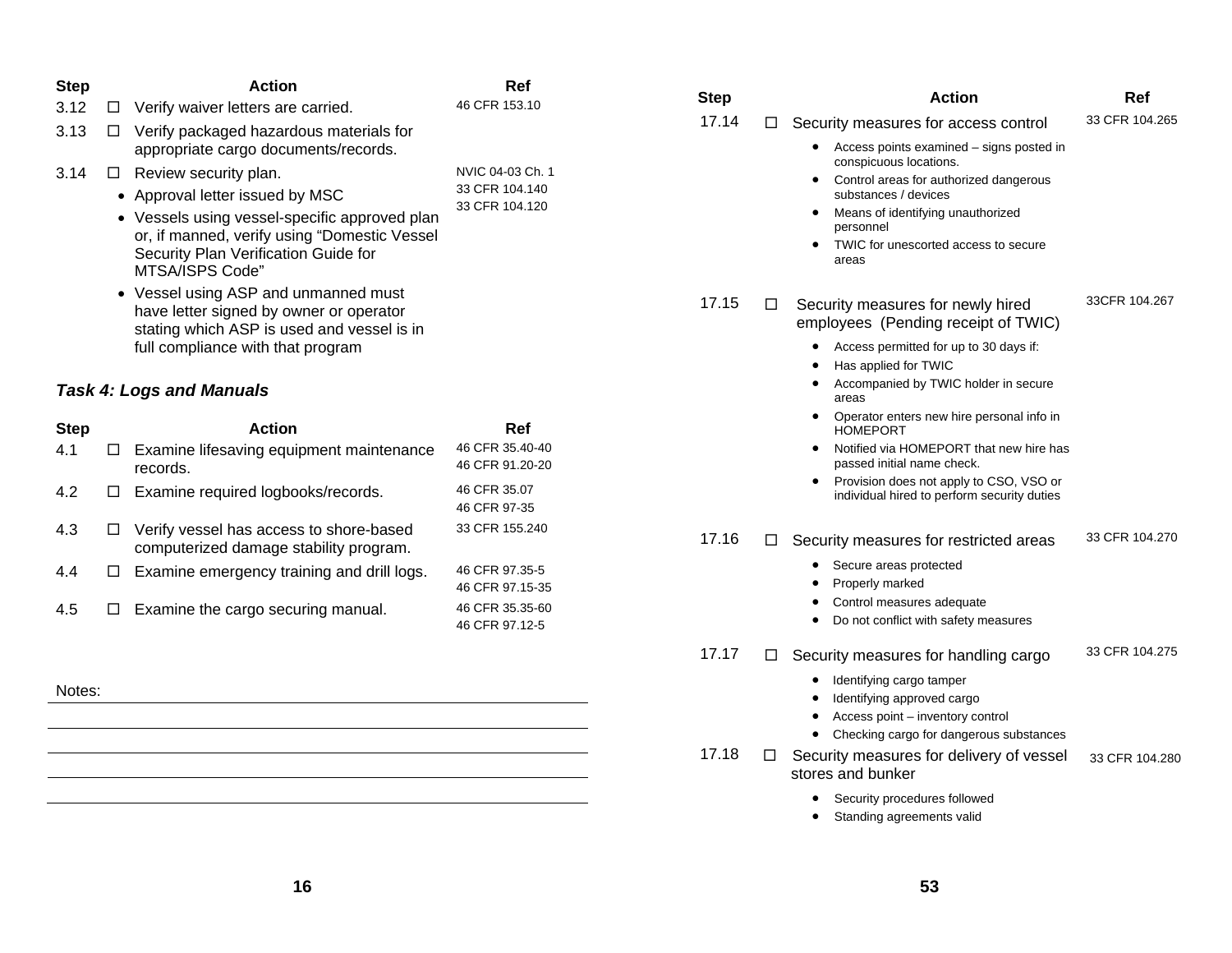| <b>Step</b> |   | <b>Action</b>                                                                                                                                                                                                                                                                                                                                            | Ref            |
|-------------|---|----------------------------------------------------------------------------------------------------------------------------------------------------------------------------------------------------------------------------------------------------------------------------------------------------------------------------------------------------------|----------------|
| 17.9        | □ | <b>Vessel Record Keeping Requirements</b>                                                                                                                                                                                                                                                                                                                | CFR 104.235    |
|             |   | $\bullet$<br>Training<br>Drills and exercises<br>$\bullet$<br>Breaches of security<br>$\bullet$<br>Change in MARSEC levels<br>$\bullet$<br>Maintenance, calibration, and testing of<br>$\bullet$<br>security equipment.<br>Security threats<br>٠<br>Annual audit of the VSP<br>Declaration of Security (DoS)<br>$\bullet$<br>Retained for Two years<br>٠ |                |
| 17.10       | □ | MARSEC level coordination and<br>implementation                                                                                                                                                                                                                                                                                                          | 33 CFR 104.240 |
|             |   | Proper MARSEC level<br>MARSEC level at least at current port<br>$\bullet$<br>level                                                                                                                                                                                                                                                                       |                |
| 17.11       | П | Communications                                                                                                                                                                                                                                                                                                                                           | 33 CFR 104.245 |
|             |   | Vessel security personnel<br>$\bullet$<br>Facility<br>$\bullet$<br>National and local authorities<br>$\bullet$<br>Demonstrate communications operations                                                                                                                                                                                                  |                |
| 17.12       | □ | Declaration of Security (DoS)                                                                                                                                                                                                                                                                                                                            | 33 CFR 104.255 |
|             |   | Required for cruise ships or manned CDC<br>$\bullet$<br>bulk vessels and any vessel or facilities<br>with which it interfaces.<br>Valid (for MARSEC level and effective<br>$\bullet$<br>time period)<br>Must have last 10 or continuous DoS<br>reviewed at interval consistent with<br>MARSEC level.                                                     |                |
|             |   | $\bullet$<br>Signed                                                                                                                                                                                                                                                                                                                                      |                |
| 17.13       | □ | Security systems and equipment<br>maintenance                                                                                                                                                                                                                                                                                                            | 33 CFR 104.260 |
|             |   | Testing completed IAW manufacturer's<br>$\bullet$<br>recommendations<br>Working properly, effectively functions<br>٠                                                                                                                                                                                                                                     |                |
|             |   | IAW VSP.                                                                                                                                                                                                                                                                                                                                                 |                |
|             |   | Ship Security Alert System (SSAS)                                                                                                                                                                                                                                                                                                                        |                |

# *Section 3: Drydock Inspection*

#### *Task 1: External Structural Examination*

| 1.1    | □ Examine Gauging Periodic Report.                                                                                                          | 46 CFR 31.10-21(a)                          |
|--------|---------------------------------------------------------------------------------------------------------------------------------------------|---------------------------------------------|
|        | Date Completed<br>Tank Vessel over 30 years old that carry oil<br>Class requirement<br>For cause                                            | ABS Steel Rules 1/3                         |
| 1.2    | Verify availability of vessel plans.<br>ப<br>(Special requirements for vessels with load<br>lines)                                          | MSM B.Ch1.E<br>MSM B.Ch.3.A<br>MSM B.Ch.3.B |
| 1.3    | Inspect external structure members.<br>$\Box$<br>Plating                                                                                    | <b>NVIC 7-68</b><br>Inland Barge Guide      |
|        | Caulking<br>Reinforcing straps<br>Rakes<br>Welds<br>Pitting<br><b>Rub Bars</b><br>$\bullet$<br><b>Overall Steel Wastage</b><br>Good<br>Poor | 46 CFR 31.10-15                             |
| Notes: |                                                                                                                                             |                                             |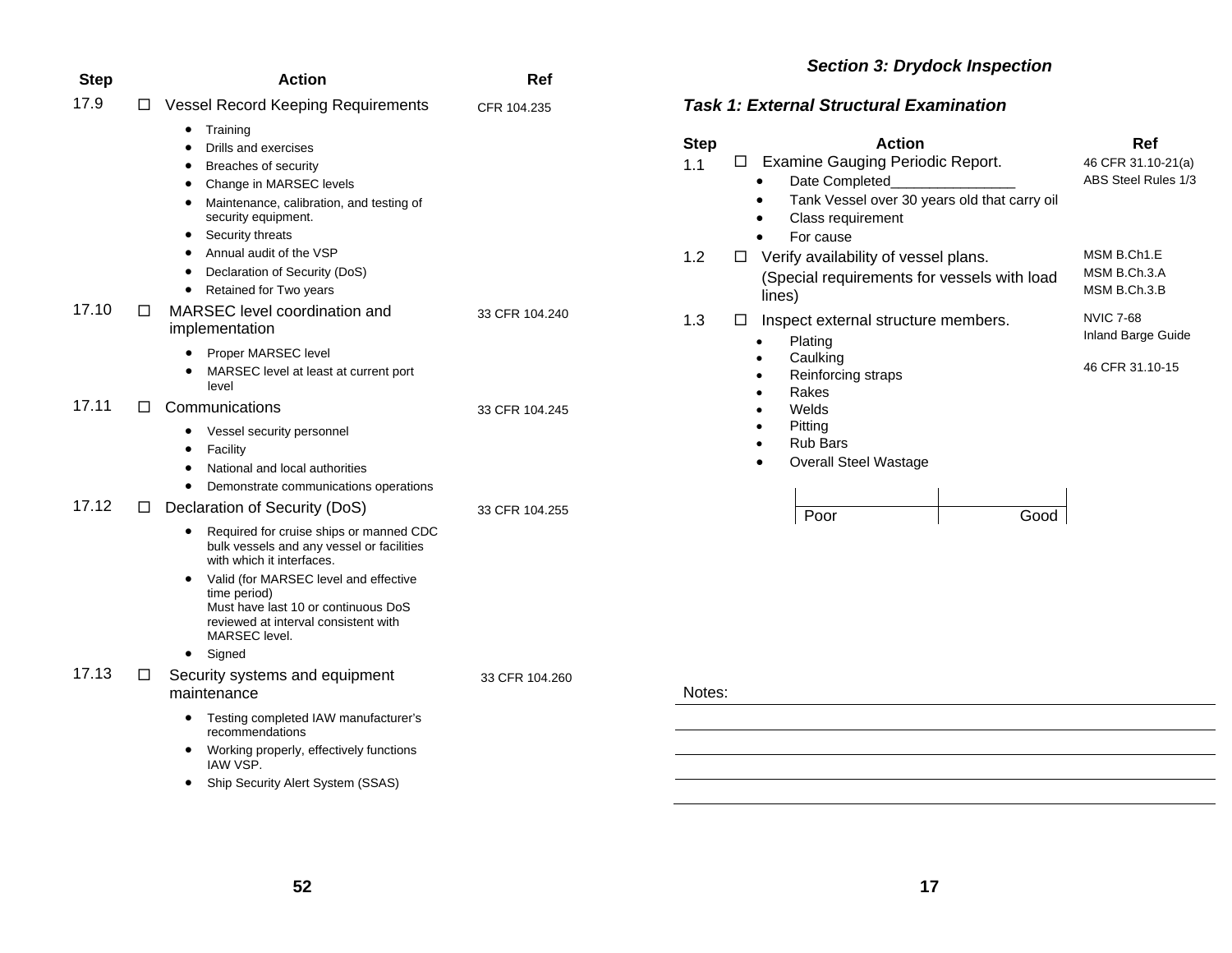| <b>Step</b> | <b>Action</b>                                                                                        | Ref<br>46 CFR 31.10-21(a)               | <b>Task 17: MTSA Compliance</b>     |        |                                                                                  |                |
|-------------|------------------------------------------------------------------------------------------------------|-----------------------------------------|-------------------------------------|--------|----------------------------------------------------------------------------------|----------------|
| 1.4         | Inspect hull and/or structural members.<br>□<br>Yes (attached gauging report)                        | ABS Rules 1/3                           | <b>Vessel Security Plans (VSP):</b> |        |                                                                                  |                |
|             | Transverse belt of deck plating<br>$\bullet$<br>Transverse belt of bottom and sideshell<br>$\bullet$ | Inland Barge Guide                      |                                     |        | (If using ASP, skip to next section)                                             |                |
|             | Wind-and-water strakes<br>$\bullet$<br>Keel plates<br>$\bullet$                                      |                                         | <b>Step</b>                         |        | <b>Action</b>                                                                    | Ref            |
|             | Bulkhead plating and stiffeners                                                                      |                                         | 17.1                                |        | $\Box$ Compliance documentation                                                  | 33 CFR 104.120 |
|             | Suspect areas<br>$\bullet$                                                                           |                                         |                                     |        | • Approved Vessel Security Plan                                                  |                |
|             | Other_                                                                                               |                                         | 17.2                                |        | □ Waiver                                                                         | 33 CFR 104.130 |
|             | No                                                                                                   |                                         |                                     |        | • Approved by CG-543                                                             |                |
| 1.5         | Inspect fastenings and welds.<br>□                                                                   | MSM Vol. IV Ch.6.H<br><b>NVIC3-68</b>   | 17.3                                |        | $\square$ Equivalents<br>• Approved by CG-543                                    | 33 CFR 104.135 |
| 1.6         | Inspect vessel for fractures and fracture<br>□<br>repairs.                                           | MSM II.CH.B.E.B.6.D<br><b>NVIC 7-68</b> | 17.4                                |        | □ Maritime Security (MARSEC) directive<br>Proper safeguards                      | 33 CFR 104.145 |
| 1.7         | Inspect hatches, gaskets, and fasteners.<br>$\Box$                                                   | MSM II Ch.B.1.E.5                       |                                     |        | Incorporated into VSP<br>$\bullet$                                               |                |
| 1.8         | Inspect dry dock plugs.<br>□                                                                         |                                         | 17.5                                |        | □ Company Security Officer (CSO)                                                 | 33 CFR 104.210 |
| 1.9         | Inspect draft marks and load lines.<br>$\Box$<br>Proper location<br>$\bullet$                        | 46 CFR 32.05<br>46 CFR 97.40-10         |                                     |        | Training / experience<br>Valid TWIC                                              |                |
|             | Legibly inscribed<br>$\bullet$                                                                       | MSM II Ch.B.1.E.4                       |                                     |        | See list of example questions<br>$\bullet$                                       |                |
|             | Proper spacing and size<br>$\bullet$<br>Load line marking verified<br>$\bullet$                      |                                         | 17.6                                | $\Box$ | Vessel Security Officer (VSO)                                                    | 33 CFR 104.215 |
| 1.10        | Inspect rudders, bars, and skegs.<br>$\Box$                                                          |                                         |                                     |        | Training / experience                                                            |                |
| 1.11        | Inspect bow/stern thrusters.<br>□                                                                    |                                         |                                     |        | Valid TWIC                                                                       |                |
| 1.12        | Inspect sea chests, spool pieces, and<br>$\Box$                                                      |                                         |                                     |        | See list of example questions                                                    |                |
|             | through-hull fittings.                                                                               |                                         | 17.7                                |        | $\Box$ Company or vessel personnel with<br>security duties                       | 33 CFR 104.220 |
|             |                                                                                                      |                                         |                                     |        | Training / experience<br>Valid TWIC<br>$\bullet$                                 |                |
|             |                                                                                                      |                                         | 17.8                                |        | • See list of example questions<br>$\Box$ Security Training for all other vessel |                |
| Notes:      |                                                                                                      |                                         |                                     |        | personnel (manned barges only)                                                   | 33 CFR 104.225 |
|             |                                                                                                      |                                         |                                     |        |                                                                                  |                |
|             |                                                                                                      |                                         |                                     |        |                                                                                  |                |
|             |                                                                                                      |                                         |                                     |        |                                                                                  |                |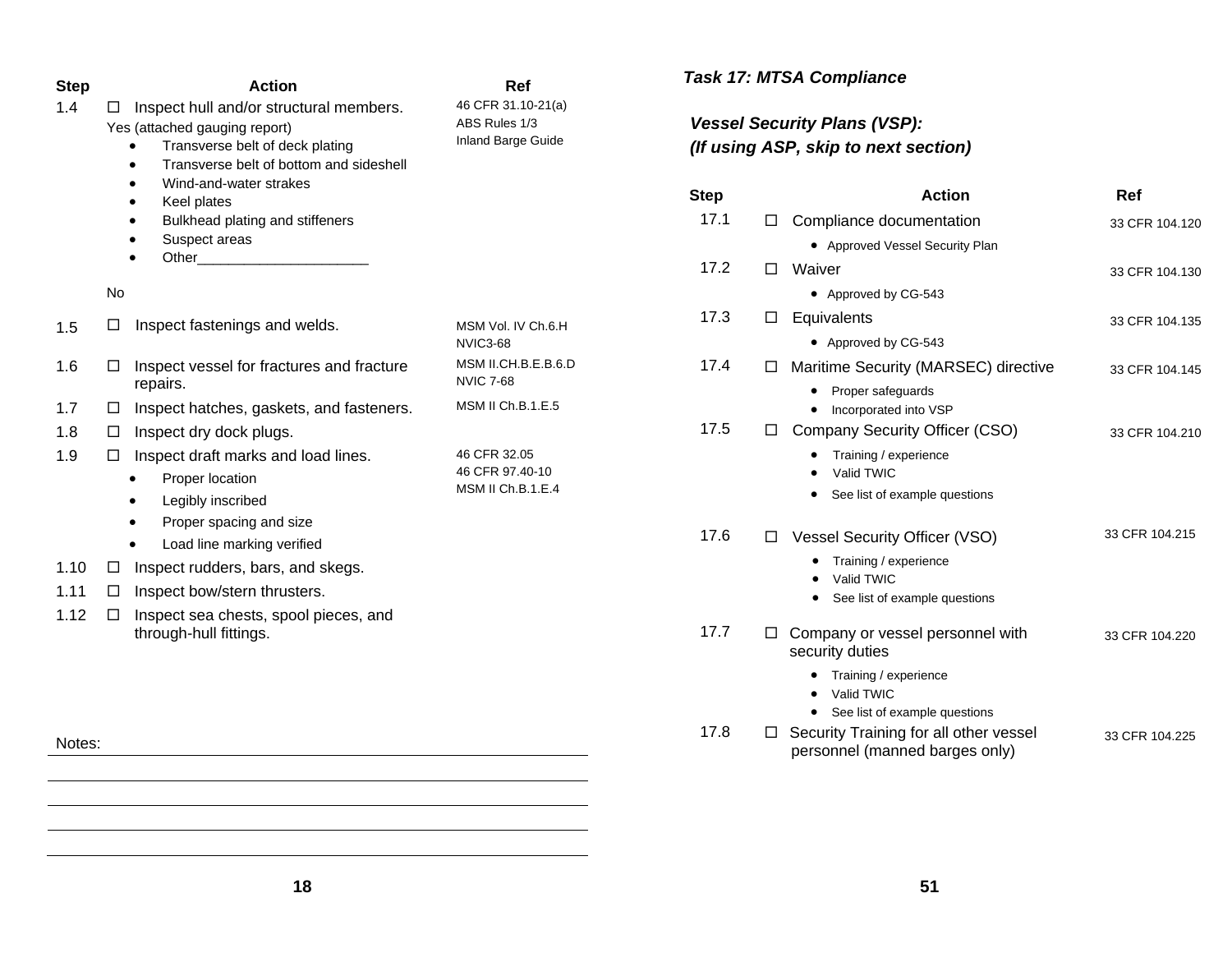|              |                                                                                                                                                                                                                                                                                                                                                                                                                                                                                     |                        | <b>Step</b> | <b>Action</b>                                                                                                                                                                                    | Ref                                                                                                       |
|--------------|-------------------------------------------------------------------------------------------------------------------------------------------------------------------------------------------------------------------------------------------------------------------------------------------------------------------------------------------------------------------------------------------------------------------------------------------------------------------------------------|------------------------|-------------|--------------------------------------------------------------------------------------------------------------------------------------------------------------------------------------------------|-----------------------------------------------------------------------------------------------------------|
| <b>Step</b>  | <b>Action</b>                                                                                                                                                                                                                                                                                                                                                                                                                                                                       | Ref<br>46 CFR 39.20-11 | 1.13        | Inspect sea valves and nonmetallic<br>$\Box$                                                                                                                                                     | 46 CFR 56.59-95                                                                                           |
| 16.4<br>16.5 | □<br>Inspect pressure vacuum protection.<br>Pressure set at not less than 1.0 psi<br>$\bullet$<br>Vacuum set at not less than 0.5 psi<br>٠<br>Methods to check that the device operates<br>$\bullet$<br>freely and does not remain open<br>Flame screen installed<br>$\bullet$<br>Verify the following:<br>$\Box$<br>Pressure drop calculations provided<br>٠<br>System included in oil transfer procedures<br>$\bullet$<br>Approval letter from Marine Safety Center.<br>$\bullet$ | 46 CFR 39.30-1         |             | expansion joints.<br>Fitted where required<br>Opened for examination<br>Body<br>Guides<br>Threads<br>Seat<br><b>Stems</b><br><b>Discs</b><br>Valves opened every five years<br>at dry dock       | 46 CFR 61.20-5<br>46 CFR 91.40-1(a)<br>46 CFR 56.20<br>46 CFR 56.35.10<br>46 CFR 91.20-20<br>MSM II B.3.B |
|              |                                                                                                                                                                                                                                                                                                                                                                                                                                                                                     |                        | 1.14        | $\Box$ Inspect ground tackle.<br>Anchor cables ranged Yes/No<br>$\bullet$<br>Cable shackles and pin<br>Anchors<br>$\bullet$<br>Hawse pipes and covers<br>Chain pipes and covers<br>Chain lockers | 46 CFR 32.15-15<br>46 CFR 96.07-5<br><b>ABS Rules</b><br>33 CFR 155.230                                   |
|              |                                                                                                                                                                                                                                                                                                                                                                                                                                                                                     |                        | 1.15        | Inspect scuppers, soil lines, and tank<br>$\Box$<br>overflows.                                                                                                                                   | 46 CFR 35.35.10<br>46 CFR 98.30-23(g)                                                                     |
|              |                                                                                                                                                                                                                                                                                                                                                                                                                                                                                     |                        | 1.16        | Complete underwater survey.<br>$\Box$                                                                                                                                                            | MSM II.B.Ch.3.C                                                                                           |
|              |                                                                                                                                                                                                                                                                                                                                                                                                                                                                                     |                        | 1.17        | Check 30-year mid-body analysis.<br>$\Box$                                                                                                                                                       | 46 CFR 31.10-21(a)<br>46 CFR 32.59<br>46 CFR Table 30.25                                                  |
|              |                                                                                                                                                                                                                                                                                                                                                                                                                                                                                     |                        | 1.18        | Process drydock extension request.<br>□                                                                                                                                                          | MSM II. B.Ch.3.A.4                                                                                        |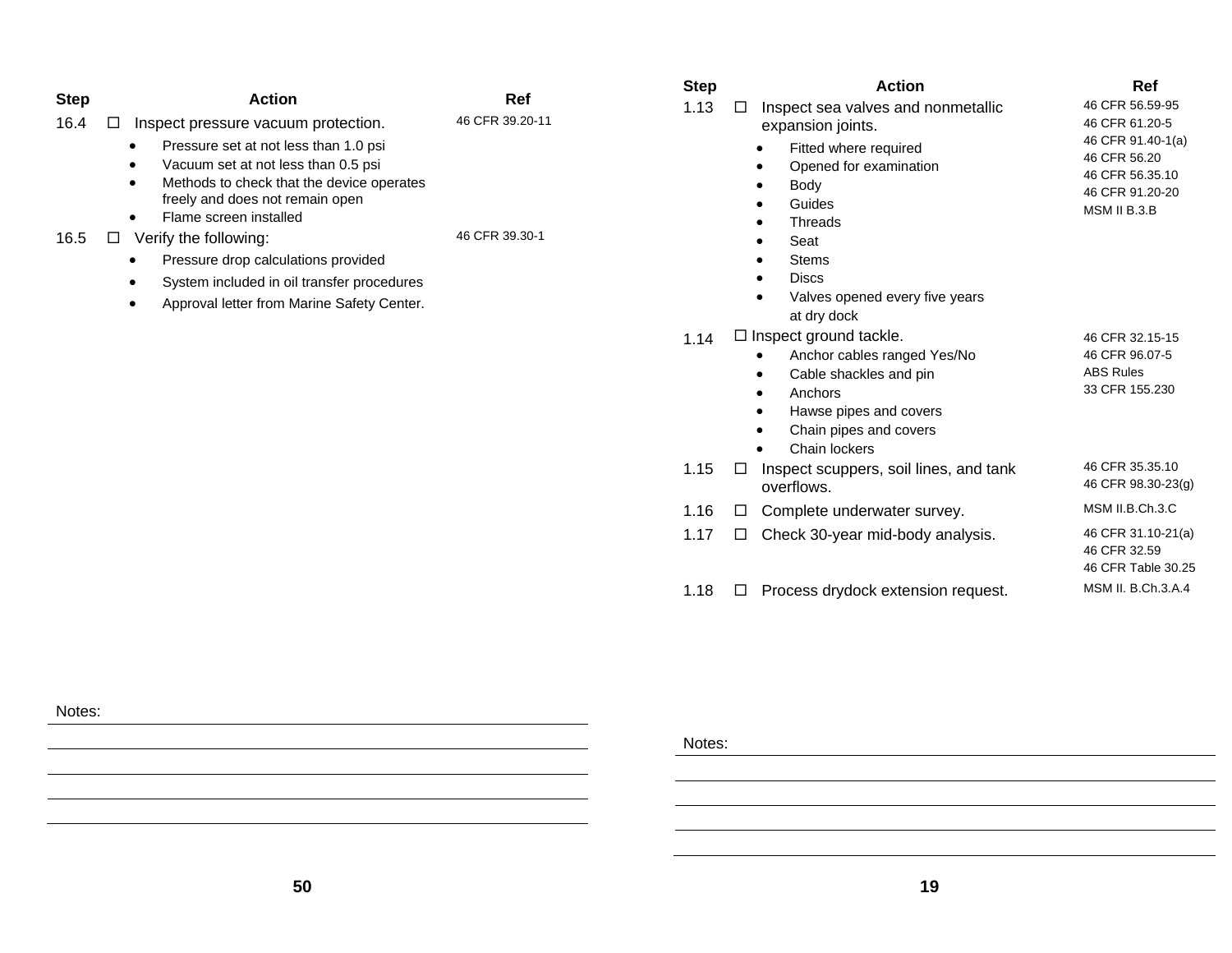# *Section 4: Internal Structural Examination (ISE)*

#### *Task 1: Internal Structural Exam*

Notes:

| <b>Step</b> | <b>Action</b>                                                          | Ref                                                                     |
|-------------|------------------------------------------------------------------------|-------------------------------------------------------------------------|
| 1.1         | Verify Marine Chemist Certificate.                                     | 46 CFR 35.01-1                                                          |
|             | Marine Chemist No. ________________________<br>□                       | 46 CFR 91.50-1(a)                                                       |
|             | □                                                                      | MSM II Ch.A.5.H<br><b>NFPA 306</b>                                      |
|             | □                                                                      |                                                                         |
|             | Location _______________________<br>п                                  |                                                                         |
|             | □                                                                      |                                                                         |
|             | All spaces certified "Safe for Workers" that are<br>□<br>to be entered |                                                                         |
|             | MCC maintained by competent person<br>п                                |                                                                         |
| 1.2         | $\Box$ Inspect internal structural members.                            | <b>NVIC 7-68</b>                                                        |
|             | <b>Bulkheads</b>                                                       | MSM II A.5.E                                                            |
|             | Decks<br>$\bullet$                                                     | MSM II B.3.A.4.9(b)(ii)                                                 |
|             | Tank tops                                                              | <b>MSM II B.3.A.1</b>                                                   |
|             | Longitudinals                                                          | <b>MSM II.B.3.B.3</b><br><b>MSM II A.5.4</b>                            |
|             | <b>Floors</b>                                                          | 33 CFR 157.10-d                                                         |
|             | Frames                                                                 |                                                                         |
|             | Intercoastals<br><b>Stiffeners</b>                                     |                                                                         |
|             | <b>Beams</b>                                                           |                                                                         |
|             | Connections                                                            |                                                                         |
|             | Wastage                                                                |                                                                         |
|             | Broken welds                                                           |                                                                         |
|             | Cargo tank exterior (double-hulled)                                    |                                                                         |
|             |                                                                        |                                                                         |
| 1.3         | Inspect watertight integrity.<br>□                                     | <b>MSM II B.1.E.5</b>                                                   |
| 1.4         | Inspect hull openings and closures.<br>П                               | <b>MSM II.A.5.5</b><br><b>MSM II B.1.E.5</b><br>ABS Part 4 Ch.7 Sect. 1 |
|             |                                                                        |                                                                         |

### *Task 16: Vapor Control Systems*

| <b>Step</b> | <b>Action</b>                                                                       | Ref            |
|-------------|-------------------------------------------------------------------------------------|----------------|
| 16.1        | Inspect piping.<br>П                                                                | 46 CFR 39-20-1 |
|             | Drain lines and plugs                                                               |                |
|             | Electrically bonded to hull                                                         |                |
|             | Last 3.3 feet painted red/yellow/red and<br>labeled "vapor" in 2-inch black letters |                |
|             | Internally examine piping if Polymar cargos<br>authorized                           |                |
| 16.2        | Inspect closed gauging system.<br>⊔                                                 | 46 CFR 39.20-3 |
| 16.3        | Inspect liquid overfill protection.                                                 | 46 CFR 39.20-9 |
|             | High level and tank overfill alarms<br>□                                            |                |
|             | Self-contained power supply                                                         |                |
|             | Install generator or shore tie                                                      |                |
|             | □<br>Alarm with automatic shutdown system                                           |                |
|             | Independent of cargo gauging                                                        |                |
|             | Alarms and automatically shuts down at the<br>facility                              |                |
|             | Operation checked at tank                                                           |                |
|             | Alarm junction box labeled "connector for                                           |                |
|             | barge overflow control system"                                                      |                |
|             | Spill Valve<br>□                                                                    |                |
|             | Meets ASTM F1271                                                                    |                |
|             | Set pressure higher than relief                                                     |                |
|             | Valve and lower that rating of                                                      |                |
|             | Cargo tank                                                                          |                |
|             | Approve by Commandant                                                               |                |
|             |                                                                                     |                |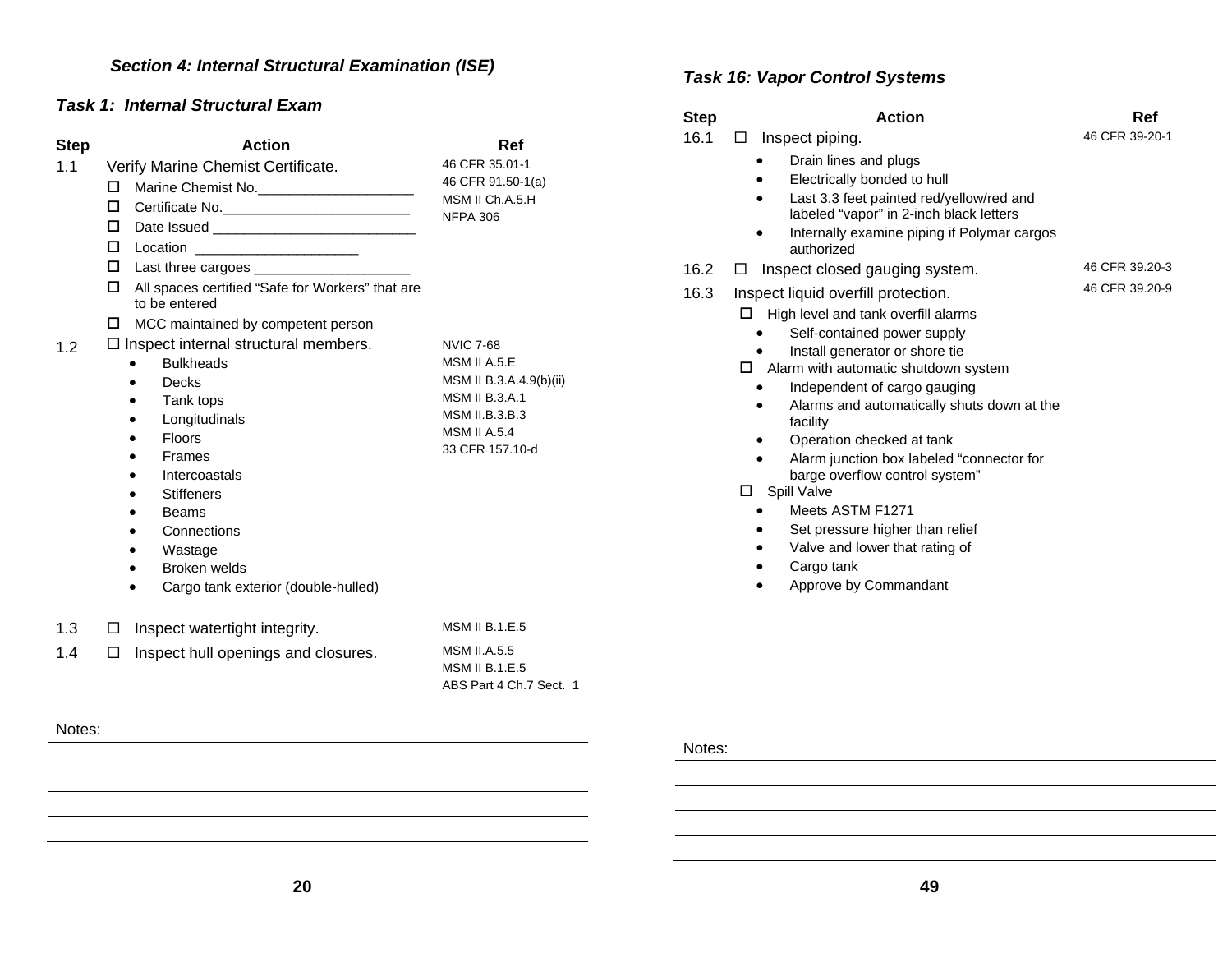### *Task 15: Bulk Liquefied Flammable Gases Cargo Operations*

| <b>Step</b> |        | <b>Action</b>                                                      | Ref                                                                    |
|-------------|--------|--------------------------------------------------------------------|------------------------------------------------------------------------|
| 15.1        | П      | Inspect secondary barrier cargo tank.                              | 46 CFR 38.05                                                           |
| 15.2        | $\Box$ | Inspect cargo piping.                                              | 46 CFR 38.10                                                           |
| 15.3        | п      | Inspect pump and compressor rooms.                                 |                                                                        |
| 15.4        | П      | Inspect pressure relief valves.                                    | 46 CFR 38.10<br>46 CFR 38.20-1<br>46 CFR 38.25-10<br>46 CFR 38.10-1(g) |
| 15.5        | п      | Verify maximum allowable relief valve<br>settings for cargo tanks. | 46 CFR 38.05-2                                                         |
| 15.6        | □      | Inspect cargo hoses.                                               | 46 CFR 38.15-5                                                         |
| 15.7        | □      | Inspect cargo vent systems.                                        | 46 CFR 38.05-1(b)<br>46 CFR 38.01-2(a)                                 |
| 15.8        | □      | Verify electrical safety in gas-dangerous<br>spaces or zones.      | 46 CFR 38.15-15                                                        |
| 15.9        | □      | Inspect temperature-measuring<br>devices.                          | 46 CFR 38.10-1(g)                                                      |
| 15.10       | □      | Inspect safety equipment.                                          | 46 CFR 38.10-1(j)                                                      |
| 15.11       | □      | Verify marking is labeled vapor or liquid.                         | 46 CFR 38.05-05(b)                                                     |
| 15.12       | □      | Inspect cargo-gauging system.                                      | 46 CFR 38.10-20                                                        |
| 15.13       | □      | Inspect liquid overfill protection<br>systems.                     |                                                                        |
| 15.14       | □      | Inspect insulation.                                                | 46 CFR 38.05                                                           |
| 15.15       | П      | Inspect high and low vapor pressure<br>protection systems.         |                                                                        |
| 15.16       | П      | Inspect operations remote shutdown.                                | 46 CFR 38.15.20                                                        |
| 15.17       | П      | Inspect cargo tanks.                                               | 46 CFR 38.05-10(f)<br>46 CFR 38.25                                     |
| 15.18       |        | Inspect marine portable tanks.                                     | 46 CFR 38.01-2<br>46 CFR 38.01-5                                       |

### Step **Action** Action Ref 1.5  $\Box$  Inspect all voids, ballast tanks, and cofferdams. (List all spaces entered) \_\_\_\_\_\_\_\_\_\_ \_\_\_\_\_\_\_\_\_\_\_ \_\_\_\_\_\_\_\_\_\_  $\mathcal{L}=\{1,2,3,4,5\}$  , we can assume that the contribution of  $\mathcal{L}=\{1,2,3,4,5\}$ 46 CFR 176.400 46 CFR 32.70-10  $1.6$   $\Box$  Inspect guards, ladders, and rails. 46 CFR 32.02-15 1.7  $\Box$  Inspect bulkhead penetrations. MSM II B.1.E.6 1.8  $\Box$  Inspect striker plates. 1.10  $\Box$  Inspect fastening, rivets, and welding. MSM Vol. IV Ch.6.H NVIC 3-68 1.11  $\Box$  Inspect the forward peak/rake.

1.12  $\Box$  Inspect the aft peak/rake.

Notes: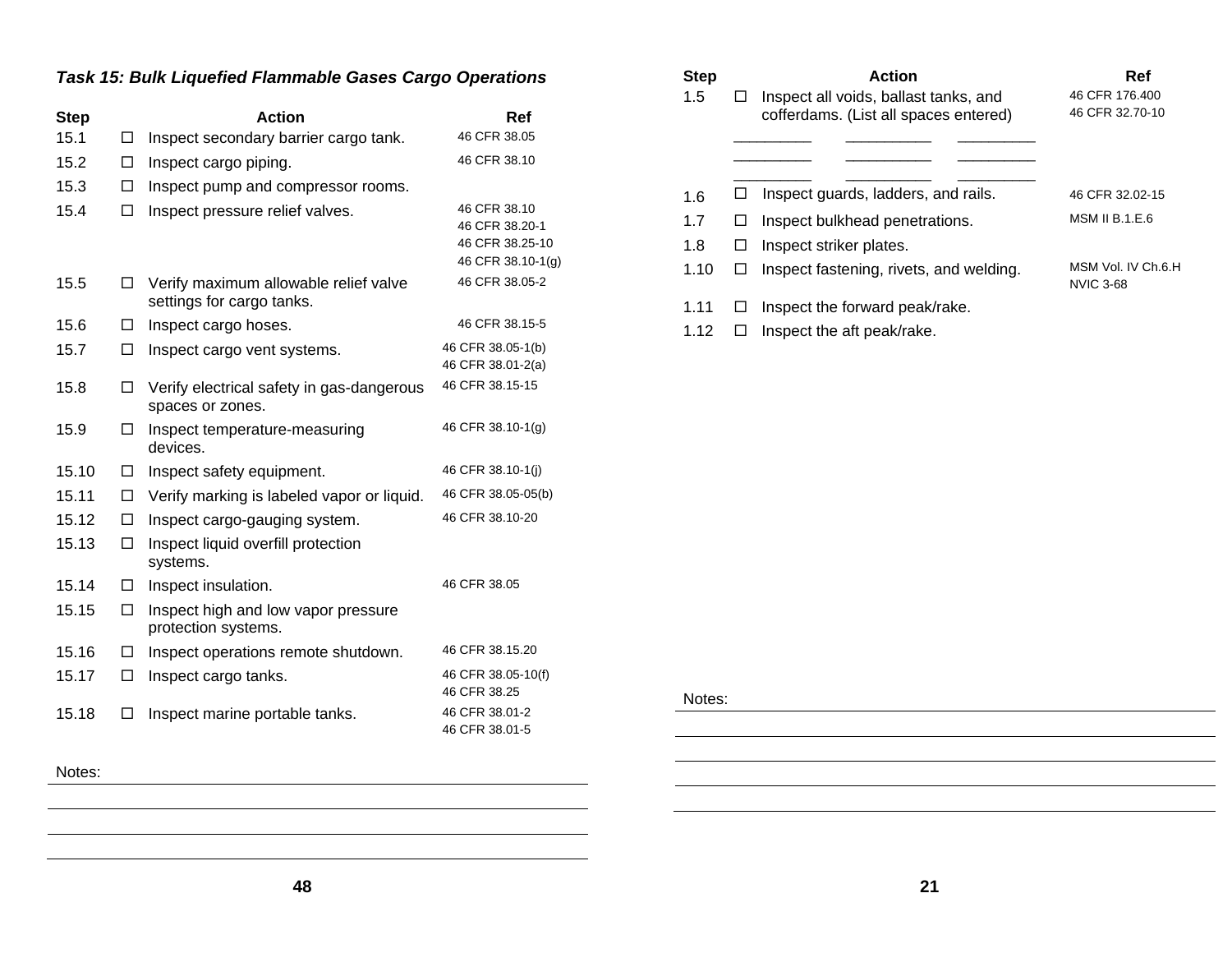### *Section 5: Cargo Tank Internal Inspection*

### *Task 1: Cargo Tank Internals*

| Verify Marine Chemist Certificate.<br>Marine Chemist No.<br>Certificate No. ______________________________<br>Location _______________________<br>Last three cargoes ________________________<br>All spaces certified "Safe for Workers" that are to<br>be entered | 46 CFR 35.01-1<br>MSM II Ch.A.5.H<br><b>NFPA 306</b>     |
|--------------------------------------------------------------------------------------------------------------------------------------------------------------------------------------------------------------------------------------------------------------------|----------------------------------------------------------|
|                                                                                                                                                                                                                                                                    |                                                          |
|                                                                                                                                                                                                                                                                    |                                                          |
|                                                                                                                                                                                                                                                                    |                                                          |
|                                                                                                                                                                                                                                                                    |                                                          |
|                                                                                                                                                                                                                                                                    |                                                          |
|                                                                                                                                                                                                                                                                    |                                                          |
|                                                                                                                                                                                                                                                                    |                                                          |
| MCC maintained by competent person                                                                                                                                                                                                                                 |                                                          |
| Verify cargo gauging type is correct for authorized 46 CFR 151.15-10<br>cargos<br>$\square$ Open<br>Restricted<br>Closed                                                                                                                                           |                                                          |
| Verify overfill protection device is installed.                                                                                                                                                                                                                    | 33 CFR 155.480<br>33 CFR 151.05                          |
| Inspect all cargo tanks.<br>Welds<br>$\bullet$<br><b>Bulkheads</b><br>Framing<br>$\bullet$                                                                                                                                                                         | <b>MSM II Ch.B.3.B.4</b><br><b>NAVIC 7-68</b>            |
|                                                                                                                                                                                                                                                                    | Sumps<br>$\bullet$<br>Pumps<br>(list all spaces entered) |

| 14.18 | Inspect the Vapor Control System (VCS).                                  | 46 CFR 151.20-20                 |
|-------|--------------------------------------------------------------------------|----------------------------------|
| 14.19 | Inspect cargo transfer procedures.                                       | 46 CFR 151.45                    |
| 14.20 | Inspect cargo hose.                                                      | 46 CFR 151.20-15                 |
|       | Inspected every 2 years (visual exam<br>hydro-tested one and half times) | 46 CFR 151.04-5(i)               |
|       | Test pressure is marked on the hose<br>$\bullet$                         |                                  |
| 14.21 | Inspect the benzene or butyl acrylate<br>cargos.                         | 46 CFR 151.05-2<br>46 CFR 151.05 |
| 14.22 | Inspect piping and valves.                                               | 46 CFR 151.20                    |
| 14.23 | Verify warning sign are posted.                                          | 46 CFR 151.45-2(e)               |
|       | Dangerous cargo                                                          |                                  |

- •No visitors
- •No smoking
- •No open lights

Notes:

Notes:

 $-$ 

 $\overline{\phantom{a}}$  ,  $\overline{\phantom{a}}$  ,  $\overline{\phantom{a}}$  ,  $\overline{\phantom{a}}$  ,  $\overline{\phantom{a}}$  ,  $\overline{\phantom{a}}$  ,  $\overline{\phantom{a}}$  ,  $\overline{\phantom{a}}$  ,  $\overline{\phantom{a}}$  ,  $\overline{\phantom{a}}$  ,  $\overline{\phantom{a}}$  ,  $\overline{\phantom{a}}$  ,  $\overline{\phantom{a}}$  ,  $\overline{\phantom{a}}$  ,  $\overline{\phantom{a}}$  ,  $\overline{\phantom{a}}$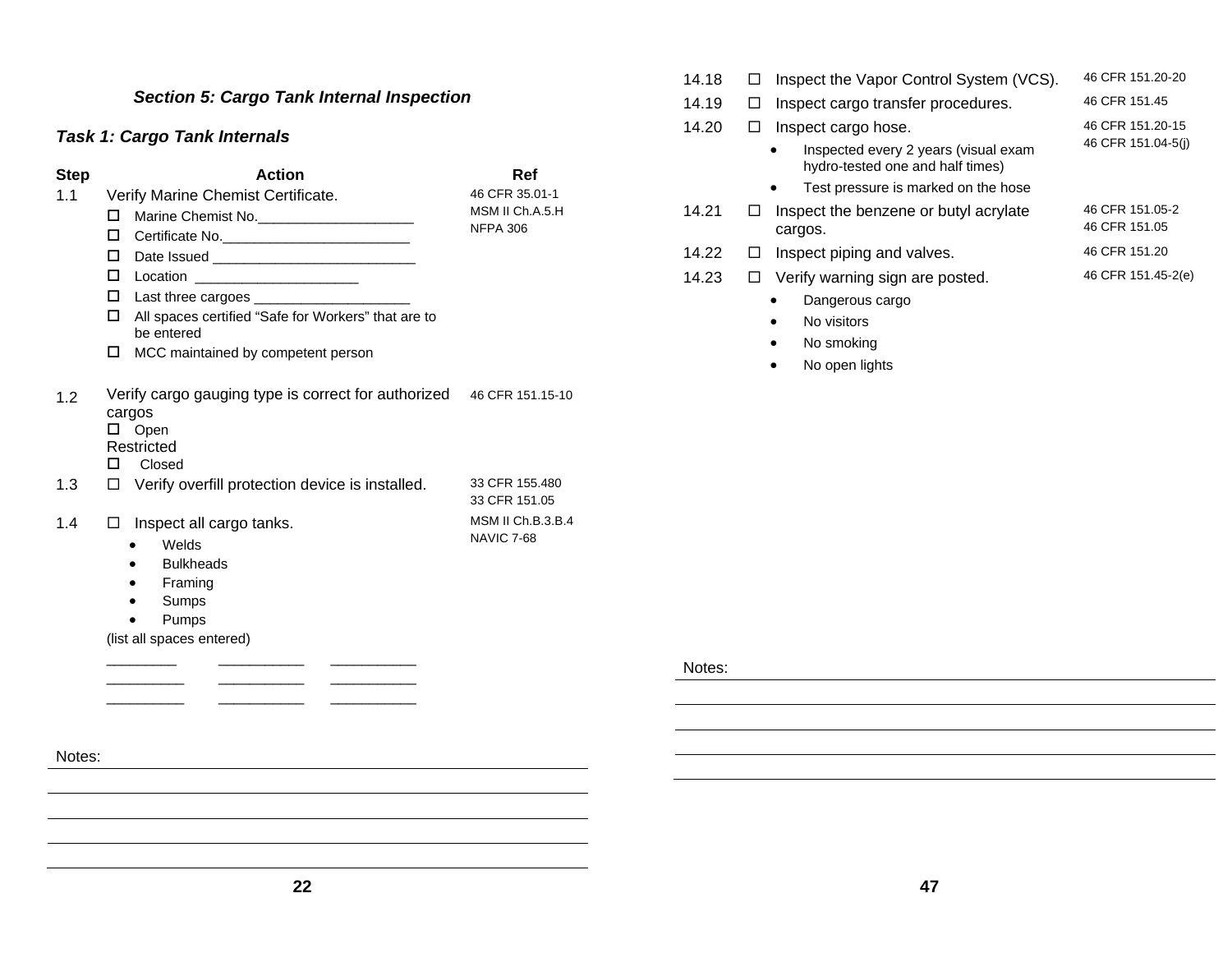### *Task 14: Chemical Gas Cargo Operations*

| <b>Step</b> |   | <b>Action</b>                                                                                     | Ref                                                                     |
|-------------|---|---------------------------------------------------------------------------------------------------|-------------------------------------------------------------------------|
| 14.1        | П | Inspect containment system.                                                                       | 46 CFR 151.45                                                           |
| 14.2        | □ | Verify that the COI is endorsed to carry<br>151 cargo.                                            | 46 CFR 151.45-2(d)                                                      |
| 14.3        | П | Inspect cargo tanks.<br>Gravity tanks<br>Press vessel<br><b>External inspection</b><br><b>NDT</b> | 46 CFR 151.01-10<br>46 CFR 151.04-5<br>46 CFR 151.15<br>46 CFR 151.25-1 |
| 14.4        | □ | Inspect insulation.                                                                               | 46 CFR 151.15-3(g)                                                      |
| 14.5        | □ | Inspect valves and handling equipment.                                                            | 46 CFR 151.04-5(f)                                                      |
| 14.6        | □ | Verify cargo special requirements.                                                                | 46 CFR 151.50                                                           |
| 14.7        | □ | Inspect pump rooms.                                                                               | 46 CFR 151.56-1                                                         |
| 14.8        | □ | Inspect tank venting.                                                                             | 46 CFR 151.25-2                                                         |
| 14.9        | □ | Inspect tank venting.                                                                             | 46 CFR 151.15-5                                                         |
| 14.10       | □ | Examine pressure vacuum relief valve.                                                             | 46 CFR 151.25-2                                                         |
| 14.11       | П | Examine safety relief valve.                                                                      | 46 CFR 151.04-5(h)                                                      |
| 14.12       | п | Conduct external examination of the inert<br>gas system.                                          |                                                                         |
| 14.13       | □ | Inspect the gauging system.                                                                       | 46 CFR 151.15.10                                                        |
| 14.14       | □ | Inspect the tank overflow control.                                                                | 46 CFR 151.45-6                                                         |
| 14.15       | □ | Inspect temperature control systems.                                                              | 46 CFR 151.20-10<br>46 CFR 151.40                                       |
| 14.16       | П | Inspect emergency equipment.                                                                      |                                                                         |
| 14.17       | П | Inspect toxic vapor detectors.                                                                    |                                                                         |

| <b>Step</b> | <b>Action</b>                                                                                                                                                                                   | Ref                                                                      |
|-------------|-------------------------------------------------------------------------------------------------------------------------------------------------------------------------------------------------|--------------------------------------------------------------------------|
| 1.5         | Inspect cargo brackets, piping, valves, and<br>reach rods.                                                                                                                                      |                                                                          |
| 1.6         | Inspect all openings of vents, piping and<br>valves.                                                                                                                                            |                                                                          |
| 1.7         | Inspect pressure vessel cargo tanks.<br>• Required NDT for PVCT's 30 yrs and older<br>having a 10-year internal exam period.<br>• Owner submit proposal meeting quidance in<br><b>NVIC 5-89</b> | 46 CFR 38.25-1<br><b>NVIC 5-89</b><br>46 CFR 151.04-7<br>46 CFR 98.25.97 |

• Testing conducted by personnel qualified and

certified in nondestructive testing

#### Notes:

**46** Notes: **Step Action Ref 23**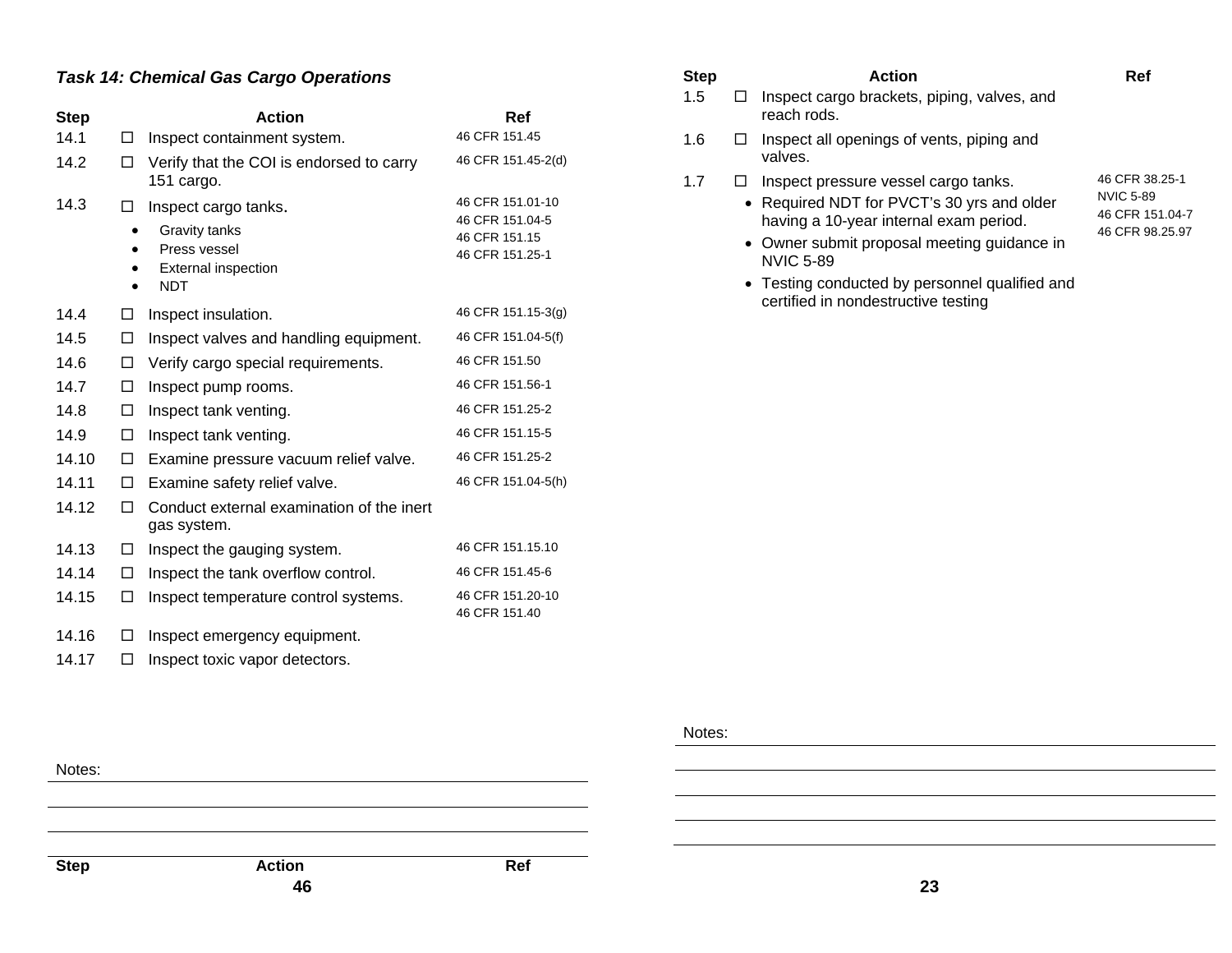### *Section 6: COI/ Periodic/ Annual Inspection*

### *Task 1: General Health and Safety Systems*

| <b>Step</b> | <b>Action</b>                                                                                                                                                                                                                                                                                                          | Ref                                                                                    |
|-------------|------------------------------------------------------------------------------------------------------------------------------------------------------------------------------------------------------------------------------------------------------------------------------------------------------------------------|----------------------------------------------------------------------------------------|
| 1.1         | Test general alarms.<br>$\Box$                                                                                                                                                                                                                                                                                         |                                                                                        |
|             | <b>Manned Barges Only</b>                                                                                                                                                                                                                                                                                              |                                                                                        |
| 1.2<br>1.3  | Inspect crew accommodations.<br>Sleeping<br>□<br>Washrooms and toilets<br>□<br>□<br>Messrooms<br>Hospital space<br>□<br>Other spaces<br><b>Manned Barges Only</b><br>Verify means of escape.<br>□                                                                                                                      | 46 CFR 113.25-30<br>46 CFR 113.25-30<br>46 CFR 96.05-1<br>46 CFR 92.20<br>46 CFR 92.10 |
|             | Two means required<br>No locked doors<br>Properly sized stairway<br>Dead end corridors<br>$\bullet$<br><b>Manned Barges Only</b>                                                                                                                                                                                       |                                                                                        |
| 1.4         | Inspect cooking and heating systems<br>□<br>including liquefied flammable gas system.<br>Marking and Instructions<br>Controls<br>Piping<br>Cylinders (test, hydro)<br>٠<br>Appliances<br>٠<br>Safety devices<br>Compartment ventilation<br>$\bullet$<br>Evidence of crew conducting tests<br><b>Manned Barges Only</b> | 46 CFR 96.05-1<br>46 CFR 58.16<br>46 CFR 61.15-10<br>46 CFR 31.30<br>46 CFR 91.25-35   |
| 1.5         | $\Box$<br>Inspect storerooms.<br>Stowage<br>Fire hazards<br>Lighting<br>٠                                                                                                                                                                                                                                              |                                                                                        |
| Notes:      |                                                                                                                                                                                                                                                                                                                        |                                                                                        |

#### *Task 13: New Construction and Modified Vessels*

| <b>Step</b>            | Action                                                                                                                                                                                                                                      | Ref                                                                                                                                     |
|------------------------|---------------------------------------------------------------------------------------------------------------------------------------------------------------------------------------------------------------------------------------------|-----------------------------------------------------------------------------------------------------------------------------------------|
| 13.1<br>⊔              | Verify approved plans.<br>General arrangements<br>Hull structure<br>Subdivision and stability<br>Electrical systems<br>Hazardous locations 5<br>Cargo gear<br>Fire control and systems                                                      | 46 CFR 31.01-5<br>46 CFR 31.10<br>46 CFR 31.10-5<br>46 CFR 110.25<br>46 CFR 91.20-10<br>46 CFR 91.40-<br>46 CFR 91.55<br>46 CFR 91.55-5 |
| 13.2<br>□              | Inspect all items ensuring they are<br>constructed or installed as detailed in the<br>approved plans.                                                                                                                                       |                                                                                                                                         |
| 13.3<br>ப<br>13.4<br>⊔ | Witness testing of all welds.<br>Witness tank testing.<br>Double bottom tank<br>Double side tank<br>Cargo oil tank<br>Fore peak void<br>Aft peak void (air test)<br>Cofferdams<br>٠<br>Watertight bulkhead-hose test<br>Chemical cargo tank | <b>ABS Rules</b>                                                                                                                        |

13.5 □ Inspect all repairs and modifications. 46 CFR 31.10-35

46 CFR 91.45-1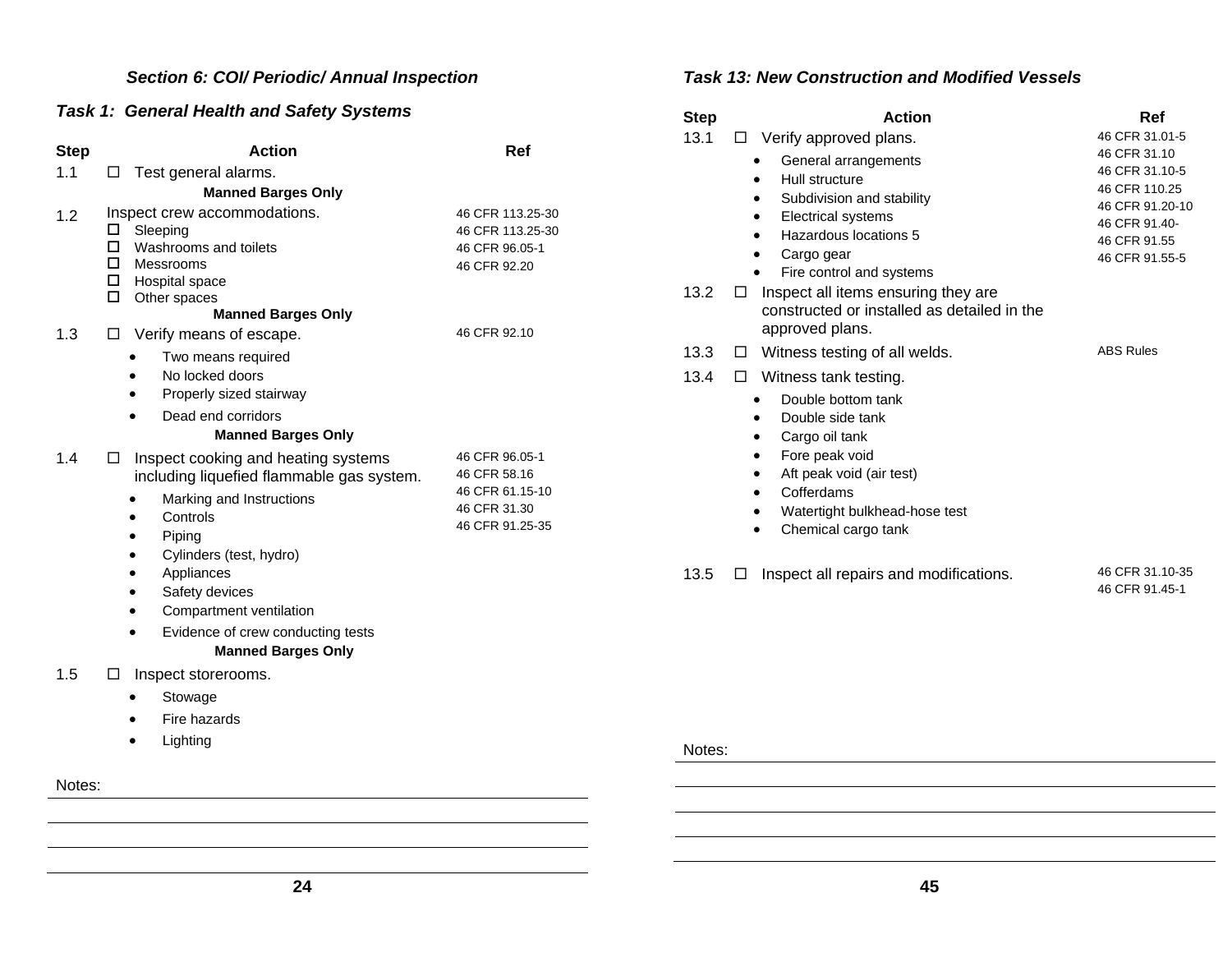# *Task 12: Cargo Tank Internals*

|                     |                                                                                      |                                       | <b>Step</b> |           | Action                                                                                   | Ref                |
|---------------------|--------------------------------------------------------------------------------------|---------------------------------------|-------------|-----------|------------------------------------------------------------------------------------------|--------------------|
| <b>Step</b><br>12.1 | <b>Action</b><br>Verify Marine Chemist Certificate.                                  | Ref<br>MSM II A.5.H                   | 1.6         | □         | Conduct general safety inspection<br>throughout the vessel.                              | 46 CFR 31.10-21(b) |
|                     | Marine Chemist No.<br>$\Box$                                                         | <b>NFPA 306</b>                       | 1.7         | $\Box$    | Verify warning signs and signals are                                                     | 46 CFR 35.30-1     |
|                     | □<br>Certificate No.                                                                 |                                       |             |           | posted.                                                                                  |                    |
|                     | □                                                                                    |                                       |             |           | Red warning signals (flag by day, light at                                               |                    |
|                     | □<br>Location ________________________                                               |                                       |             | $\bullet$ | night)<br>Warning Signs (no smoking, no open lights,                                     |                    |
|                     | □                                                                                    |                                       |             |           | no visitors)                                                                             |                    |
|                     | All spaces certified "Safe for Workers" that are to<br>□<br>be entered               |                                       |             |           | Radio Room signage (radio equipment shall<br>not be used during the transfer of grade A, |                    |
|                     | MCC maintained by competent person                                                   |                                       |             |           | B, or C liquids except by permission of                                                  |                    |
| 12.2                | Verify cargo gauging type is correct for<br>$\Box$                                   |                                       |             |           | senior Deck Officer)                                                                     | 46 CFR 197.501     |
|                     | authorized cargo.                                                                    |                                       | 1.8         | $\Box$    | Examine benzene-monitoring program.                                                      | <b>NVIC 6-92</b>   |
|                     | Open<br>$\bullet$                                                                    |                                       |             |           | • Regulated areas                                                                        |                    |
|                     | Restricted                                                                           |                                       |             |           | • Record of personal exposure                                                            |                    |
|                     | Closed                                                                               |                                       | 1.9         | ப         | Inspect the combustible gas indicators.                                                  | 46 CFR 35.30-15    |
| 12.3                | Inspect overfill device installed.<br>□                                              |                                       |             |           | • Check operation/calibration                                                            |                    |
| 12.4                | Inspect all cargo tanks.<br>□                                                        | MSM II Ch.B.3.B.4<br><b>NVIC 7-68</b> |             |           | • UL or FM approved<br><b>Manned Barges Only</b>                                         |                    |
|                     | Welds<br><b>Bulkheads</b>                                                            |                                       | 1.10        | $\Box$    | Inspect emergency outfits/equipment.                                                     | 46 CFR 35.30-20(b) |
|                     | Framing                                                                              |                                       |             | $\bullet$ | One outfit on barges with cargo Tanks<15                                                 | 46 CFR 96.35-1     |
|                     | Sumps<br>$\bullet$                                                                   |                                       |             |           | feet                                                                                     |                    |
|                     | • Pumps                                                                              |                                       |             |           | One SCBA                                                                                 |                    |
| 12.5                | Inspect cargo brackets, piping, valves, and<br>□<br>reach rods.                      |                                       |             |           | Lifeline with belt/harness<br>Flashlight                                                 |                    |
| 12.6                | Inspect openings of vents/piping/valves.<br>$\Box$                                   |                                       |             |           | Аx                                                                                       |                    |
| 12.7                | Inspect Pressure Vessel Cargo Tanks.<br>$\Box$                                       | 46 CFR 38.25-1                        |             |           | Non-conductive boots and gloves<br>Helmet                                                |                    |
|                     | • Required NDT for PVCTs 30 yrs and older<br>having a 10-yr internal exam period     | <b>NVIC 5-89</b><br>46 CFR 151.04-7   |             |           | Protective clothing<br><b>Manned Barges Only</b>                                         |                    |
|                     | Owner submit proposal meeting guidance in<br>$\bullet$<br><b>NAVIC 5-89</b>          | 46 CFR 98.25.97                       |             |           |                                                                                          |                    |
|                     | Testing conducted by personnel qualified and<br>certified in nondestructive testing. |                                       | Notes:      |           |                                                                                          |                    |
| Notes:              |                                                                                      |                                       |             |           |                                                                                          |                    |
|                     |                                                                                      |                                       |             |           |                                                                                          |                    |
|                     |                                                                                      |                                       |             |           |                                                                                          |                    |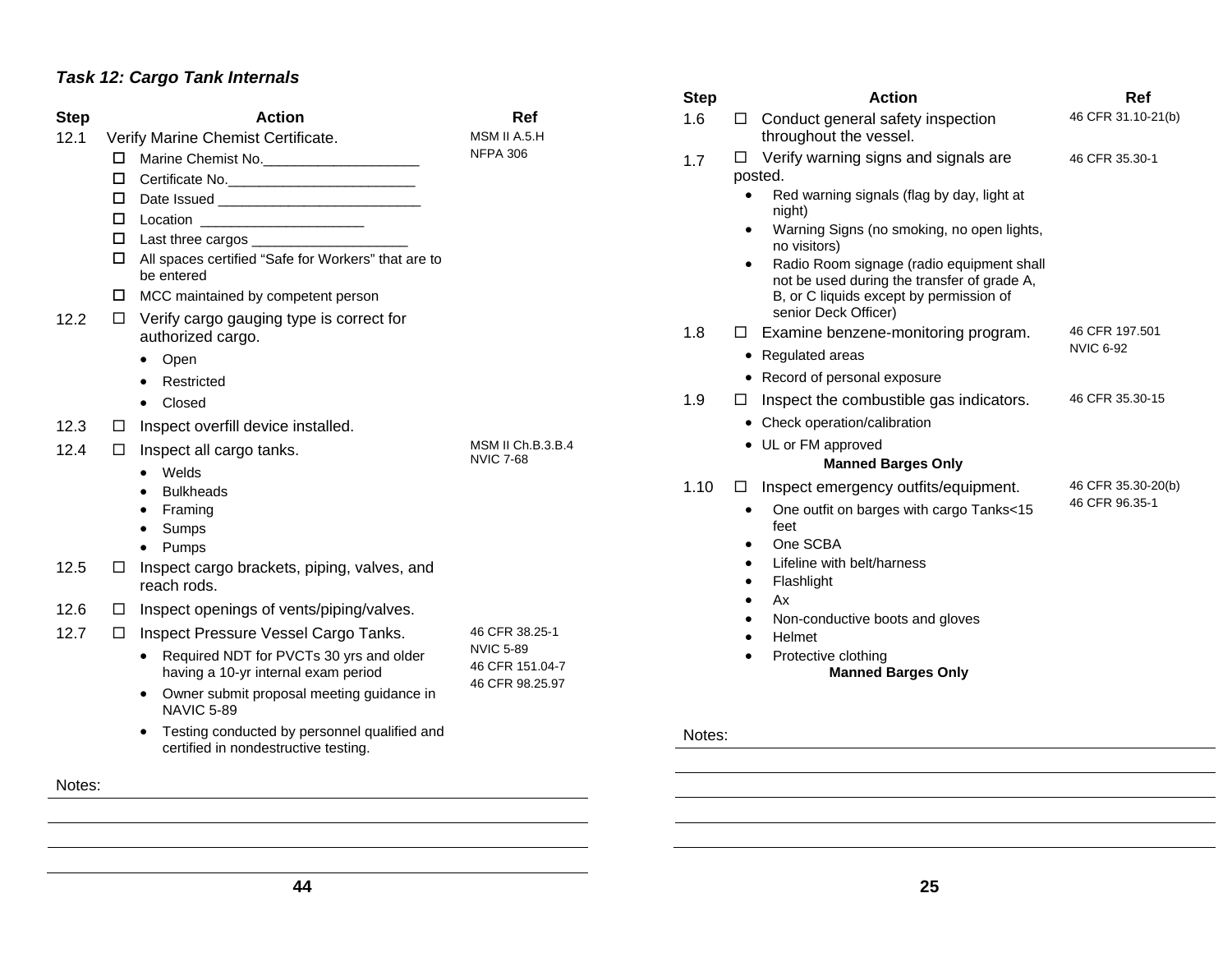| <b>Step</b> | <b>Action</b>                                    | Ref                   |
|-------------|--------------------------------------------------|-----------------------|
| 1.11        | Inspect protection of spaces for vehicles,<br>ΙI | 46 CFR 90.10-38       |
|             | as applicable.                                   | 46 CFR 92.15-10(d)    |
|             | Ventilation                                      | 46 CFR 97.37-50       |
|             | Alarms for loss of ventilation                   | 46 CFR 97.80          |
|             | Markings for failure alarm                       |                       |
|             | Carbon monoxide tests                            |                       |
|             | Plans showing vehicle space                      |                       |
|             | Arrangements                                     |                       |
|             | Preparation of vehicles prior to carriage        |                       |
| 1.12        | Inspect cranes, as applicable.<br>□              | 46 CFR 31.10.16(d)(3) |
| 1.13        | Inspect ventilation systems.<br>□                | 46 CFR 92.15          |
|             | Means of closure<br>$\bullet$                    |                       |
|             | Remote shut-offs                                 |                       |
|             | Cleanliness of vents and intakes<br>$\bullet$    |                       |
| 1.14        | Inspect emergency lighting.<br>□                 | 46 CFR 31.35          |
|             | • Weekly test by crew logged                     | 46 CFR 96.05          |
|             | Storage batteries tested every 6 months<br>٠     | 46 CFR 97.15-30       |
|             | Marked by minimum 1/2 letter "E"                 | 46 CFR 97.37-25       |
|             |                                                  |                       |
| 1.15        | Verify that muster and emergency<br>$\Box$       | 46 CFR 35.10-5        |
|             | instruction lists are posted.                    | 46 CFR 97.13.1        |
|             | Ensure content is IAW 46 CFR 199.80              | 46 CFR 199.80         |
|             | See exemptions in 46 CFR 199.610(c)              |                       |
|             |                                                  |                       |
|             |                                                  |                       |

| <b>Step</b> |                   | <b>Action</b>                                                                                                                                   | Ref             |
|-------------|-------------------|-------------------------------------------------------------------------------------------------------------------------------------------------|-----------------|
| 11.1        | п<br>□<br>П.<br>□ | Conduct a visual inspection of the following:<br>Combustion chamber<br>Refractory<br>Exhaust<br>$\Box$ Heat exchanger<br>$\Box$ Pumps<br>Piping | 46 CFR 61.30-15 |
| 11.2        | □                 | Verify that a copy of the test procedures is on<br>board.                                                                                       | 46 CFR 63.10-1  |
| 11.3        | LI                | Witness the operational test of the following:                                                                                                  | 46 CFR 61.30-20 |
|             |                   | Pre-purge                                                                                                                                       | 46 CFR 62.25-5  |
|             |                   | Ignition sequence<br>Combustion controls                                                                                                        |                 |
|             |                   | Flame safeguards                                                                                                                                |                 |
|             | $\bullet$         | Limit controls (low fluid output, low flow cutout,<br>high temperature cutout)                                                                  |                 |
|             | $\bullet$         | Post-purge                                                                                                                                      |                 |
|             | ٠<br>$\bullet$    | COI endorsed to carry cargo<br>Pump relief valve                                                                                                |                 |
|             |                   | Flame screens                                                                                                                                   |                 |
|             |                   | Ventilation of the pump room                                                                                                                    |                 |
| 11.4        | П                 | Verify that the COI is endorsed to carry<br>elevated cargo.                                                                                     |                 |
| 11.5        | □                 | Inspect the cargo pump relief valve.                                                                                                            |                 |
| 11.6        | □                 | Inspect the flame screens.                                                                                                                      |                 |
| 11.7        | П                 | Inspect the ventilation of the pump room.                                                                                                       |                 |

#### **26**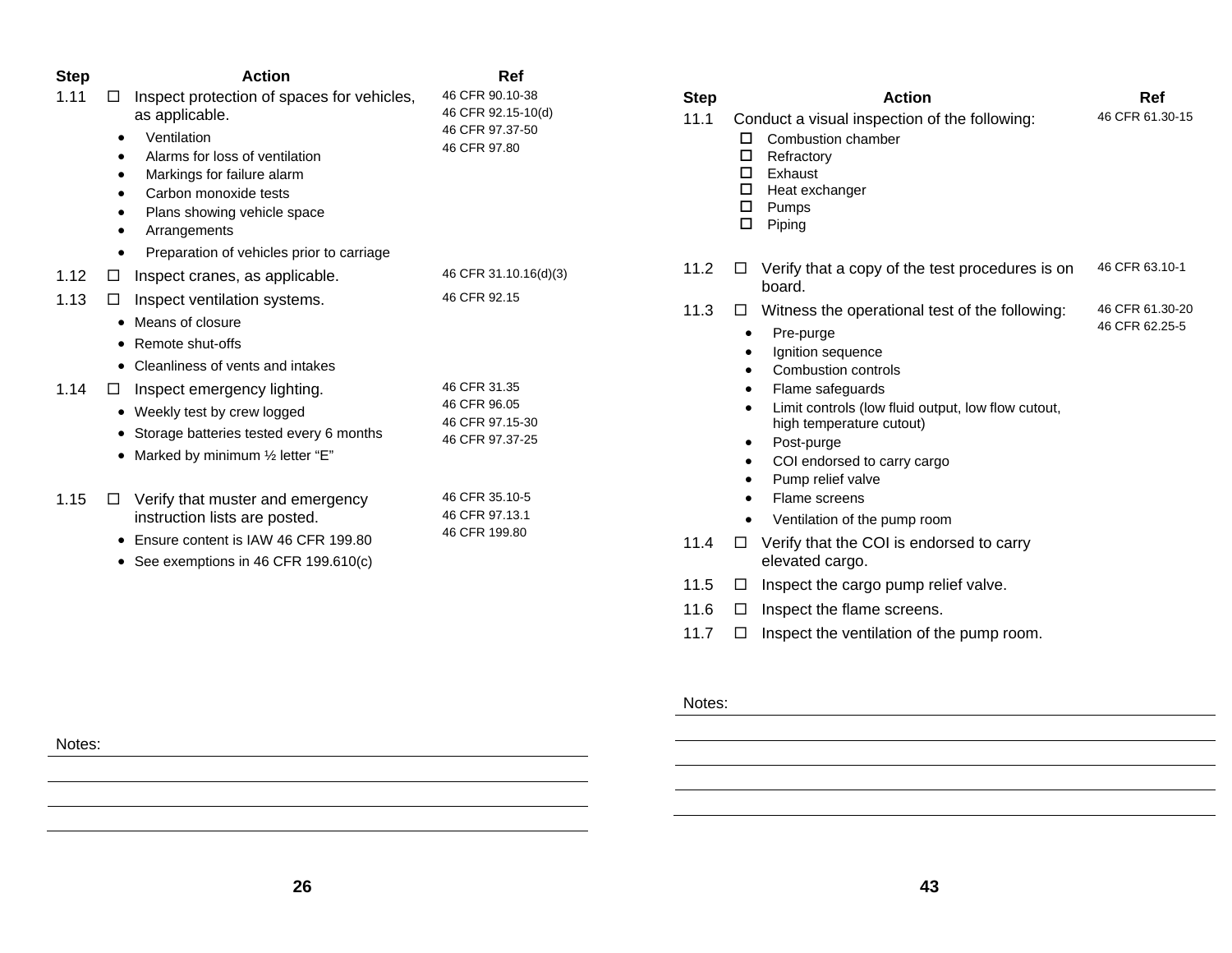| Step  | <b>Action</b>                                                                                            | Ref            |  |
|-------|----------------------------------------------------------------------------------------------------------|----------------|--|
| 10.14 | Inspect tanks for liquefied flammable gas<br>having lethal characteristics or having<br>dangerous cargo. | 46 CFR 38.01-1 |  |
|       | Markings<br>$\bullet$                                                                                    |                |  |
|       | Lagging and fire protection<br>٠                                                                         |                |  |
|       | <b>Manholes</b><br>$\bullet$                                                                             |                |  |
|       | Piping<br>٠                                                                                              |                |  |
|       | <b>Fittings</b><br>٠                                                                                     |                |  |
|       | Gauges<br>$\bullet$                                                                                      |                |  |
|       | Valves<br>٠                                                                                              |                |  |
|       |                                                                                                          |                |  |

- •Controls
- •Fill and vent
- Foundations and supports

| Type of Examination/Test    | Date of          |
|-----------------------------|------------------|
|                             | Examination/Test |
| Internal Examination        |                  |
| <b>External Examination</b> |                  |
| (lagging removed)           |                  |
| Safety Valve test           |                  |
| Hydrostatic test            |                  |

### *Task 2: Lifesaving Equipment: (Manned Barges Only)*

| 2.1<br>Inspect life rafts.<br>Launching instructions posted<br>Stowage<br>Annual service dates<br>Hydro release service dates<br>Weak link<br>Float free<br>Markings<br>Capacities<br>46 CFR 32.05-5<br>Inspect life jackets.<br>2.2<br>Retro-reflective tape<br>□<br>□<br>Lights<br>Whistles<br>п<br>$\Box$ Work vest<br>$\square$ Markings<br>Number of lifejackets rejected by inspector<br>2.3<br>Inspect life jacket stowage.<br>□<br>Accessibility<br>$\bullet$<br>Required notices and markings<br>٠<br>Stowage lockers<br>٠<br>Wearing instructions<br>٠<br>2.4<br>Verify that the life jacket donning placards<br>⊔<br>are posted.<br>2.5<br>Inspect ring lifebuoys.<br>□<br>Lights<br>٠<br>Lines<br>$\bullet$<br>Smoke signals<br>$\bullet$<br>Stowage | <b>Step</b> | <b>Action</b> | Ref                    |
|------------------------------------------------------------------------------------------------------------------------------------------------------------------------------------------------------------------------------------------------------------------------------------------------------------------------------------------------------------------------------------------------------------------------------------------------------------------------------------------------------------------------------------------------------------------------------------------------------------------------------------------------------------------------------------------------------------------------------------------------------------------|-------------|---------------|------------------------|
|                                                                                                                                                                                                                                                                                                                                                                                                                                                                                                                                                                                                                                                                                                                                                                  |             |               |                        |
|                                                                                                                                                                                                                                                                                                                                                                                                                                                                                                                                                                                                                                                                                                                                                                  |             |               |                        |
|                                                                                                                                                                                                                                                                                                                                                                                                                                                                                                                                                                                                                                                                                                                                                                  |             |               |                        |
|                                                                                                                                                                                                                                                                                                                                                                                                                                                                                                                                                                                                                                                                                                                                                                  |             |               |                        |
|                                                                                                                                                                                                                                                                                                                                                                                                                                                                                                                                                                                                                                                                                                                                                                  |             |               |                        |
|                                                                                                                                                                                                                                                                                                                                                                                                                                                                                                                                                                                                                                                                                                                                                                  |             |               |                        |
|                                                                                                                                                                                                                                                                                                                                                                                                                                                                                                                                                                                                                                                                                                                                                                  |             |               |                        |
|                                                                                                                                                                                                                                                                                                                                                                                                                                                                                                                                                                                                                                                                                                                                                                  |             |               |                        |
|                                                                                                                                                                                                                                                                                                                                                                                                                                                                                                                                                                                                                                                                                                                                                                  |             |               |                        |
|                                                                                                                                                                                                                                                                                                                                                                                                                                                                                                                                                                                                                                                                                                                                                                  |             |               | 46 CFR 199.620         |
|                                                                                                                                                                                                                                                                                                                                                                                                                                                                                                                                                                                                                                                                                                                                                                  |             |               | <b>MSM II Ch.2.H.4</b> |
|                                                                                                                                                                                                                                                                                                                                                                                                                                                                                                                                                                                                                                                                                                                                                                  |             |               |                        |
|                                                                                                                                                                                                                                                                                                                                                                                                                                                                                                                                                                                                                                                                                                                                                                  |             |               |                        |
|                                                                                                                                                                                                                                                                                                                                                                                                                                                                                                                                                                                                                                                                                                                                                                  |             |               |                        |
|                                                                                                                                                                                                                                                                                                                                                                                                                                                                                                                                                                                                                                                                                                                                                                  |             |               |                        |
|                                                                                                                                                                                                                                                                                                                                                                                                                                                                                                                                                                                                                                                                                                                                                                  |             |               | 46 CFR 199.70          |
|                                                                                                                                                                                                                                                                                                                                                                                                                                                                                                                                                                                                                                                                                                                                                                  |             |               | 46 CFR 199.80(c)       |
|                                                                                                                                                                                                                                                                                                                                                                                                                                                                                                                                                                                                                                                                                                                                                                  |             |               |                        |
|                                                                                                                                                                                                                                                                                                                                                                                                                                                                                                                                                                                                                                                                                                                                                                  |             |               |                        |
|                                                                                                                                                                                                                                                                                                                                                                                                                                                                                                                                                                                                                                                                                                                                                                  |             |               |                        |
|                                                                                                                                                                                                                                                                                                                                                                                                                                                                                                                                                                                                                                                                                                                                                                  |             |               |                        |
|                                                                                                                                                                                                                                                                                                                                                                                                                                                                                                                                                                                                                                                                                                                                                                  |             |               |                        |
|                                                                                                                                                                                                                                                                                                                                                                                                                                                                                                                                                                                                                                                                                                                                                                  |             |               | 46 CFR 199.70          |
|                                                                                                                                                                                                                                                                                                                                                                                                                                                                                                                                                                                                                                                                                                                                                                  |             |               |                        |
|                                                                                                                                                                                                                                                                                                                                                                                                                                                                                                                                                                                                                                                                                                                                                                  |             |               |                        |
|                                                                                                                                                                                                                                                                                                                                                                                                                                                                                                                                                                                                                                                                                                                                                                  |             |               |                        |
|                                                                                                                                                                                                                                                                                                                                                                                                                                                                                                                                                                                                                                                                                                                                                                  |             |               |                        |
|                                                                                                                                                                                                                                                                                                                                                                                                                                                                                                                                                                                                                                                                                                                                                                  |             | Markings<br>٠ |                        |
|                                                                                                                                                                                                                                                                                                                                                                                                                                                                                                                                                                                                                                                                                                                                                                  |             |               |                        |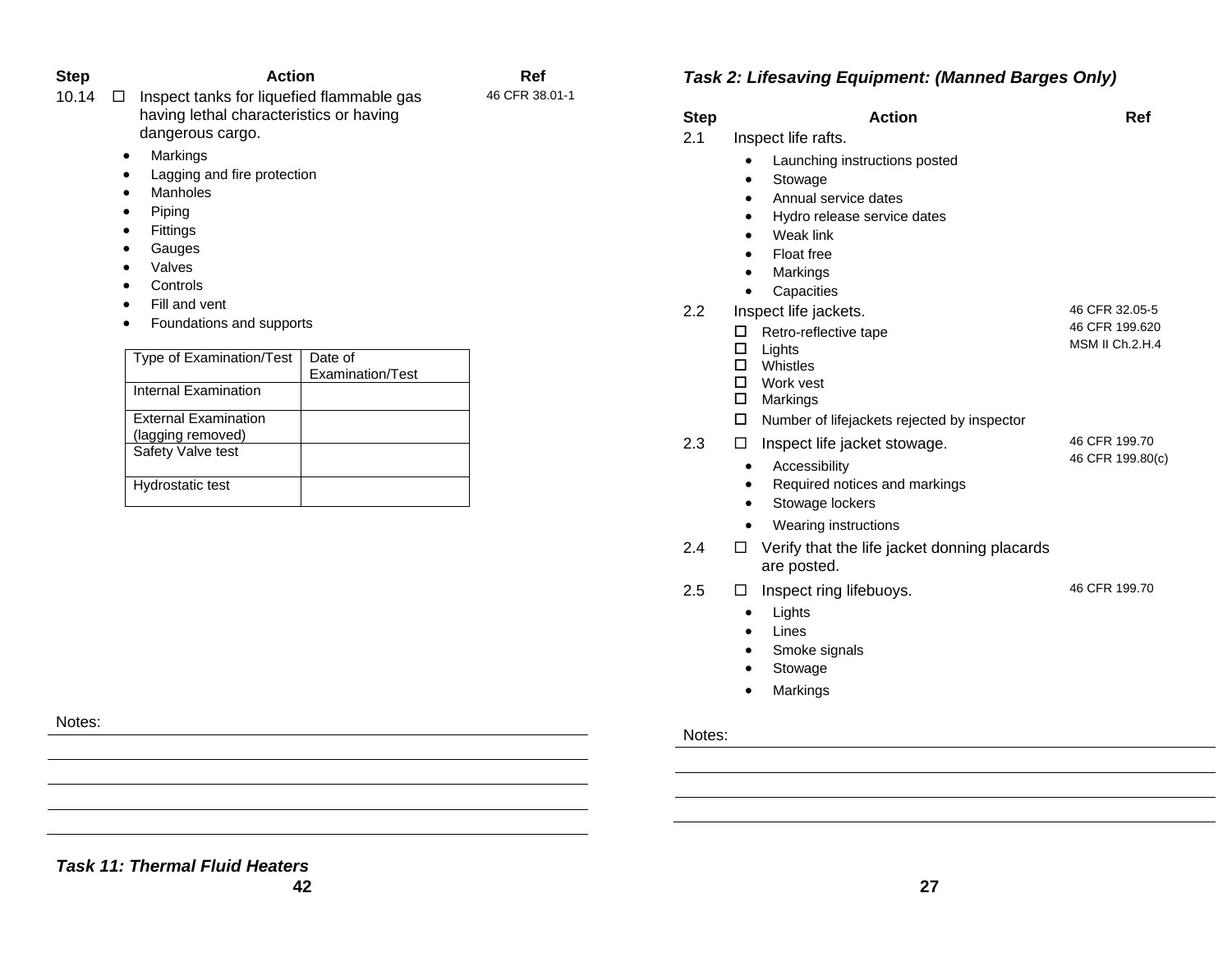| <b>Step</b> | <b>Action</b>                                                                                  | Ref                                   | 10.7  | $\Box$ | Inspect independent tanks, fixed, portable, or<br>marine portable.                                                    | 46 CFR 32.20-5<br>46 CFR 32.20-10                                      |
|-------------|------------------------------------------------------------------------------------------------|---------------------------------------|-------|--------|-----------------------------------------------------------------------------------------------------------------------|------------------------------------------------------------------------|
| 2.6         | Inspect life floats and buoyant apparatus.<br>$\Box$<br>• Equipment<br>• Stowage<br>• Markings | 46 CFR 199.640                        |       |        | External exam<br>Date of internal exam<br>Date of hydrostatic test<br>Metal information plate<br>Marking and labeling | 46 CFR 151.15-5<br>46 CFR 32.55-25<br>46 CFR 32.20-10<br>46 CFR 151.56 |
| 2.7         | Inspect immersion suits.<br>□                                                                  | 46 CFR 199.610(b)<br><b>NVIC 2.63</b> |       |        | Saddles: foundations and stowage                                                                                      |                                                                        |
| 2.8         | Inspect the sea painter.<br>$\Box$<br>Secured<br>Weak link<br>Cleat<br>٠                       | 46 CFR 199.175(b)(21)                 |       |        | Piping and valves<br>Lifting fittings<br>Securing devices<br>Pumps and controls<br>Cargo hoses                        |                                                                        |
| 2.9         | Inspect the general alarms.<br>$\Box$<br>Controls<br>٠<br><b>Batteries and fuses</b><br>Tested | 46 CFR 32.35<br>46 CFR 113.25         |       |        | Electrical grounding<br>Firefighting requirements<br>Authorized cargo                                                 |                                                                        |
|             | Markings<br>Bell locations audible                                                             |                                       | 10.8  | □      | Conduct external examination of inert gas<br>systems.                                                                 |                                                                        |
| 2.10        | Examine distress signals.<br>□                                                                 |                                       | 10.9  | □      | Ensure proper ventilation system for cargo<br>carried.                                                                | 46 CFR 32.20-5                                                         |
|             | Required amount<br>Type<br>Check expiration date                                               |                                       | 10.10 | $\Box$ | Verify warning notices and signals are<br>posted.                                                                     |                                                                        |
|             | Storage and condition                                                                          |                                       | 10.11 | $\Box$ | Inspect explosion-proof fixtures in the<br>destination hazardous area.                                                |                                                                        |
|             |                                                                                                |                                       | 10.12 | $\Box$ | Inspect weather decks.                                                                                                |                                                                        |
|             |                                                                                                |                                       | 10.13 | □      | Inspect air compressor intakes.                                                                                       |                                                                        |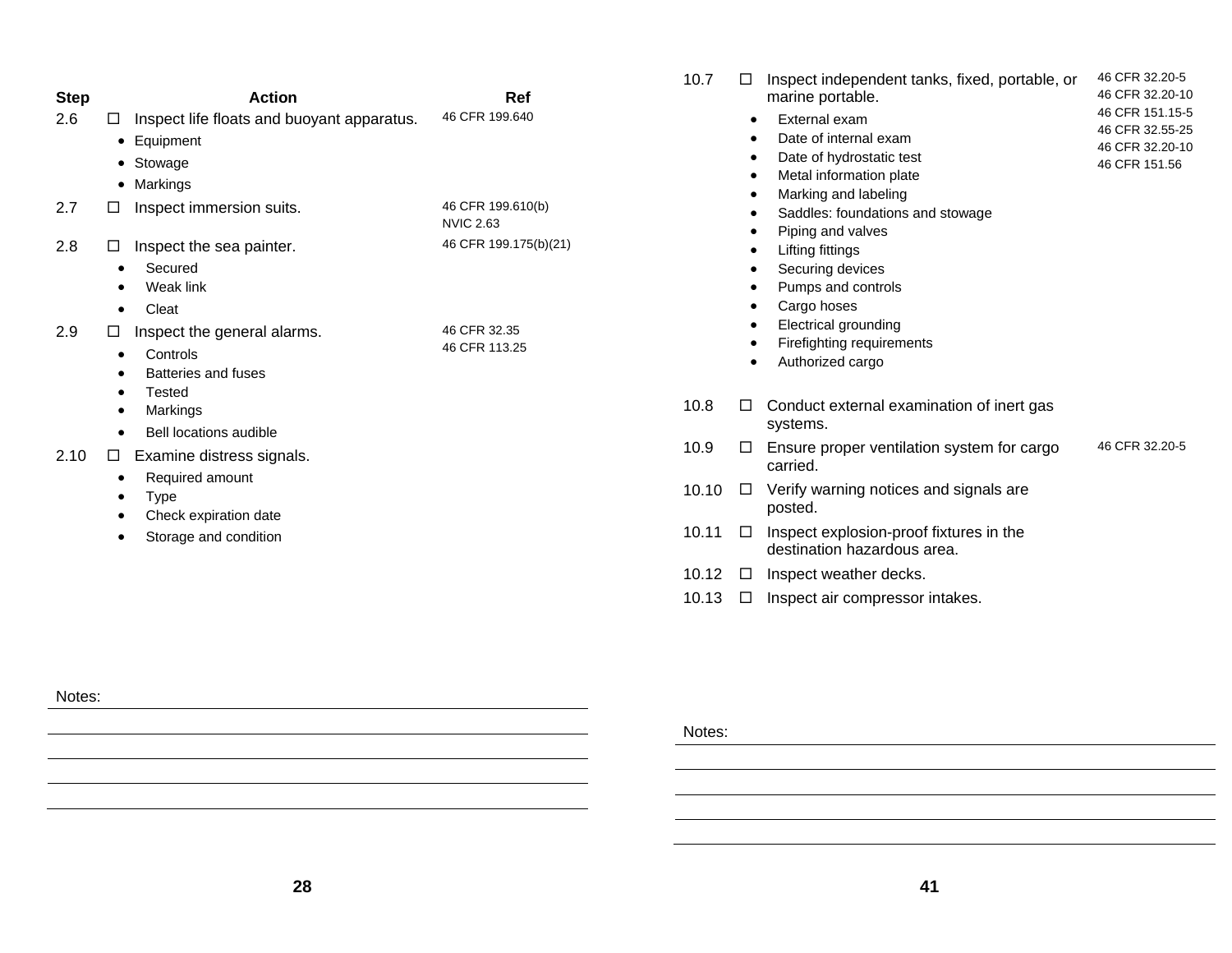| <b>Step</b> | <b>Action</b>                             | Ref                               |
|-------------|-------------------------------------------|-----------------------------------|
| 10.3        | Inspect piping and valves.<br>□           | 46 CFR 32.50-15                   |
|             | <b>Expansion joints</b><br>٠              | 33 CFR 155-310<br>46 CFR 151.56   |
|             | Valve controls                            |                                   |
|             | Supports                                  |                                   |
|             | Flanges<br>Containment                    |                                   |
|             | <b>Materials</b>                          |                                   |
| 10.4        | Inspect hoses.<br>⊔                       | 46 CFR 56.04                      |
|             | External examination<br>$\bullet$         | 46 CFR 32.50-15                   |
|             | Hydrostatic test<br>$\bullet$             | 33 CFR 155.310                    |
|             | Markings<br>$\bullet$                     | 46 CFR 151,56                     |
|             | Test dates<br>$\bullet$                   |                                   |
|             | Hose log (if available)<br>$\bullet$      |                                   |
| 10.5        | Inspect pumps and engines.<br>⊔           | 46 CFR 32.50-30                   |
|             | Controls and shutdowns<br>$\bullet$       | 33 CFR 155,800                    |
|             | <b>Relief valves</b><br>$\bullet$         | 33 CFR 156.170<br>33 CFR 154.500  |
|             | Gauges<br>$\bullet$                       |                                   |
|             | Engine fuel system<br>٠                   |                                   |
|             | Spark arrestor<br>$\bullet$               |                                   |
|             | Cover                                     |                                   |
| 10.6        | Inspect pump rooms.                       | 46 CFR 91.25-37                   |
|             | <b>Electrical insulation</b><br>$\bullet$ | 46 CFR 151.15-10                  |
|             | Ventilation<br>$\bullet$                  | 46 CFR 39.20-3<br>46 CFR 32.50-15 |
|             | <b>Bulkhead penetrations</b><br>$\bullet$ | 46 CFR 111.105                    |
|             | Gas-tight boundaries<br>$\bullet$         | 33 CFR 155.480                    |
|             | Cofferdams<br>$\bullet$                   |                                   |
|             | Fire extinguishing system<br>$\bullet$    |                                   |
|             |                                           |                                   |
|             |                                           |                                   |
|             |                                           |                                   |

### *Task 3: Navigation Equipment*

| <b>Step</b> | <b>Action</b>                                          | Ref        |
|-------------|--------------------------------------------------------|------------|
| 3.1         | $\Box$ Verify/Test navigational lights and signals are | 33 CFR 81  |
|             | properly displayed.                                    | 33 CFR 82  |
|             | • Running lights                                       | 72 COLREGS |

- Sidelight screens proper color and shape
- Anchor lights
- Anchor/Towing day shapes

### *Task 4: Fire Protection Equipment*

| <b>Step</b> | <b>Action</b>                                                                                                                                                                                                                                                                                                                                                               | Ref                                                                                                                                                      |  |  |
|-------------|-----------------------------------------------------------------------------------------------------------------------------------------------------------------------------------------------------------------------------------------------------------------------------------------------------------------------------------------------------------------------------|----------------------------------------------------------------------------------------------------------------------------------------------------------|--|--|
| 4.1         | Inspect fire and smoke detection system.<br>$\mathsf{L}$                                                                                                                                                                                                                                                                                                                    | 46 CFR 95.05-1                                                                                                                                           |  |  |
|             | Required in vehicle spaces only<br>Test alarms/detection system<br>Remote pull stations<br>Annual testing/service<br>$\bullet$                                                                                                                                                                                                                                              | 46 CFR 91.25-20                                                                                                                                          |  |  |
| 4.2         | Inspect portable and semi-portable fire<br>extinguishers.<br>Controls/instructions/markings<br>Annually serviced<br>Markings (weight and hydrostatically test date)<br>Portable bottles hydrostatically-tested (every<br>5 years)<br>Semi-portable bottles hydrostatically-tested<br>$\bullet$<br>(every 5 years)<br>Flexible loops tested or replaced<br>(same as bottled) | 46 CFR 147.60<br>46 CFR 34.50-15(a)<br>46 CFR 95.50-10(a)<br><b>NVIC 7-70</b><br><b>MSM II Ch.C2.I.3</b><br><b>MSM II Ch.C2.I.4</b><br><b>NVIC 13-86</b> |  |  |

• Hose and diffuser

| <b>Required</b> |       | On board |       |  |
|-----------------|-------|----------|-------|--|
| Number          | Class | Number   | Class |  |
|                 |       |          |       |  |
|                 |       |          |       |  |
|                 |       |          |       |  |

Notes:

Step **Action** Action Ref

Notes:

**40**

**29**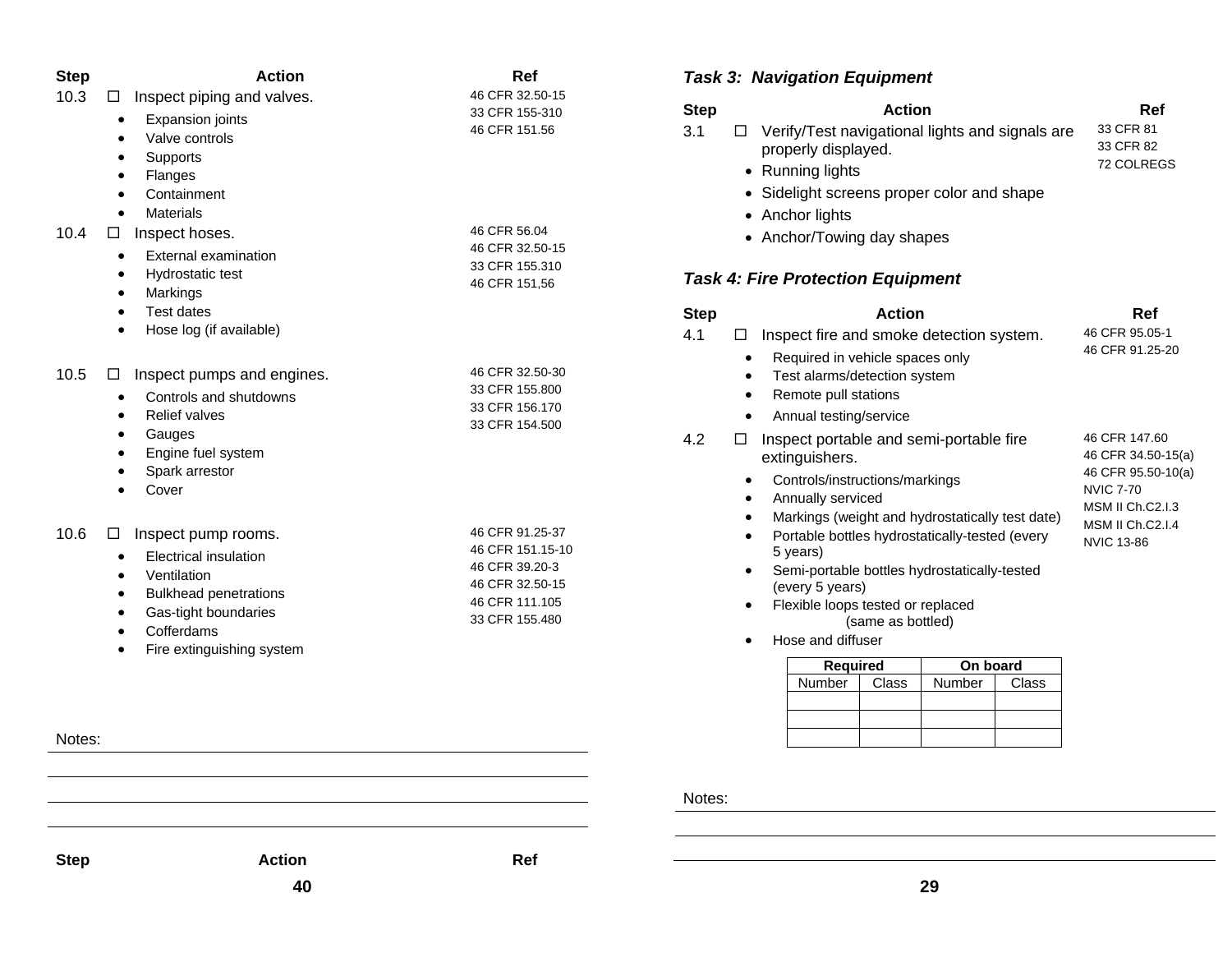| <b>Step</b> | <b>Action</b>                                                  | Ref                          | Task 9:     |
|-------------|----------------------------------------------------------------|------------------------------|-------------|
| 4.3         | 46 CFR 95.05-10(a)<br>Inspect fixed fire extinguisher systems. |                              |             |
|             | $\Box$ CO <sub>2</sub>                                         | 46 CFR147.65                 | <b>Step</b> |
|             | Cylinders weighted annually<br>$\bullet$                       | 46 CFR 34.05-5               | 9.1<br>□    |
|             | Cylinders hydrostatically-tested (every 12<br>٠                | 46 CFR 95.05-10              |             |
|             | years) Controls/instructions/markings                          | 46 CFR 34.15                 | 9.2<br>□    |
|             | Alarms, time delays<br>$\bullet$                               | 46 CFR 95.15                 |             |
|             | Piping, heads<br>$\bullet$                                     | <b>NVIC 6-72</b>             | 9.3<br>□    |
|             | Flex loops tested/replaced (10% per year)<br>$\bullet$         | 46 CFR 34.30<br>46 CFR 95.30 |             |
|             | Test or renew every 12 years<br>$\bullet$                      | NFPA-13                      | 9.3<br>□    |
|             | Closures for openings<br>$\bullet$                             | <b>NVIC 6-72</b>             |             |
|             | $\Box$ Sprinklers                                              |                              |             |
|             | Pumps<br>$\bullet$                                             |                              | Task 10:    |
|             | Pressure tanks                                                 |                              |             |
|             | Piping, heads                                                  |                              | <b>Step</b> |
|             | Alarms<br>$\bullet$                                            |                              | 10.1<br>□   |
|             | $\Box$ Foam                                                    |                              |             |
|             | Pumps<br>٠                                                     |                              |             |
|             | Tank<br>$\bullet$                                              |                              |             |
|             | Piping, heads<br>$\bullet$                                     |                              |             |
|             | Foam tested                                                    |                              |             |
|             | <b>Required on Barges with sleeping</b>                        |                              |             |
|             | accommodations for >12 persons                                 |                              |             |
| 4.4         | Inspect fire main system and stations.<br>□                    | 46 CFR 95-05-5               | 10.2<br>Ins |
|             | Operation of pumps<br>٠                                        | 46 CFR 95.10.5               | ⊏           |
|             | Inspect piping for soundness<br>$\bullet$                      |                              |             |
|             | Relief valve if installed<br>$\bullet$                         |                              |             |
|             | Two effective streams simultaneously<br>$\bullet$              |                              |             |
|             | applied                                                        |                              |             |
|             | Nozzles and spanner wrenches on station<br>$\bullet$           |                              |             |
|             | Hoses connected at station<br>$\bullet$                        |                              |             |
|             | UL-approved hoses                                              |                              |             |
|             | Correct hose length<br>$\bullet$                               |                              |             |
|             | Annual hose hydro test (minimum 100 psi)<br>$\bullet$          |                              | ⊏           |
|             | <b>Required on Barges with sleeping</b>                        |                              |             |
|             | accommodations for >12 persons                                 |                              |             |
|             |                                                                |                              | Notes:      |
| Notes:      |                                                                |                              |             |

# **Observe Drills (Manned Barges Only)**

| <b>Action</b>                 | Ref                                                         |
|-------------------------------|-------------------------------------------------------------|
|                               | 46 CFR 97.15                                                |
|                               | 46 CFR 199.180                                              |
|                               | 46 CFR 97.15                                                |
|                               | 46 CFR 199.180                                              |
| Observe man overboard drills. | 46 CFR 97.15                                                |
|                               | 46 CFR 199.180                                              |
| Observe security drills.      | 33 CFR 104.230                                              |
|                               | Observe fire drills.<br>$\Box$ Observe abandon ship drills. |

# **Tank Barge Cargo Operations**

| <b>Step</b> | <b>Action</b>                                                                                                                                                              | Ref                                                                                       |
|-------------|----------------------------------------------------------------------------------------------------------------------------------------------------------------------------|-------------------------------------------------------------------------------------------|
| 10.1        | Inspect cargo tanks.<br>Trunks/hatches<br>Ullage openings<br>Liquid level gauges (open, restricted, closed)<br>Deck penetrations<br>Heating oils                           | 46 CFR 151.15-10<br>46 CFR 39.20-3<br>46 CFR 32.50-15<br>46 CFR 111.105<br>33 CFR 155.480 |
|             | Explosion-proof electrical fittings<br>Overfill device                                                                                                                     |                                                                                           |
| 10.2        | Inspect cargo tank ventilation.<br>Common header system<br>ш<br>P/V valves<br>Flame arrestors<br>Flush and drain connections<br>Independent PV valves<br>ш<br>Flame screen | 46 CFR 32.60-20<br>45 CFR 36.20-5<br>46 CFR 34.05-05                                      |
|             | Valve material (dangerous cargoes)                                                                                                                                         |                                                                                           |
|             | Independent goosenecks<br>ш                                                                                                                                                |                                                                                           |
|             | Flame screen                                                                                                                                                               |                                                                                           |
|             | Closure device                                                                                                                                                             |                                                                                           |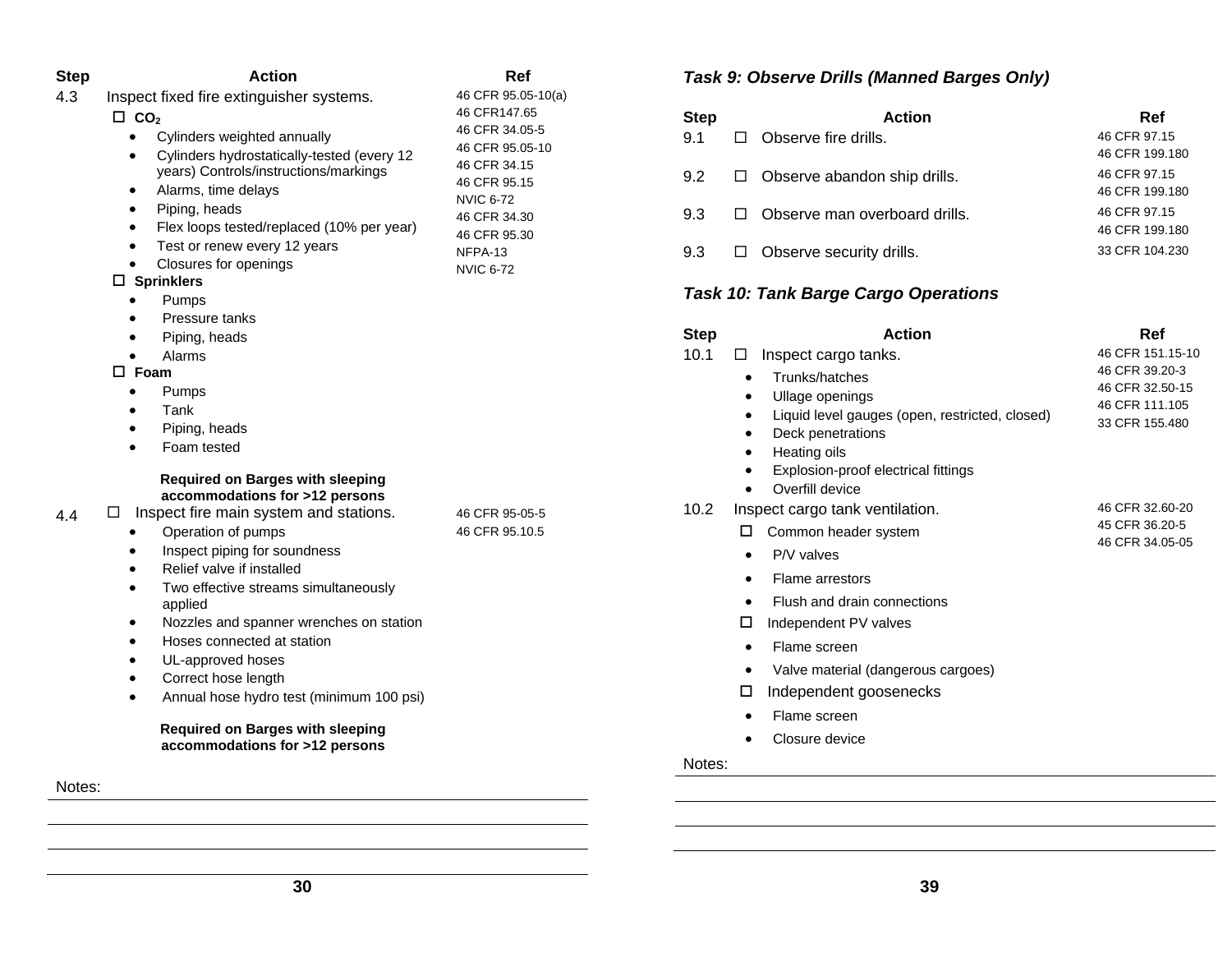| <b>Step</b> |   | <b>Action</b>                                                                        | Ref                              |
|-------------|---|--------------------------------------------------------------------------------------|----------------------------------|
| 8.8         | П | Inspect oil water/waste retention.                                                   |                                  |
| 8.9         | □ | Inspect oily bilge/ballast discharge.<br>(oceangoing, 400 gross tons discharge shore | 33 CFR 155.330<br>33 CFR 155.350 |
|             |   | connection or portable adapter)                                                      |                                  |
| 8.10        | □ | Inspect prohibited oil spaces.                                                       | 33 CFR 155.470                   |
| 8.11        | □ | Inspect discharge removal equipment spill kit.                                       | 33 CFR 155.210                   |
| 8.12        | П | Inspect emergency lightering equipment.                                              | 33 CFR 157.410                   |
|             |   | Single-hulled >54,000 gross tons carrying oil                                        |                                  |
|             |   | Permanently marked with sizes<br>□<br>П                                              |                                  |
|             |   | One extra spare set must be onboard                                                  | 33 CFR 151.63                    |
| 8.13        | □ | Verify that shipboard garbage is properly<br>disposed. (oceangoing manned only)      |                                  |
| 8.14        | □ | Verify that the proper placards are in place.                                        | MARPOL Ax.V/3                    |
| 8.15        | П | Conduct MARPOL survey.                                                               | 33 CFR 151.09                    |
|             |   | Discharge of cargo residue                                                           |                                  |
|             | ٠ | Approved monitoring and control system                                               |                                  |
| 8.16        | □ | Conduct MARPOL survey.                                                               | 33 CFR 151.30                    |
|             | ٠ | Discharge of cargo residue                                                           |                                  |
|             |   | Approved monitoring and control system                                               |                                  |
| 8.17        | □ | Inspect barges that ballast cargo tanks.                                             | 33 CFR Part 157                  |
|             |   | Pumping, piping, and discharge arrangements                                          | 33 CFR 157.11                    |
|             |   | Designated observation area                                                          | 33 CFR 157.13<br>33 CFR 157.15   |
|             |   | Slop tank                                                                            | 33 CFR 157.23                    |
|             |   | Cargo and ballast information                                                        | 33 CFR 157.49                    |

• Instruction manual

| <b>Step</b> | <b>Action</b>                                                                                                                                                                                                                                                                                                                                                                                    | Ref                                                                                                                                      |
|-------------|--------------------------------------------------------------------------------------------------------------------------------------------------------------------------------------------------------------------------------------------------------------------------------------------------------------------------------------------------------------------------------------------------|------------------------------------------------------------------------------------------------------------------------------------------|
| 4.5         | Inspect fire axes.<br>□                                                                                                                                                                                                                                                                                                                                                                          | 46 CFR 34.60                                                                                                                             |
| 4.6         | Verify presence of fire control plan.<br>П<br><b>Required on barges with sleeping</b><br>accommodations for >6 persons.                                                                                                                                                                                                                                                                          | 46 CFR 97.36-1                                                                                                                           |
| 4.7         | Inspect structural fire protections systems.<br>$\Box$<br><b>Bulkhead penetration</b><br>Fire doors<br>$\bullet$<br>Noncombustible trim<br>Fire-resistant furnishing<br>Fire loads<br>Windows in control areas<br>Fire dampeners<br>All vessels 4000 gross tons and over and<br>Industrial vessels of 330 gross tons but less than<br>4000 gross tons with >12 industrial personnel on<br>board. |                                                                                                                                          |
| 4.8         | Test fire doors and controls.<br>$\mathsf{L}$                                                                                                                                                                                                                                                                                                                                                    |                                                                                                                                          |
| 4.9         | Inspect paint, oil, and lamp stowage.<br>□<br>Fixed $CO2$ or other approved system<br>$\bullet$<br>Explosive-proof fixtures<br>Closures<br>$\bullet$<br>Fireproof/metal lined<br>Lighting/electrical<br>Fire protection                                                                                                                                                                          | 46 CFR 92.07<br>46 CFRF 32.85-1<br>46 CFR 34.05.5(a)(3)<br>46 CFR 92.05-10<br>46 CFR 95.05-10(c)<br>46 CFR 95.15.35<br>46 CFR 111.105-43 |

Notes:

•

Markings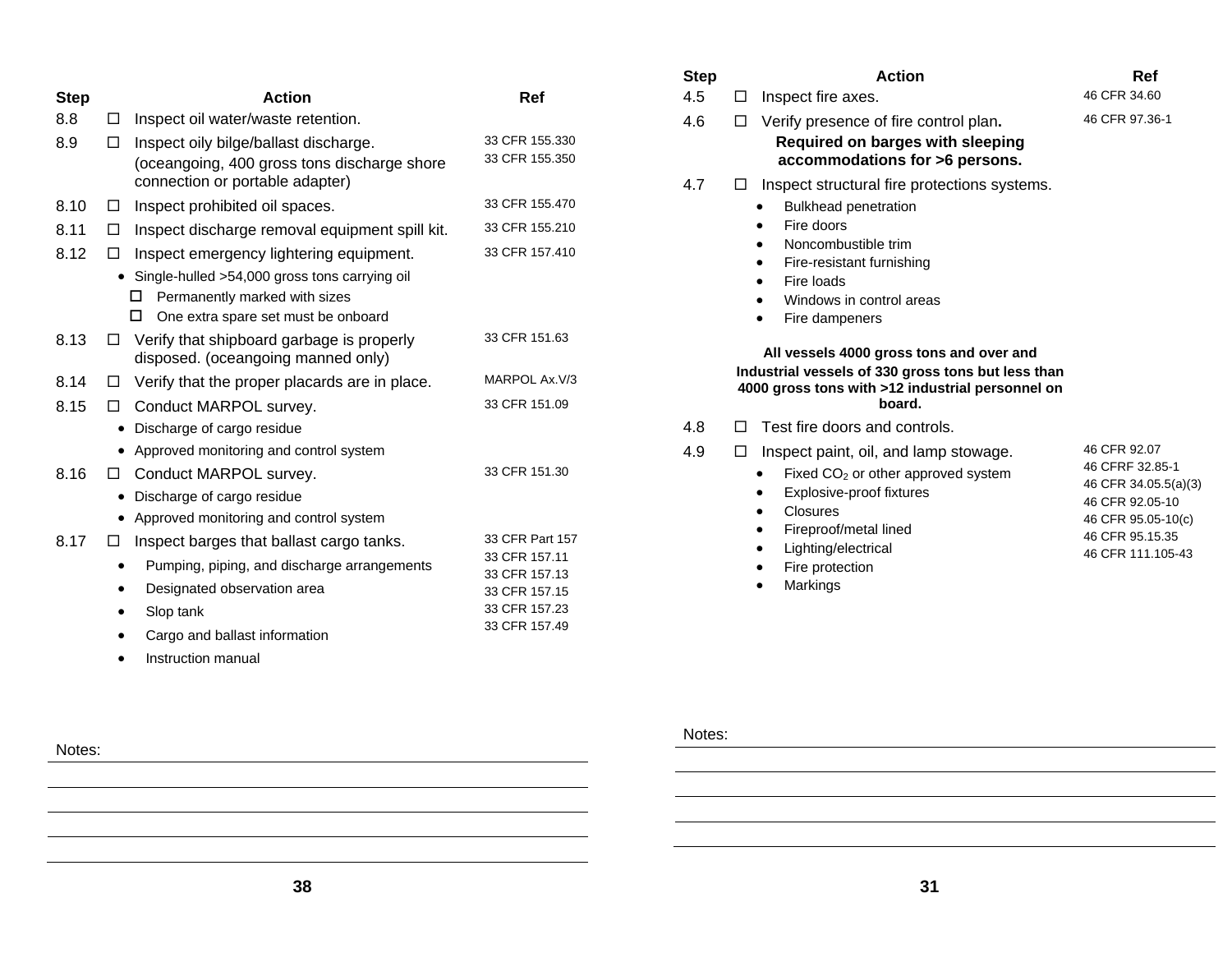#### *Task 5: Ground Tackle*

| <b>Step</b> | <b>Action</b>                                                                                                                                                                                              | <b>Ref</b>                                                            |
|-------------|------------------------------------------------------------------------------------------------------------------------------------------------------------------------------------------------------------|-----------------------------------------------------------------------|
| 5.1         | Verify proper tackle.<br>LI<br>Required number of equipment<br><b>Review ABS</b><br>Safety program/single-hulled<br>Anchor stowed for immediate use                                                        | 46 CFR 32.15-15<br>46 CFR 96.07<br>33 CFR 155.230<br><b>ABS Rules</b> |
| 5.2         | Inspect mooring, towing, standing, and<br>□<br>running gear.                                                                                                                                               | 46 CFR 32.15-15                                                       |
| 5.3         | Inspect emergency towing arrangement.<br>⊔<br>Available on barge or tow vessel<br>Retrieval equipment required<br>Annual inspection IAW manufacturing<br>recommendations<br>Barge retrieval drills by crew | 33 CFR 155.235                                                        |
| 5.4         | Test anchor, windlass (including foundation),<br>$\mathsf{L}$<br>and capstans.<br>Drop test<br><b>Brake test</b><br>Retrieval<br>Check equipment for wastage<br>Check condition of hydraulic hoses         | 46 CFR 96.07<br><b>ABS Rules</b>                                      |

### *Task 8: Pollution Prevention Systems*

| <b>Step</b> | <b>Action</b> |                                                                                                                       | Ref                                               |  |
|-------------|---------------|-----------------------------------------------------------------------------------------------------------------------|---------------------------------------------------|--|
| 8.1         | П.            | Verify that the International Convention for the<br>Prevention of Pollution from Ships (MARPOL)<br>placard is posted. | 33 CFR 155.450                                    |  |
| 8.2         | $\Box$        | Inspect machinery space or bilge/ballast control.                                                                     |                                                   |  |
| 8.3         | LI            | Verify that bilges are free of oil and trash/debris.                                                                  |                                                   |  |
| 8.4         |               | Inspect the marine sanitation device and associated<br>equipment.                                                     | 33 CFR 159.55<br>MSM II Ch.B.6.F<br>33 CFR 159.57 |  |
|             | п             | Marine sanitation device                                                                                              | 33 CFR 159.59                                     |  |
|             | ٠             | Type I                                                                                                                |                                                   |  |
|             | ٠             | Type II                                                                                                               |                                                   |  |
|             |               | Type III                                                                                                              |                                                   |  |
|             | □             | Certified for inspected vessels.                                                                                      |                                                   |  |
|             | □             | Capacity satisfactory                                                                                                 |                                                   |  |
|             | п             | Installation                                                                                                          |                                                   |  |
|             | $\bullet$     | Operation                                                                                                             |                                                   |  |
|             | $\bullet$     | Ventilation                                                                                                           |                                                   |  |
|             |               | Writing and piping                                                                                                    |                                                   |  |
|             |               | Maintenance                                                                                                           |                                                   |  |
|             |               | Placard posted                                                                                                        |                                                   |  |
|             |               | Safety                                                                                                                |                                                   |  |
|             |               | Accessibility to parts requiring routine servicing                                                                    |                                                   |  |
|             |               | Manufacturer's instructions available                                                                                 |                                                   |  |
| 8.5         | □             | Verify person-in-charge designation.                                                                                  | 33 CFR 155.700                                    |  |
| 8.6         | □             | Inspect fuel oil/cargo oil containment systems.                                                                       | 33 CFR 155.320                                    |  |
| 8.7         | П             | Inspect tank level or pressuring monitor device.                                                                      |                                                   |  |

### Notes: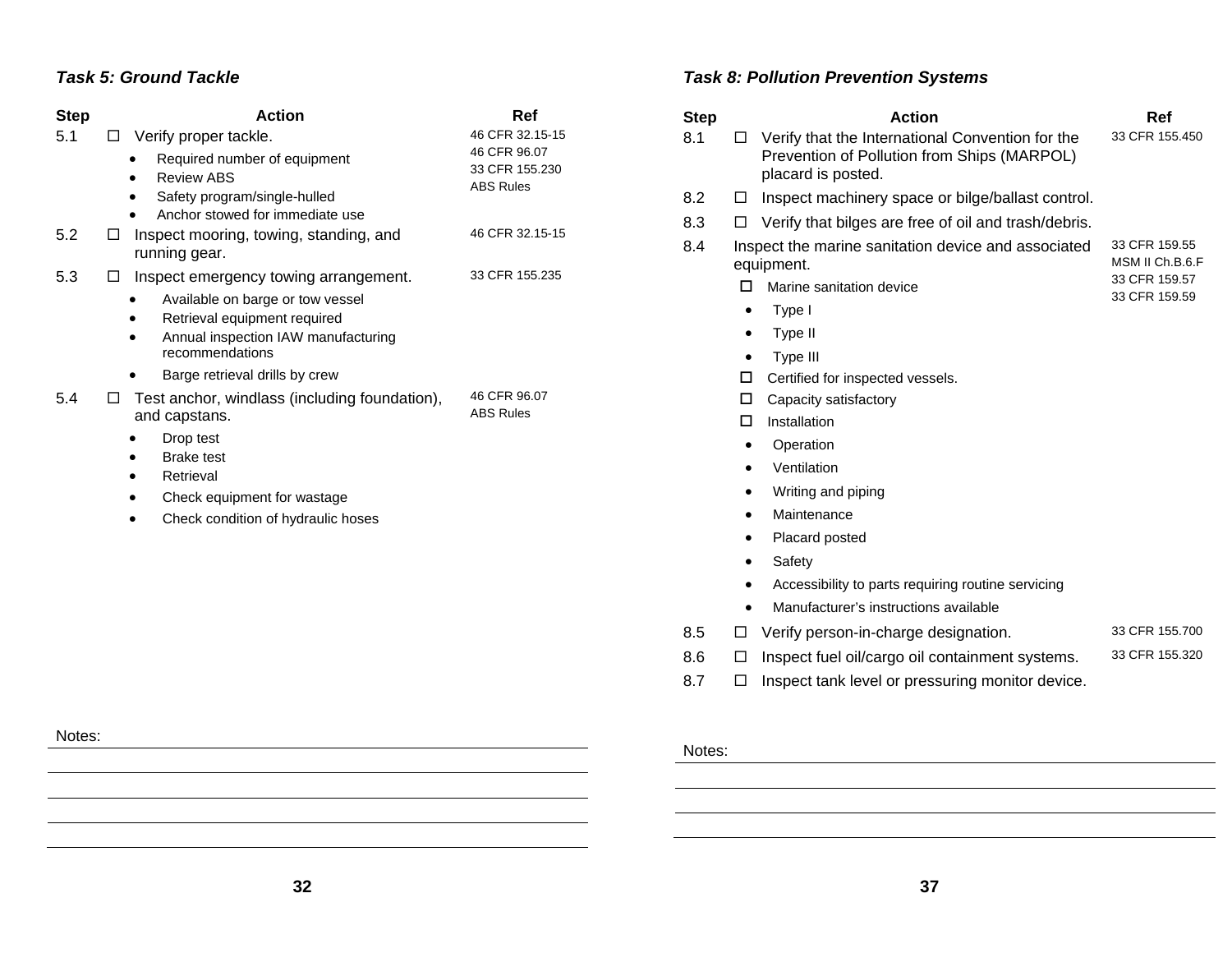| <b>Step</b> | <b>Action</b>                                                                                                                 | Ref                                    |
|-------------|-------------------------------------------------------------------------------------------------------------------------------|----------------------------------------|
| 7.5         | Inspect cable, wiring, receptacles, outlets, and<br>accessories.                                                              |                                        |
|             | $\Box$ Spot check for proper cable size                                                                                       | 46 CFR 111.60-4                        |
|             | $\Box$ Ensure that splices are only made in cable size<br>12 AWG or greater                                                   | 46 CFR 111.60-13                       |
|             | $\Box$ Check for splices located in Hazardous<br>Atmosphere locations                                                         | 46 CFR 111.60.19                       |
|             | $\Box$ Visually check that wires/cables are properly<br>insulated (no naked wiring/cables)                                    | 46 CFR 111.60                          |
|             | $\Box$ Twist-on type connectors (wire nuts) are not<br>located in an enclosure and/or not used as<br>spliced joints.          | 46 CFR 111.60                          |
|             | $\Box$ Receptacles/outlets have covers and no<br>exposed live parts                                                           | 46 CFR 111.79.1<br>46 CFR 111.81-1     |
|             | $\Box$ Receptacles/outlets are mounted in outlet boxes                                                                        | 46 CFR 111.81-1                        |
| 7.6         | Inspect miscellaneous motors and controllers.                                                                                 |                                        |
|             | $\Box$ Enclosures located in hazardous locations meet<br>the requirements of 46 CFR 111.105                                   | 46 CFR 111.70-3                        |
|             | $\Box$ Wiring schematic/diagrams of the controller is<br>located on the door interior.                                        |                                        |
| 7.7         | Inspect emergency lighting.                                                                                                   |                                        |
|             | $\Box$ Emergency lights are marked with "E"                                                                                   | 46 CFR 97.37                           |
|             | Emergency lighting is provided in the<br>□<br>required spaces                                                                 | 46 CFR 112.15-1                        |
|             | $\Box$ Light fixtures located in hazardous locations<br>are explosion proof                                                   | 46 CFR 111.105-31<br>46 CFR 111.105-32 |
|             | $\square$ Emergency lighting is operational                                                                                   |                                        |
|             | □ Ensure general lighting switch will not<br>secure emergency lights                                                          | 46 CFR 112.43-1                        |
|             | $\Box$ Witness the emergency lights automatically<br>energize upon loss of power to general<br>lighting, if equipped to do so |                                        |

| <b>Step</b> | <b>Action</b>                                                                                      | Ref                        |
|-------------|----------------------------------------------------------------------------------------------------|----------------------------|
| 6.1         | Inspect ventilation of machinery<br>$\perp$<br>installations.                                      | MSM II Ch.1<br>MSM II Ch.0 |
|             | Closure                                                                                            |                            |
|             | Remote shut-offs                                                                                   |                            |
|             | Cleanliness of vents/intakes                                                                       |                            |
| 6.2         | Inspect fuel systems.<br>□                                                                         |                            |
|             | Flame screen                                                                                       |                            |
|             | Flexible hose meets SAE J-1942                                                                     |                            |
|             | Material fuel piping<br>Shutoff valves installed                                                   |                            |
| 6.3         | Test internal combustion engines.<br>$\Box$                                                        | 46 CFR 32.35.5             |
|             |                                                                                                    | 46 CFR 35.35-85            |
|             | Operating within parameters<br>Flexible hose that meets SAE J-1942<br>doesn't exceed 30" in length | 46 CFR 58.10               |
| 6.4         | Inspect machinery guards.<br>П                                                                     | 46 CFR 58.01-20            |
| 6.5         | Inspect watertight bulkheads and doors.<br>П                                                       |                            |
|             | <b>Bulkhead penetrations</b>                                                                       |                            |
|             | Material condition                                                                                 |                            |
|             | Welds                                                                                              |                            |
|             | Gaskets/knife edges/dogs/welds/alignment                                                           |                            |
| 6.6         | Inspect nonmetallic piping materials.<br>□                                                         | 46 CFR 56.60-25            |
|             | Flexible hose meets SAE J-1942 device                                                              |                            |
|             | Plastic pipe not in a concealed space                                                              |                            |
|             | Shell valves                                                                                       |                            |

#### **36**